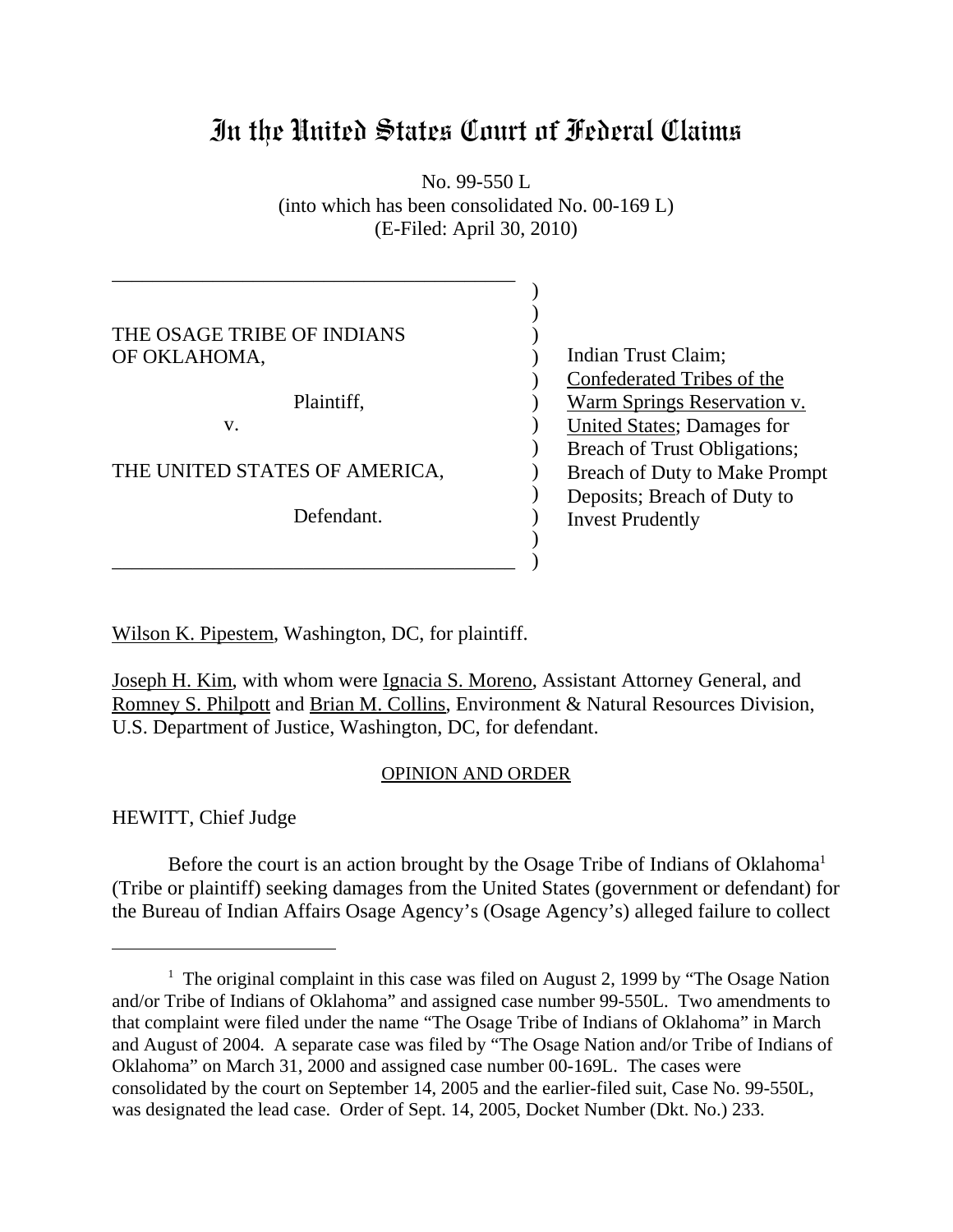and invest revenues generated from the Osage mineral estate in breach of the government's fiduciary duties as trustee. Plaintiff Osage Nation's Amended Motion for Summary Judgment on All Oil-Royalty Under-Collection Claims for July 1974 to December 2000 and All Deposit-Lag, Excessive-Cash-Balance, and Investment-Yield Claims for Accounts 7386 and 7886 for United States Fiscal Years 1973 to 1992 (plaintiff's Motion or Pl.'s Mot.), 2, Docket Number (Dkt. No.) 407.

#### I. Background

This matter has been before the court since August 2, 1999. Detailed discussions of the history of the dispute, the procedural history and the outcome of prior proceedings are contained in the court's prior opinions.<sup>2</sup> The court provides a brief summary here.

In March 2005, the court divided plaintiff's claims into two tranches: Tranche One encompasses the Tribe's trust fund mismanagement claims within the parameters established by the United States Court of Appeals for the Federal Circuit in Shoshone Indian Tribe of the Wind River Reservation v. United States (Shoshone), 364 F.3d 1339, 1350-51 (Fed. Cir. 2004), and Tranche Two covers all other claims. Order of Apr. 15, 2005, Dkt. No. 194 (filed in The Osage Nation and/or Tribe of Indians of Okla. v. United States, Case No. 00-169L, prior to case consolidation); Osage Tribe of Indians of Okla. v. United States (Osage II), 72 Fed. Cl. 629, 631 (2006).

On October 27, 2005, in response to the government's motion to dismiss in part the Tribe's suit, the court issued the opinion underpinning this entire action: as a matter of law, the Tribe is entitled to damages for the government's breach of its fiduciary duties. In Osage Tribe of Indians of Oklahoma v. United States (Osage I), 68 Fed. Cl. 322 (2005), the court held that legislation passed in 1906 pertaining to administration of the lands given to the Tribe, Act of June 28, 1906, ch. 3572, 34 Stat. 539 (1906 Act) (providing for the division of the lands and funds of the Osage Indians in Oklahoma Territory), imposed upon the United States a specific fiduciary duty to hold in trust the moneys contractually owed to the Tribe pursuant to oil and gas leases, including the duty to verify that proper royalties were paid to the Tribe under the terms of those leases. Osage I, 68 Fed. Cl. at 327. The court declined to determine the standard to which the government should be held in carrying out its duty to invest the Tribe's royalties pursuant to the 1906 Act, reserving that issue for further briefing and trial. Id. at 335-36.

<sup>&</sup>lt;sup>2</sup> Osage Tribe of Indians of Okla. v. United States, 57 Fed. Cl. 392 (2003); Osage Tribe of Indians of Okla. v. United States (Osage I), 68 Fed. Cl. 322 (2005); Osage Tribe of Indians of Okla. v. United States (Osage II), 72 Fed. Cl. 629 (2006); Osage Tribe of Indians of Okla. v. United States (Osage III), 75 Fed. Cl. 462 (2007).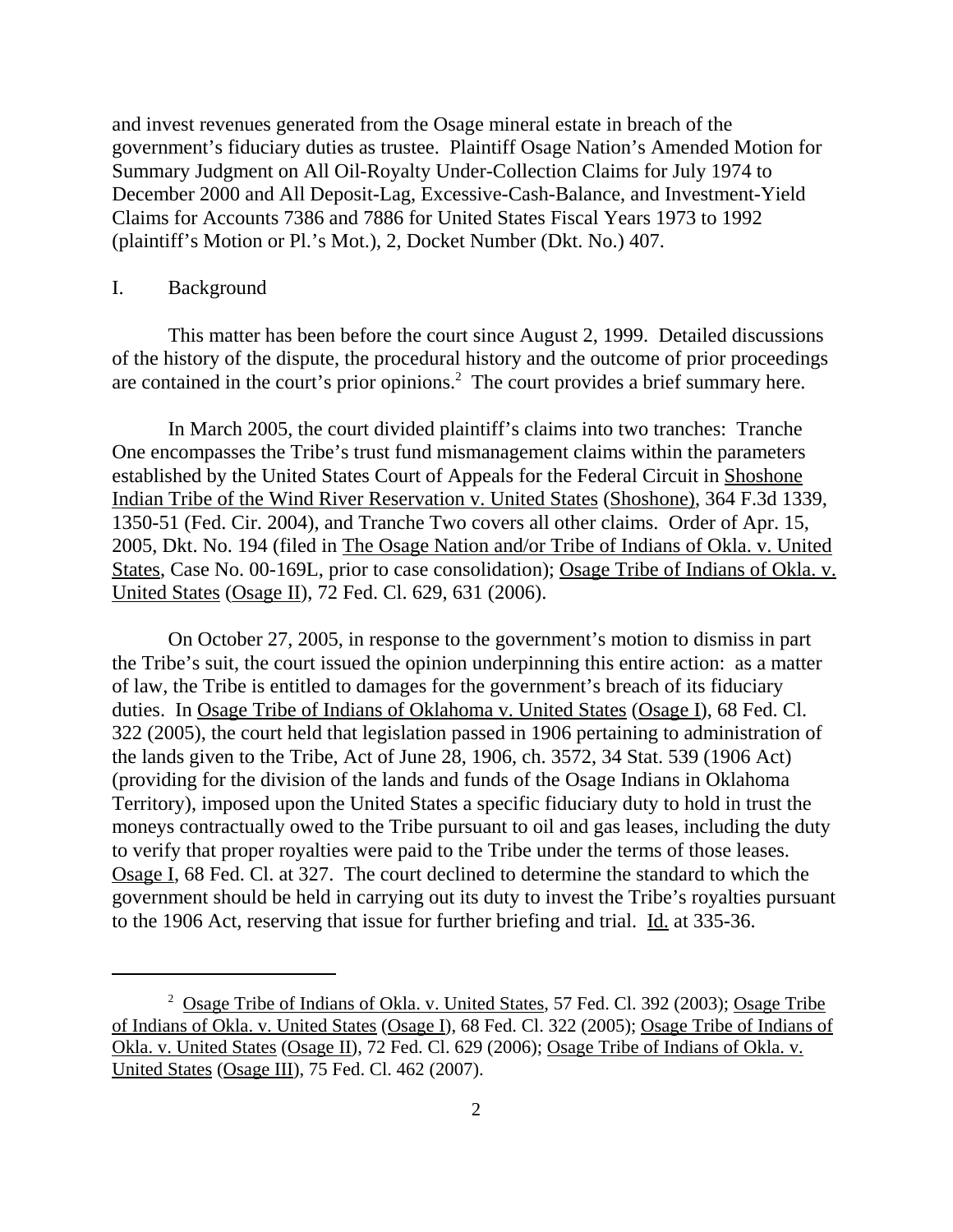Following this ruling, the parties prepared to go to trial on plaintiff's Tranche One allegations: that "the United States violated its duty as trustee of the Osage mineral estate by failing to collect all moneys due from Osage oil leases and to deposit and invest those moneys as required by statute and according to the fiduciary duty owed to the Osage Tribe." Osage II, 72 Fed. Cl. at 631. Plaintiff claims that the government breached these duties over two separate time periods: fiscal years 1973 to 1992 for all deposit-lag, excessive-cash-balance and investment-yield claims, and July 1974 through December 2000 for all Oil-Royalty Under-Collection claims. Pl.'s Mot. 1.

To facilitate consideration of the very large amount of historical accounting data related to the government's execution of its trust duties through the Bureau of Indian Affairs and the Osage Agency during these years, the court and parties defined five exemplary "Tranche One trial months," January 1976, May 1979, November 1980, February 1986, and July 1989, Order of Apr. 15, 2005, and four "Tranche One trial leases," the oil and gas leases known as the East Hardy Unit, the North Burbank Unit, the North Avant Unit and the Osage Hominy Unit. Osage II, 72 Fed. Cl. at 631 n.2. "The point of a trial on specific leases for specific months [was] to provide the parties an opportunity to focus on discovery and factual presentation in a manageable format." Osage Tribe of Indians of Okla. v. United States (Osage III), 75 Fed. Cl. 462, 474  $(2007).$ <sup>3</sup>

In late March and early April, 2006, the court held a ten-day trial focusing on the Tranche One trial months and leases. The court issued its Tranche One trial opinion, Osage II, on September 21, 2006, pursuant to Rule of the United States Court of Federal Claims (RCFC) 54(b). The court held that the Osage Tribe is entitled to compensation for five breaches of the government's fiduciary duties as trustee: (1) Failure to Collect Royalties Based on Highest Offered Prices; (2) Failure to Collect Full Royalties During Price Controls; (3) Failure Promptly to Deposit Funds Because of Unreasonable Failure to Certify a Federal Depositary; (4) Failure to Maintain Appropriate Cash Balances; and, (5) Failure to Obtain Investment Yields in Accordance with Law. Osage II, 72 Fed. Cl. at 671. Based on this ruling, the court directed the parties to "brief the basis for the appropriate rate or rates to apply in determining the current value of the damages for which defendant has been found liable" and "whether, in lieu of or in addition to interest,

<sup>&</sup>lt;sup>3</sup> Both parties supported the use of the Tranche One months and leases as exemplary of the issues in dispute in the time periods represented. See Pre-trial Conference Transcript (Pre-Trial Conf. Tr.) of February 16-17, 2006, 350:4-8 (Mr. LaLonde, defendant's counsel) ("We're agreeable to taking [out] that one month on that one lease. Because we think most if not all of the legal issues really still are there."), 15-19 (Mr. Pilsk, plaintiff's counsel) ("We, too, agree that enough of the critical legal issues are still in the case to provide a reasonable exemplar going forward.").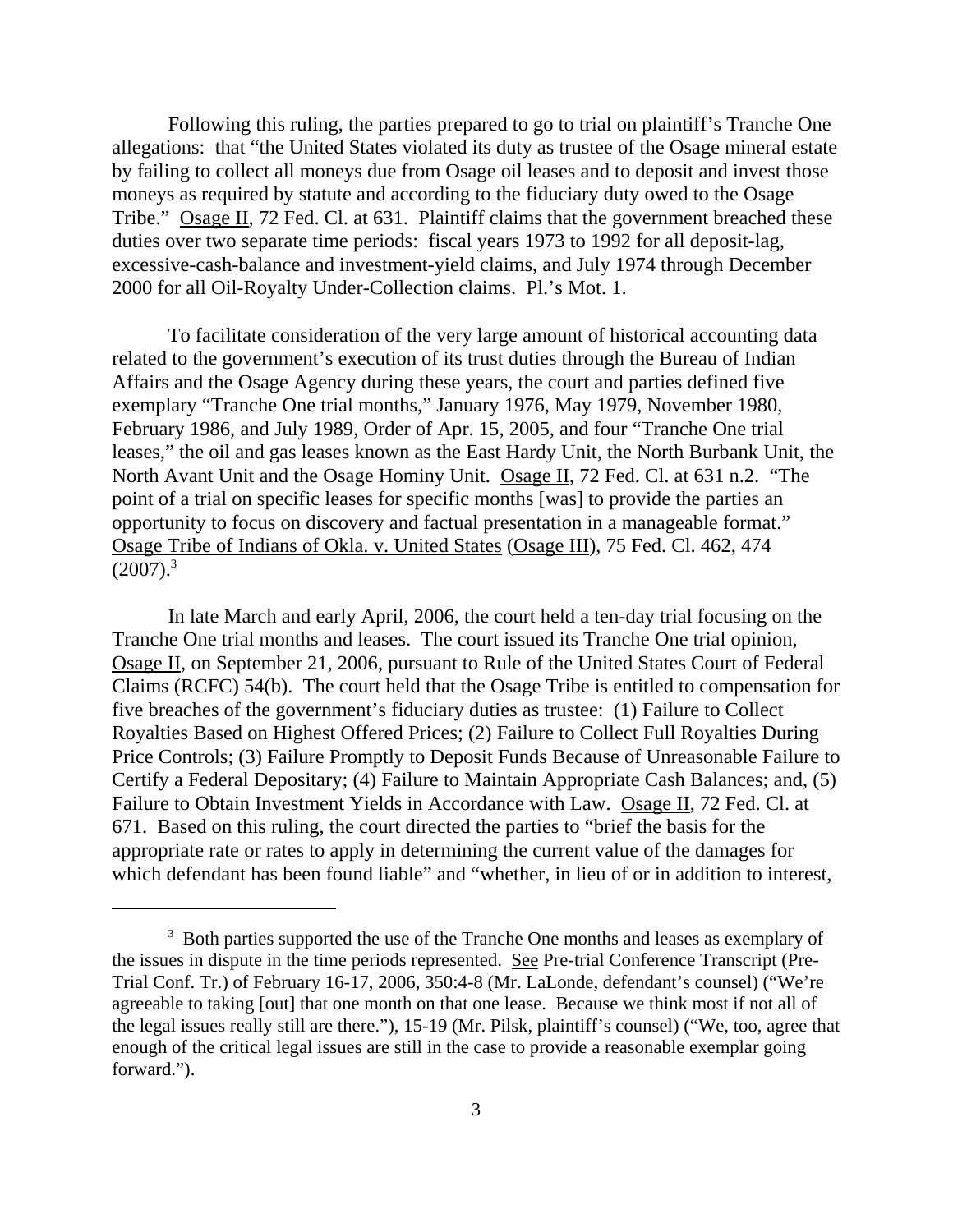plaintiff should be awarded late fees." Id.

On November 16, 2006, the parties submitted a Joint Submission on Calculation of Tranche One Damages (Joint Submission or Jt. Sub.). Jt. Sub. 1, Dkt. No. 251. While the parties represented that they agreed on some elements of the damages calculation, they disagreed on others. Id. The court then received briefs from each party explaining its position. Osage III, 75 Fed. Cl. at 467; [Corrected] Plaintiff Osage Nation's Brief in Support of Proposed Calculation of Tranche One Damages, Appropriate Rate of Interest to Apply in Determining the Current Value of Those Damages, and Entitlement to Late Fees, Dkt. No. 256; Defendant's Calculation and Supporting Brief about Damages Owed to Plaintiff Pursuant to Court's September 21, 2006 Opinion and Order, Dkt. No. 257.

On February 15, 2007, the court issued an opinion evaluating the numerous disagreements between the parties regarding the proper methodology to be applied in calculating the Tribe's damages for the Tranche One trial months and leases. See generally, Osage III, 75 Fed. Cl. at 469-482. The parties' disagreements included, inter alia, the proper royalty rate to be applied to a portion of the East Hardy Unit lease, what data could be relied upon to establish the highest offered prices in certain circumstances, the proper calculation of deposit lag times, and the proper instrument to be used to calculate long-term investment yields. Id. After ruling on each disagreement and holding that the Tribe is not entitled to certain late fees, the court directed the parties to file their damages calculations in accordance with its opinion by Thursday, March 15, 2007. Id. at 483.

Further to the parties' second Joint Submission on Tranche One Damages filed on March 15, 2007 (second Joint Submission or 2d Jt. Sub.), 2d Jt. Sub. 1, Dkt. No. 268, the court entered judgment for the Tribe in the amount of \$1,876,878.30. Judgment of Mar. 16, 2007, Dkt. No. 270. This amount consists of the damages owed to the Tribe with respect to the five Tranche One trial months (January 1976, May 1979, November 1980, February 1986, and July 1989) at the four Tranche One trial leases (East Hardy Unit, North Burbank Unit, North Avant Unit and Osage Hominy Unit).

 On May 11, 2007, the United States filed its notice of appeal of the court's trial decision. See Notice of Appeal, Dkt. No. 272. However, after filing its appeal with the Court of Appeals for the Federal Circuit, the government–after receiving 88 days of extensions of time within which to file its brief as appellant, see Fed. Cir. Dkt. No. 13 (June 29, 2007) (motion for an extension of time); Fed. Cir. Dkt. No. 15 (Aug. 30, 2007) (motion for a second extension of time); Fed. Cir. Dkt. No. 17 (Oct. 9, 2007) (motion to dismiss the appeal for lack of jurisdiction)–filed a brief opposing the consideration of the case by the Federal Circuit on the grounds that "the [Court of Federal Claims] did not finally adjudicate any separate claims for relief and . . . abused its discretion in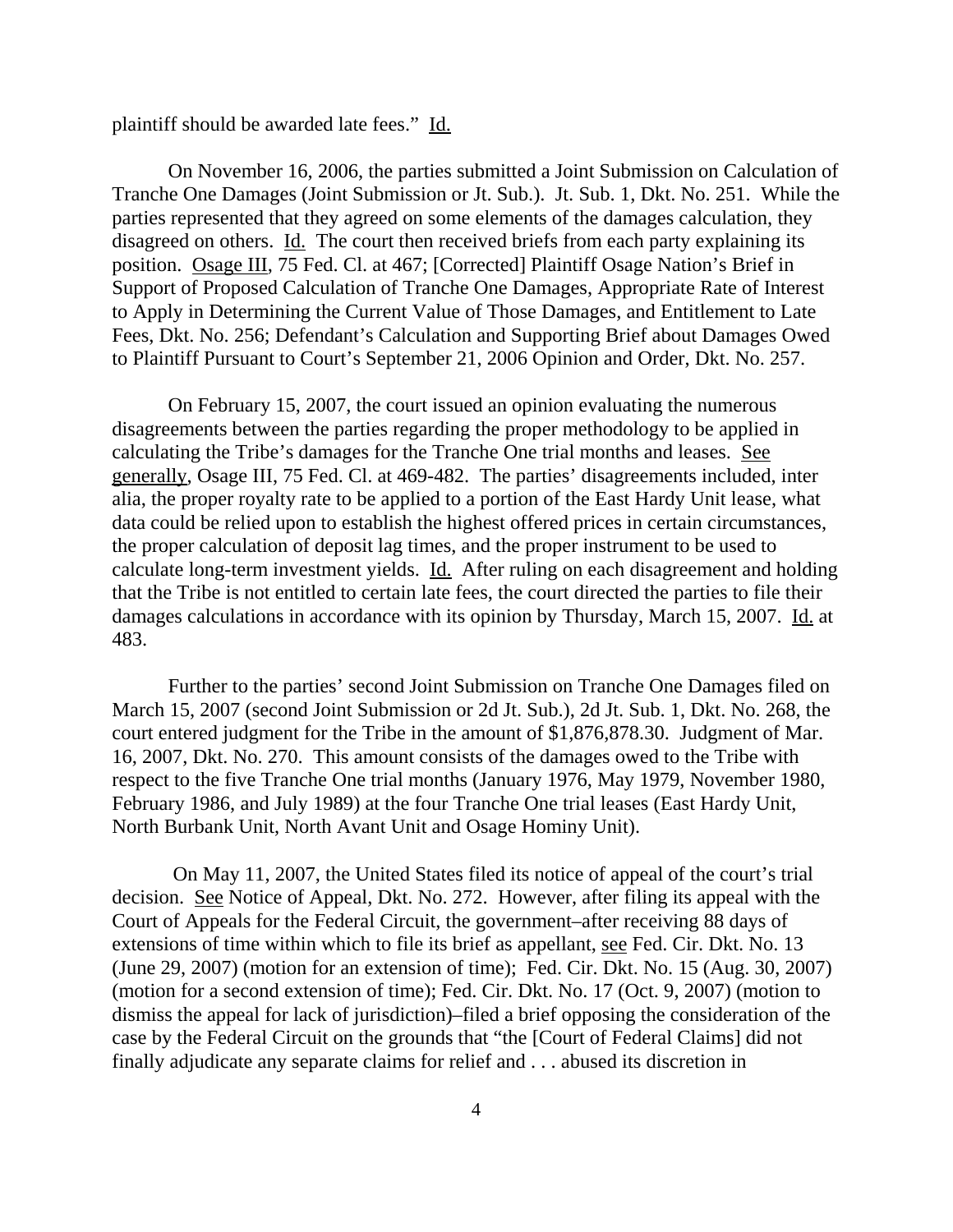determining that there was no just reason for delay," Motion of the Appellant United States to Dismiss the Appeal for Lack of Appellate Jurisdiction 1, Osage Tribe of Indians of Okla. v. United States, No. 2007-5120 (Fed. Cir.). In support of its opposition, the government asserted that the court's damages determination left "dozens and dozens of virtually identical royalty payments unadjudicated that could be the subject of successive piecemeal appeals." Osage Tribe of Indians of Okla. v. United States, 263 F. App'x 43, 44 (Fed. Cir. 2008) (unpublished table decision). On January 9, 2008, the Federal Circuit issued an order returning the case to the trial court, ruling that the Tranche One trial judgment could not be certified as a final judgment for immediate appeal. Id. at 45.

Fact discovery commenced on May 19, 2008 for all issues related to the application of the Tranche One trial damage calculation methodology to the broader Tranche One time periods: (1) July 1974 through December 2000 for all oil-royalty under-collection claims, and (2) fiscal years 1973 to 1992 for all deposit-lag, excessivecash-balance and investment-yield claims.<sup>4</sup> Order of May 19, 2008, Dkt. No. 300. Discovery closed on November 18, 2008, Order of Aug. 21, 2008, Dkt. No. 319, and plaintiff filed the motion for summary judgment now before the court. Pl.'s Mot. 1.

The court is dismayed by defendant's approach to the resolution of plaintiff's claims. The government's basic position is that–despite the years of litigation between the parties and the jurisprudence established by this court–the Tribe's summary judgment motion is inappropriate and that

a full trial is needed [because p]laintiff must establish both liability and damages before it can obtain any judgment. . . . [N]o determination of liability has yet been found on these claims (outside of the specific Tranche One [trial] months for the specific Tranche One [trial] leases), nor could such a determination be made on [p]laintiff's pending [motion for partial summary judgment].

Defendant's Statement Regarding the Discovery Period Prior to Trial (defendant's Statement or Def.'s Stmnt.) 2, Dkt. No. 497 (internal quotation marks omitted).

The court held a status conference on May 16, 2008, expressly to discuss how to

<sup>&</sup>lt;sup>4</sup> The court notes that at some point during this litigation, the government began referring to this broader time period as "Tranche 1.5." See, e.g., Defendant's Motion for a Protective Order, Feb. 6, 2009, 2, Dkt. No. 351. The court refers to fiscal years 1973 to 1992 for all deposit-lag, excessive-cash-balance and investment-yield claims, and July 1974 through December 2000 for all oil-royalty under-collection claims, as the "broader Tranche One time periods."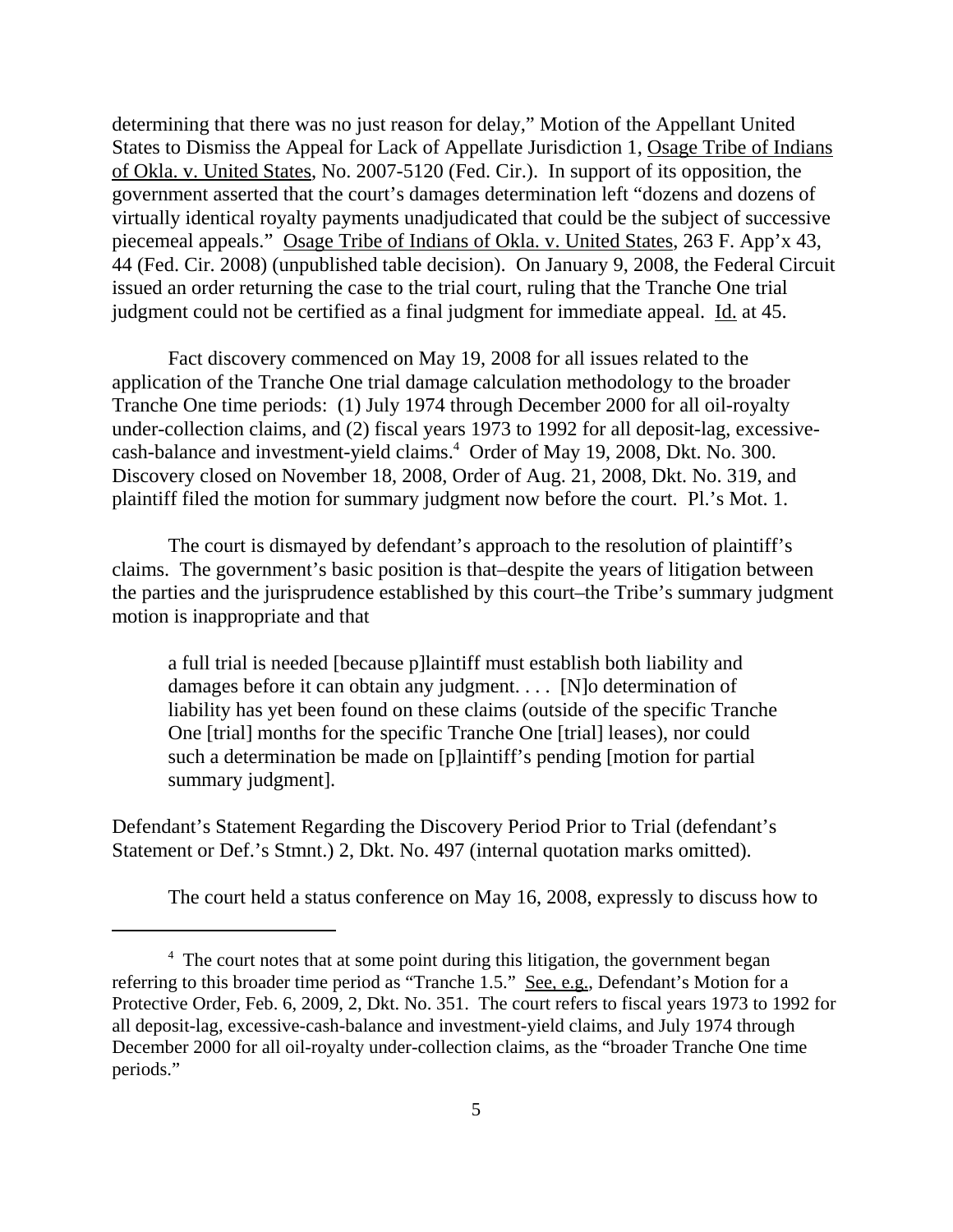expand the Tranche One trial rulings in Osage III to the broader time periods encompassed by plaintiff's Tranche One claims. As the court stated, at issue was "a proposal by the [p]laintiff to really use a very expedited mechanism to take advantage of the law of the case aspects . . . and go ahead and try to succeed in closing out the [19]73 to [19]92 period on deposit lag and . . . and the [19]74 to 2000 undercollection." May 16, 2008 Status Conference Transcript (Status Conf. Tr.) 19, Dkt. No. 305. In its response to plaintiff's proposal, Ms. Maureen Rudolph, counsel for the government, stated that defendant agreed "factually in terms of how our experts have been working together and the time[ ]frames for which they have been working together." Id. at 26-27. The government suggests that summary judgment is inappropriate because a "determination of liability has [not] yet been found" beyond the Tranche One trial months and leases. Def.'s Stmnt. 2. The Court disagrees. The existence of the government's breach is the law of the case, and the purpose of this summary judgment action is to apply that law–to the extent it is legally appropriate to do so– to the broader Tranche One time periods, using the Tranche One trial months and leases as representative examples of the application of the law to each regulatory time frame at issue.

It is the court's expectation that, in light of the following Opinion and Order, the government will assist the court in the prompt resolution of the Tribe's Tranche One claims, avoid the repetition of strategies that appear calculated to result in delays,<sup>5</sup> and work in a cooperative manner in the second phase of this litigation in Tranche Two.<sup>6</sup>

<sup>6</sup> Discovery and litigation regarding Tranche Two claims are proceeding separately. Discovery on Tranche Two issues closed on December 22, 2009, Order of October 2, 2009, Dkt. No. 433, and a trial has not yet been scheduled.

<sup>&</sup>lt;sup>5</sup> See, e.g., Plaintiff Osage Nation's Reply Brief in Support of Its Amended Motion for Summary Judgment on All Oil-Royalty Under-Collection Claims for July 1974 to December 2000 and All Deposit-Lag, Excessive-Cash-Balance, and Investment-Yield Claims for Accounts 7386 and 7886 for United States Fiscal Years 1973 to 1992 (Pl.'s Reply or plaintiff's Reply) 9- 10, Dkt. No. 428 ("The Osage Nation was left to its own to address [the] gap in the trust records. Mr. Martin and the United States deliberately decided not to attempt to obtain such data [to supplement missing records in the Joint Data Base] and have challenged at every juncture the Osage Nation's efforts to fill the gap left by the trustee's breach."); Osage Nation's Opposition to Motion for Protective Order and Cross-Motion to Compel Discovery, Feb. 13, 2009, 2-3, Dkt. No. 357 (cataloguing the government's incomplete and delayed responses to plaintiff's June 2008 discovery requests); February 12, 2010 Status Conf. Tr. 6:2-8:1, Dkt. No. 482 (discussing the parties' negotiation of a stipulation regarding  $\P$  51(a) of the June 24, 2009 report of government expert Ronnie A. Martin, culminating with the government's withdrawal from negotiation on the day the stipulation was due because counsel was not authorized to enter into the stipulation).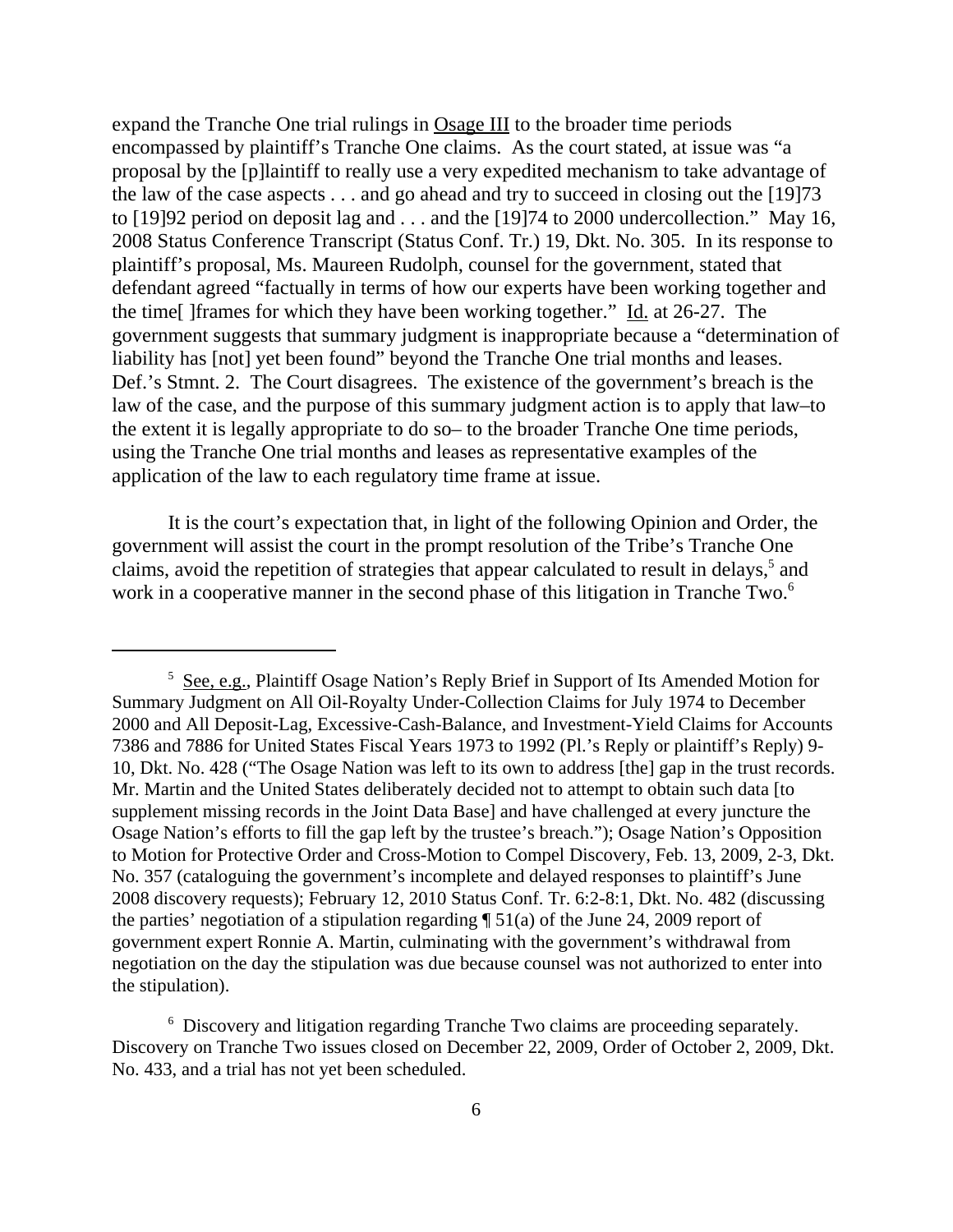## II. Legal Standards

Plaintiff has moved for summary judgment pursuant to RCFC 56. Pl.'s Mot. 1. A motion for summary judgment may be granted only when "there is no genuine issue as to

 any material fact and . . . the movant is entitled to judgment as a matter of law." RCFC  $56(c)(1)$ .<sup>7</sup> A fact is material if it might significantly affect the outcome of the suit. Anderson v. Liberty Lobby, Inc., 477 U.S. 242, 248 (1986). Where the moving party has not disputed any facts contained in the non-movant's pleadings, the court assumes all well-pleaded facts to be true and draws all applicable presumptions and inferences therefrom in favor of the non-moving party. See Univ. of W. Va. Bd. of Trs. v. VanVoorhies, 278 F.3d 1288, 1295 (Fed. Cir. 2002); Banks v. United States, 69 Fed. Cl. 206, 209 (2006).

Failure by a non-moving party to raise a genuine issue of material fact may result in the court granting summary judgment in favor of the moving party. See RCFC 56(c)(1). "The party opposing the motion must point to an evidentiary conflict created on the record; mere denials or conclusory statements are insufficient." SRI Int'l v. Matsushita Elec. Corp. of Am., 775 F.2d 1107, 1116 (Fed. Cir. 1985) (citing Barmag Barmer Maschinenfabrik AG v. Murata Mach., Ltd.*,* 731 F.2d 831, 836 (Fed. Cir. 1984)). "[T]he mere existence of some alleged factual dispute between the parties will not defeat an otherwise properly supported motion for summary judgment; the requirement is that there be no genuine issue of material fact." Anderson*,* 477 U.S. at 247-48 (emphasis removed).

The application of the legal standard for summary judgment, however, must take

 $7$  The Rules of the United States Court of Federal Claims (RCFC) were recently amended; the amended RCFC became effective on January 11, 2010. No changes to the RCFC affect the analysis or outcome of the matters addressed in this Opinion and Order.

The RCFC generally mirror the Federal Rules of Civil Procedure (FRCP). RCFC 56 Rules Committee Notes 2002 Revision ("The subdivision structure of RCFC 56 was reordered to more closely conform to FRCP 56."); see Flowers v. United States*,* 75 Fed. Cl. 615, 624 (2007) ("RCFC 56 is patterned on Rule 56 of the [FRCP] and is similar in language and effect."); Champagne v. United States*,* 35 Fed. Cl. 198, 205 n.5 (1996) ("In general, the rules of this court are closely patterned on the [FRCP]. Therefore, precedent under the [FRCP] is relevant to interpreting the rules of this court, including Rule 56."); C. Sanchez & Son, Inc. v. United States*,* 6 F.3d 1539, 1541 n.2 (Fed. Cir. 1993) ("The [RCFC] generally follow the [FRCP]. [RCFC] 56(c) is, in pertinent part, identical to [FRCP] 56(c)."). Therefore, the court relies on cases interpreting FRCP 56 as well as those interpreting RCFC 56.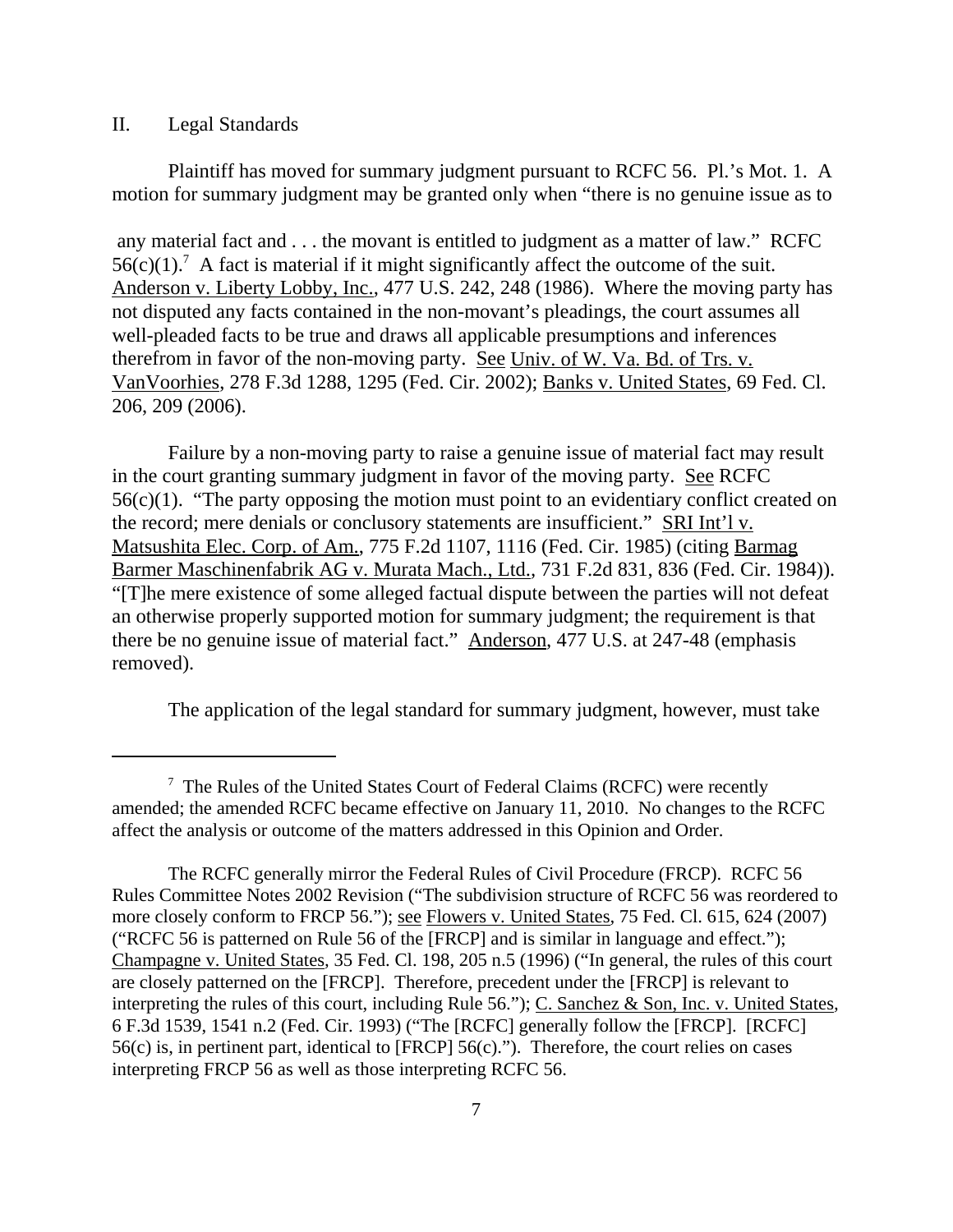into account the law governing the claim before the court. In Anderson v. Liberty Lobby, Inc., 477 U.S. 242 (1986), the Supreme Court held: "As to materiality, the substantive law will identify which facts are material. Only disputes over facts that might affect the outcome of the suit under the governing law will properly preclude the entry of summary judgment." Id. at 247. By way of explanation, the Court stated that, "in ruling on a motion for summary judgment, the judge must view evidence presented through the prism of the substantive evidentiary burden." Id. at 254. For example, "[i]f the defendant in a run-of-the-mill civil case moves for summary judgment . . . based on the lack of proof of a material fact, the judge must ask himself not whether he thinks the evidence unmistakably favors one side or the other but whether a fair-minded jury could return a verdict for the plaintiff on the evidence presented." Id. at 252. In contrast, in "consideration of a motion for acquittal in a criminal case, where the beyond-areasonable-doubt standard applies . . . the trial judge asks whether a reasonable jury could find guilt beyond a reasonable doubt . . . . Similarly, where the First Amendment mandates a 'clear and convincing' standard, the trial judge . . . should consider whether a reasonable factfinder could conclude, for example, that the plaintiff had shown actual malice with convincing clarity." Id. (citing Jackson v. Virginia, 433 U.S. 307, 318-19 (1979)).

The law of this case is that defendant breached its fiduciary duties as trustee for the Osage Tribe by mismanaging both its royalty collection and its investment responsibilities; the proper discharge of those dual responsibilities required that the government as trustee keep and generate the very records upon which plaintiff would now need to rely to meet its summary judgment burden of proof as movant. In particular, because it is undisputed that the government failed to keep complete trust records for the Osage Tribe, the court finds that it now would be improper to require plaintiff to resolve all possible doubts about the facts the trustee failed to collect and maintain in the form of trust records in order to succeed in its motion for summary judgment. In the absence of accurate Osage Agency historical royalty and trust records, "[t]he Osage Tribe is entitled to damages reasonably estimated based on existing information. Especially where, as here, proper trust records are missing, doubts about calculations should be 'resolved against the trustee.'" Osage II, 72 Fed. Cl. at 670-71 (emphasis added) (quoting Confederated Tribes of the Warm Springs Reservation v. United States (Warm Springs), 248 F.3d 1365, 1373 (Fed. Cir. 2001) and citing William F. Fratcher, Scott on Trusts § 172 (4th ed. 1987)). It is through this prism that plaintiff's claims must be viewed.

Contrary to the government's assertion that "conflicting allegations of experts may result in factual disputes" such that summary judgment is inappropriate in this matter, Defendant's Response to Plaintiff's Amended Motion for Partial Summary Judgment (defendant's Response or Def.'s Resp.) 3, Dkt. No. 420, pursuant to the reasoning of Anderson, defendant's burden is not simply to question plaintiff's damages calculation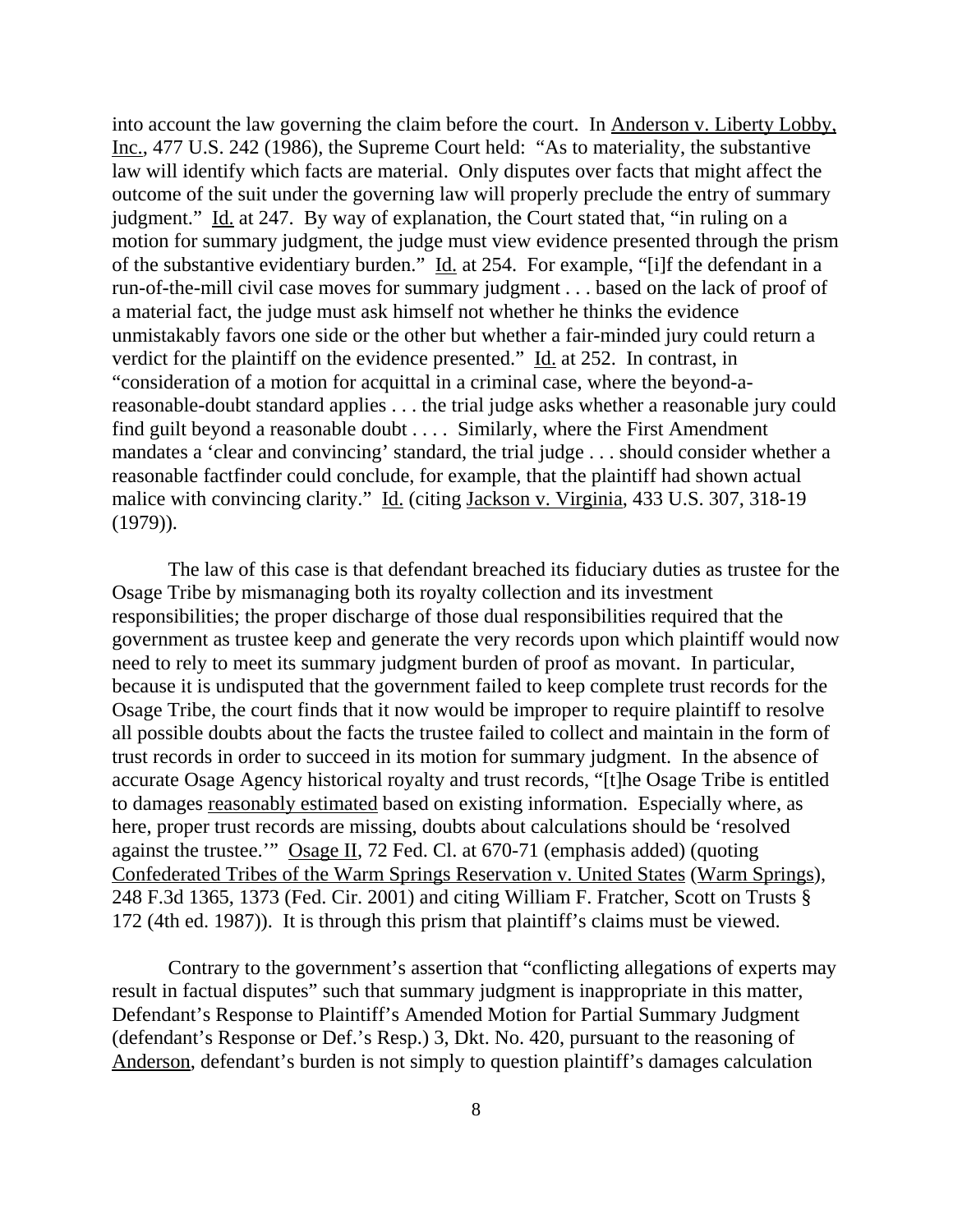methodologies. Accordingly, defendant must support its argument that plaintiff's claimed damages have been unreasonably estimated by using competent evidence to support an alternative calculation of damages, rather than, for example, offering hypothetical alternative explanations for the application of missing data or making unsubstantiated allegations of error.

## III. Discussion

A. It Is Appropriate to Calculate Damages Owed to the Tribe on Summary Judgment

Plaintiff's Motion asks the court to apply the holdings of  $\overline{Osage II}$  related to the five Tranche One trial months to the longer time periods relevant to plaintiff's Tranche One claims: (1) July 1974 through December 2000 for all oil-royalty under-collection claims, and (2) fiscal years 1973 to 1992 for all deposit-lag, excessive-cash-balance and investment-yield claims. The Tribe asserts that summary judgment is appropriate in the circumstances of the case, given that "five distinct breaches of trust [were] found by the [c]ourt in its liability opinion." Pl.'s Mot. 3.

The first two government breaches relate to the government's duty to collect oil royalties on behalf of the Osage Tribe in accordance with the regulations incorporated into all Osage oil leases. These regulations establish that royalties "may be expressed by the formula: Royalty Due = Royalty Rate x Volume x Royalty Value." Osage II, 72 Fed. Cl. at 636. The royalty rate is the fraction of oil produced at a given lease due to the Tribe as royalty; the volume is the gross number of barrels produced; and the royalty value is the dollar amount (calculated pursuant to the regulation) at which a royalty barrel is valued. During the Tranche One trial months, the specific regulation that governed this calculation was the 1974 version of 25 C.F.R.  $\S$  183.11(a)(2) (1974 Regulations), which provided that a royalty was to be based on "the actual selling price, or the highest posted or offered price by a major purchaser in the Kansas-Oklahoma area whichever is higher on the day of sale or removal" of the oil at a given lease. Osage II, 72 Fed. Cl. at 638 (emphasis removed) (quoting 25 C.F.R.  $\S$  183.11(a)(2)). The court in Osage II held that the government committed two breaches of its duty to collect royalties for the Tribe: first, by failing to collect royalties based on the highest offered prices, and second, by incorrectly applying the royalty value formula under 25 C.F.R. § 226.11 to the maximum legal price–that is, to the highest rent-controlled price–for the first three of the five Tranche One trial months, rather than to the "actual selling price . . . , or the highest posted or offered price by a major purchaser in the Kansas-Oklahoma area." Pl.'s Mot. 4 (internal quotation marks omitted). In light of these breaches, the court awarded the Tribe damages in an amount equal to the difference between the minimum royalty that should have been paid to the Tribe pursuant to the regulations and the amount actually paid to the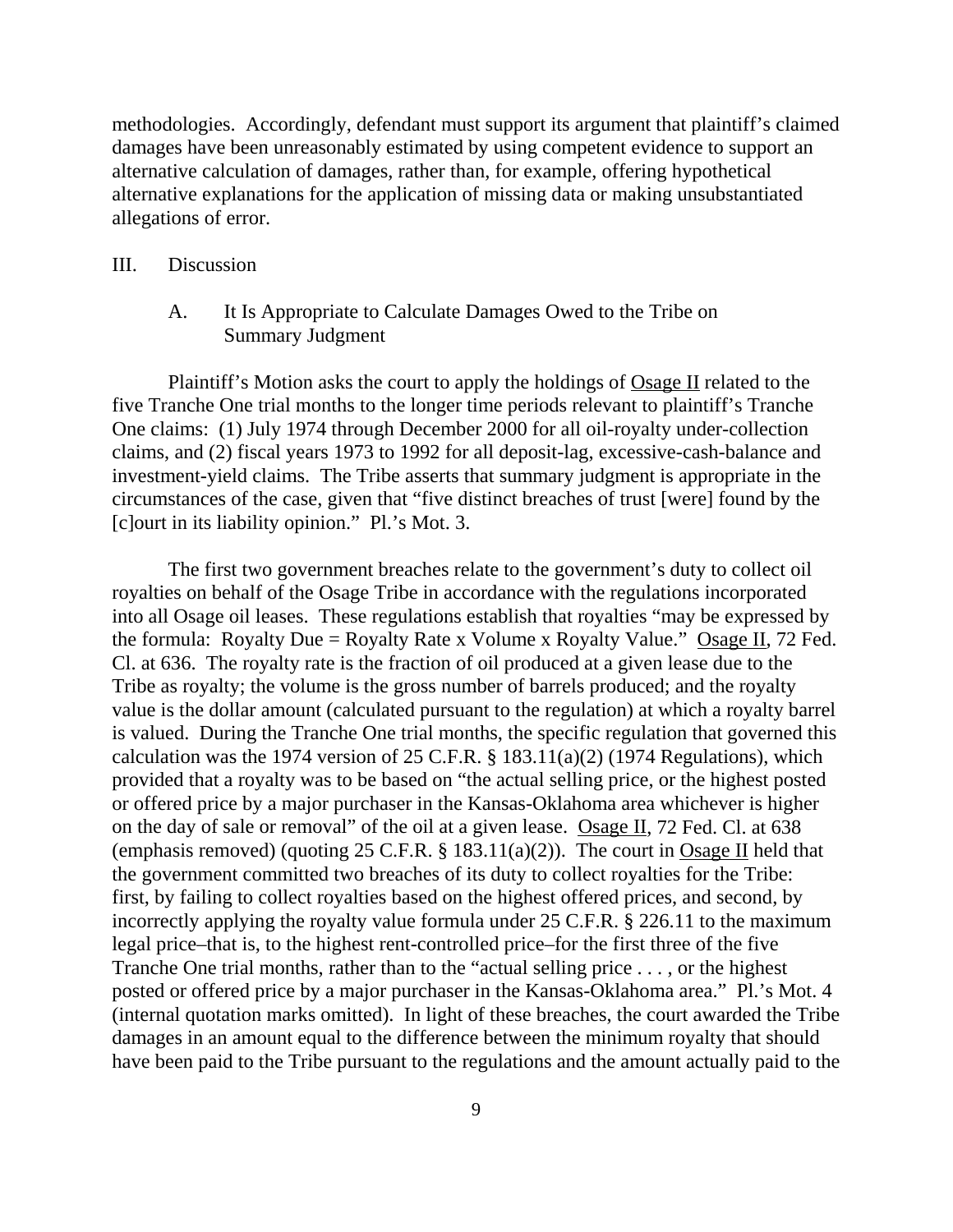#### Tribe. See Osage III, 75 Fed. Cl. at 469, 483.

The other three government breaches relate to the government's duty prudently to invest the Tribe's oil royalty proceeds. As to the five Tranche One trial months–based on the 1906 Act, the applicable regulations and government policies–the Osage II court found the government liable for (1) failing to deposit royalty funds in an interest-bearing account within one business day of receipt (deposit lag), (2) failing to keep a maximum of \$25,000 on hand as uninvested cash in violation of its own policies (underinvestment) and (3) failing to achieve the investment returns that its own standard of prudence and statutory mandates required (investment underperformance). Osage III, 75 Fed. Cl. at 466. For the deposit lag breach, the court awarded the Tribe damages equal to the amount of additional interest that would have been earned in the trust account if the United States had deposited all royalties timely, within one day of receipt, as directed by its own policy objective. Osage II, 72 Fed. Cl. at 664-65. For the underinvestment and investment underperformance breaches, the court directed the government to pay damages in the amount of the difference between the actual investment earnings and "the expected return of a combination of 3-month CD rates (80%) and 3-month T-bill rates (20%) on average daily balances in excess of \$25,000." Osage III, 75 Fed. Cl. at 466.

According to plaintiff, there can be no dispute that the systematic undercollection of royalties and mismanagement of proceeds that the Osage II court found in the Tranche One trial months also characterize the activities of the government during the entire period that the 1974 Regulations were in place–from July 22, 1974 to August 13, 1990, Osage II, 72 Fed. Cl. at 638–as well as from August 14, 1990, until December 2000, when a modified, narrower version of the 1974 Regulations controlled. Pl.'s Mot. 6. As established in the Tranche One trial, in administering its trust duties owed to the Osage Tribe, the United States failed to "'properly [] construe the legal framework that sets out its trust duties . . . and to interpret accurately its trust duties,'" Plaintiff Osage Nation's Reply Brief in Support of Its Amended Motion for Summary Judgment on All Oil-Royalty Under-Collection Claims for July 1974 to December 2000 and All Deposit-Lag, Excessive-Cash-Balance, and Investment-Yield Claims for Accounts 7386 and 7886 for United States Fiscal Years 1973 to 1992 (plaintiff's Reply or Pl.'s Reply) 3, Dkt. No. 428 (quoting Osage II, 72 Fed. Cl. at 643). Because that failure resulted in a loss of revenue to the Tribe, the court deemed the government's failure "'a breach of defendant's trust duties." Id. Plaintiff argues that the law of the case is that the Tribe "'is entitled to have its royalties calculated, as nearly as may now be reasonably determined, in accordance with the requirements of the 1974 Regulations." Id. (quoting Osage II, 72 Fed. Cl. at 654). For these reasons, plaintiff contends that the royalty undercollection issue is properly before the court on its motion for summary judgment.

Plaintiff argues that there is no genuine dispute that the United States failed to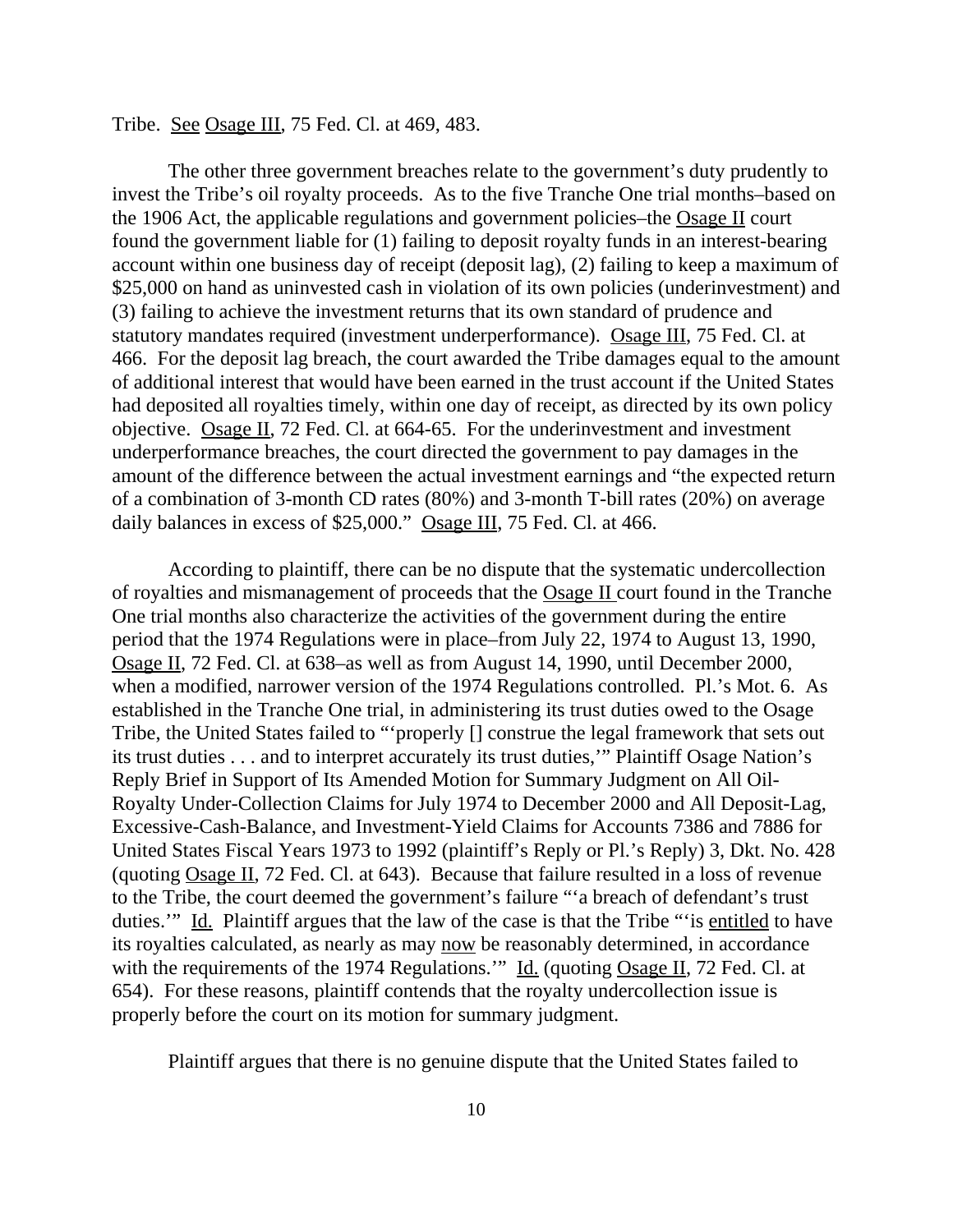collect all royalties legally due to the Tribe because the failure was admitted by defendant's expert Mr. Ronnie Martin in his deposition.<sup>8</sup> Plaintiff Osage Nation's Reply Brief in Support of its Amended Motion for Summary Judgment on All Oil-Royalty Under-Collection Claims for July 1974 to December 2000 and All Deposit-Lag, Excessive-Cash-Balance, and Investment-Yield Claims for Accounts 7386 and 7886 for United States Fiscal Years 1973 to 1992 (plaintiff's Reply or Pl.'s Reply) 4, Dkt. No. 428 (citing Pl.'s Reply, Exh. 17, Martin Transcript (Martin Tr.) 38:3-39:3). Plaintiff's position is that the parties should be able to apply the court's Tranche One trial holdings in a straightforward way to calculate the damages owed the Tribe for the time periods at issue between July 1974 and December 2000, Pl.'s Mot. 6, exclusive of the damages already awarded for the Tranche One trial months.

Defendant disagrees with plaintiff's reasoning and proposed method of calculating royalty damages for the Tribe's undercollection and investment claims. The United States argues that "even assuming that the United States was under a duty to calculate royalties based on such 'offered prices,' that duty cannot encompass an obligation to guarantee that the Tribe received such deposits, especially given the difficulties already acknowledged by the Court in obtaining the information necessary to do so." Def.'s Resp. 5 (citing Osage [II],<sup>9</sup> 72 Fed. Cl. at 653-54). Defendant therefore believes that the damages calculation proposed by the Tribe is not suitable for summary judgment. In the view of the United States, there is a factual issue precluding this court from extrapolating its liability holdings from the Tranche One trial to the broader Tranche One time periods at issue in plaintiff's summary judgment motion now before the court: "None of the [c]ourt's prior rulings . . . have established the precise limits of the scope of [the]

<sup>&</sup>lt;sup>8</sup> Mr. Ronnie Martin was qualified by the court in the Tranche One trial as defendant's "expert in oil . . . , oil royalty calculation, the verification of oil royalty paid, and oil royalty practices." Osage II, 72 Fed. Cl. at 635 n.8 (internal quotation marks omitted). The Expert Report of Ronnie A. Martin (Martin Rpt.) was submitted to the court as Exhibit A to Defendant's Response to Plaintiff's Amended Motion for Partial Summary Judgment (defendant's Response or Def.'s Resp.). Def.'s Resp., Exh. A, Martin Rpt., Dkt. No. 420.

<sup>&</sup>lt;sup>9</sup> At some point during the extensive briefing in this case, defendant began referring to Osage Tribe of Indians of Oklahoma v. United States, 72 Fed. Cl. 629 (2006), as "Osage III" and Osage Tribe of Indians of Oklahoma v. United States, 75 Fed. Cl. 462 (2007), as "Osage IV". The court notes that in this opinion it maintains the naming conventions used in its previous opinions: Osage Tribe of Indians of Oklahoma v. United States, 68 Fed. Cl. 322 (2005), is "Osage I"; Osage Tribe of Indians of Oklahoma v. United States, 72 Fed. Cl. 629 (2006), is "Osage II"; and, Osage Tribe of Indians of Oklahoma v. United States, 75 Fed. Cl. 462 (2007), is "Osage III." Accordingly, rather than inserting "[sic]" to note defendant's different numbering, the court has simply revised defendant's citations and placed the revised numbering in brackets.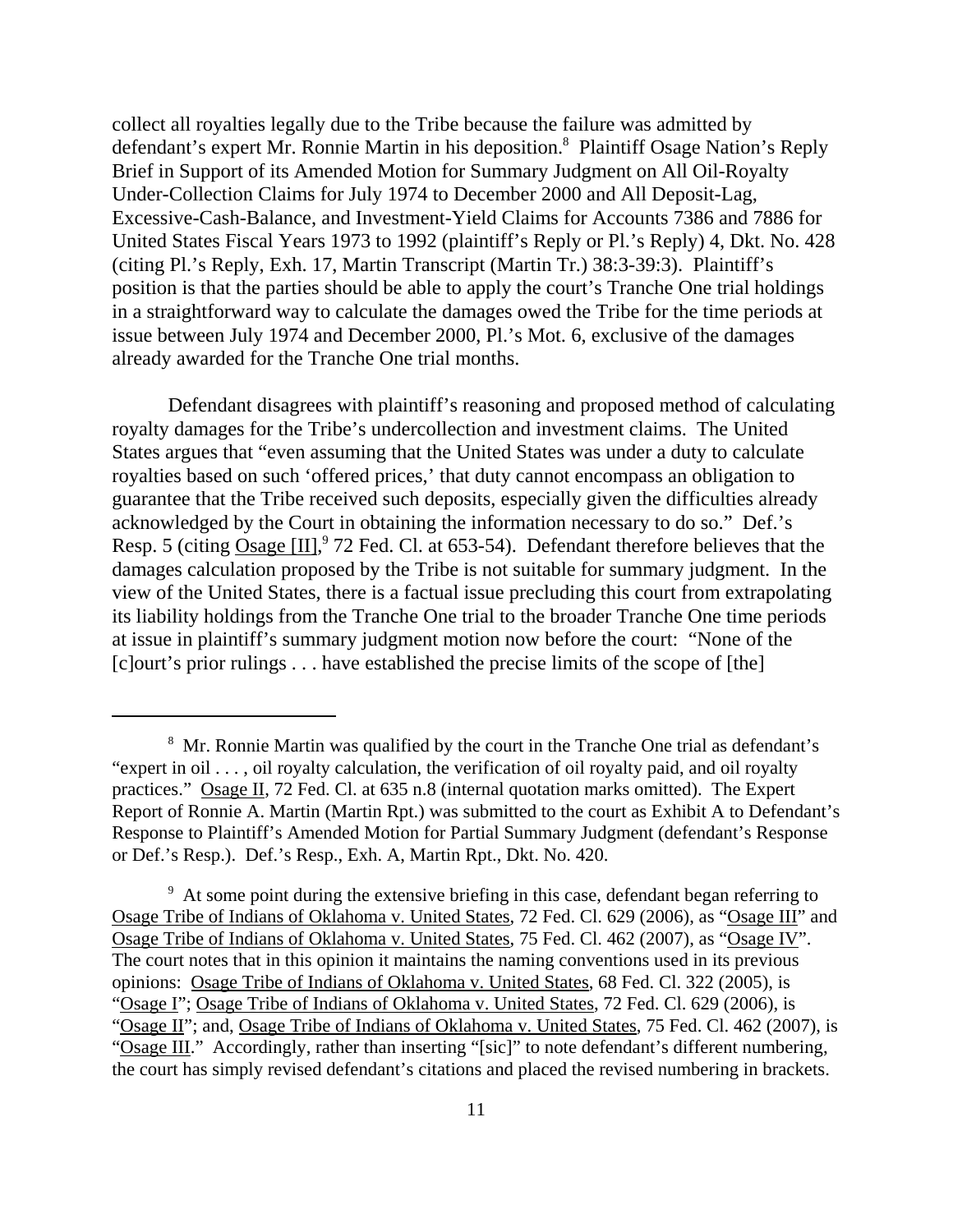fiduciary duty" that the United States has breached. Def.'s Resp. 6. According to the United States, it was required only to "take 'all appropriate measures' to administer its trust duties to the Osage Tribe, Def.'s Resp. 5 (quoting Osage [II], 72 Fed. Cl. at 642), and that the United States cannot now be held liable for its "mere errors of judgment, when acting honestly with ordinary prudence within the limits of the trust." Id. (citing Navajo Tribe of Indians v. United States, 9 Cl. Ct. 336, 400 (1986)).

In the government's view, this court has endorsed a test based on whether the Osage Agency's actions were "reasonably calculated to result in compliance with the regulations as they were understood by the Osage Agency." Def.'s Resp. 8. For support, defendant relies on numerous isolated phrases used by the court in its opinions in Osage II and Osage III, such as the following: "[W]here defendant, in discharging its responsibilities properly construed, put in place procedures to carry out those responsibilities, the court evaluates whether the procedures were reasonably calculated to result in compliance." Def.'s Resp. 7 (quoting Osage [II], 72 Fed. Cl. at 643); see also Def.'s Resp. 8-9 (citing, inter alia, Osage [II], 72 Fed. Cl. at 646-47 (noting the court's discussion of the application of a higher offered price where such a "bonus offer was known to the Osage Agency"); id. at 652 (noting that the court observed that the regulations "impose heavy sanctions should either [the purchaser or the lessee] fail to make the proper royalty payment to the Osage Agency," and that the system is structured such that the relative "risk" and "benefit" to those parties provides "incentives for compliance" that are "reasonably calculated to result in compliance with" the regulations); id. at 654-55 (noting that the court rejected the Tribe's claim regarding insufficient staffing at the Osage Agency)).

As a result, the government asserts that a trial is required to determine the difference between the damages the Tribe has sustained "as defined by the difference between what could or would have happened under procedures reasonably calculated to result in compliance with the regulations as interpreted by the [c]ourt, and what did in fact happen." Def.'s Resp. 9-10. The government argues that a trial is required to determine "the facts that existed at the time of the occurrence" of the breaches. Def.'s Resp. 8. Defendant argues that a trial is required, not only to determine the amount of royalty undercollection damages due to the Tribe, but also because "evidence will have to be offered from which a determination can be made as to which investments would have been made by a reasonably prudent trustee in the course of discharging his fiduciary obligations." Id. (internal quotation marks omitted).

Defendant's final argument is that the Tribe's position would inappropriately place the United States in a role as the Tribe's guarantor. Def.'s Resp. 10. The government asserts that it is unreasonable for plaintiff to assume that even if the government had properly applied and enforced the court's interpretation of the "offered price" regulations,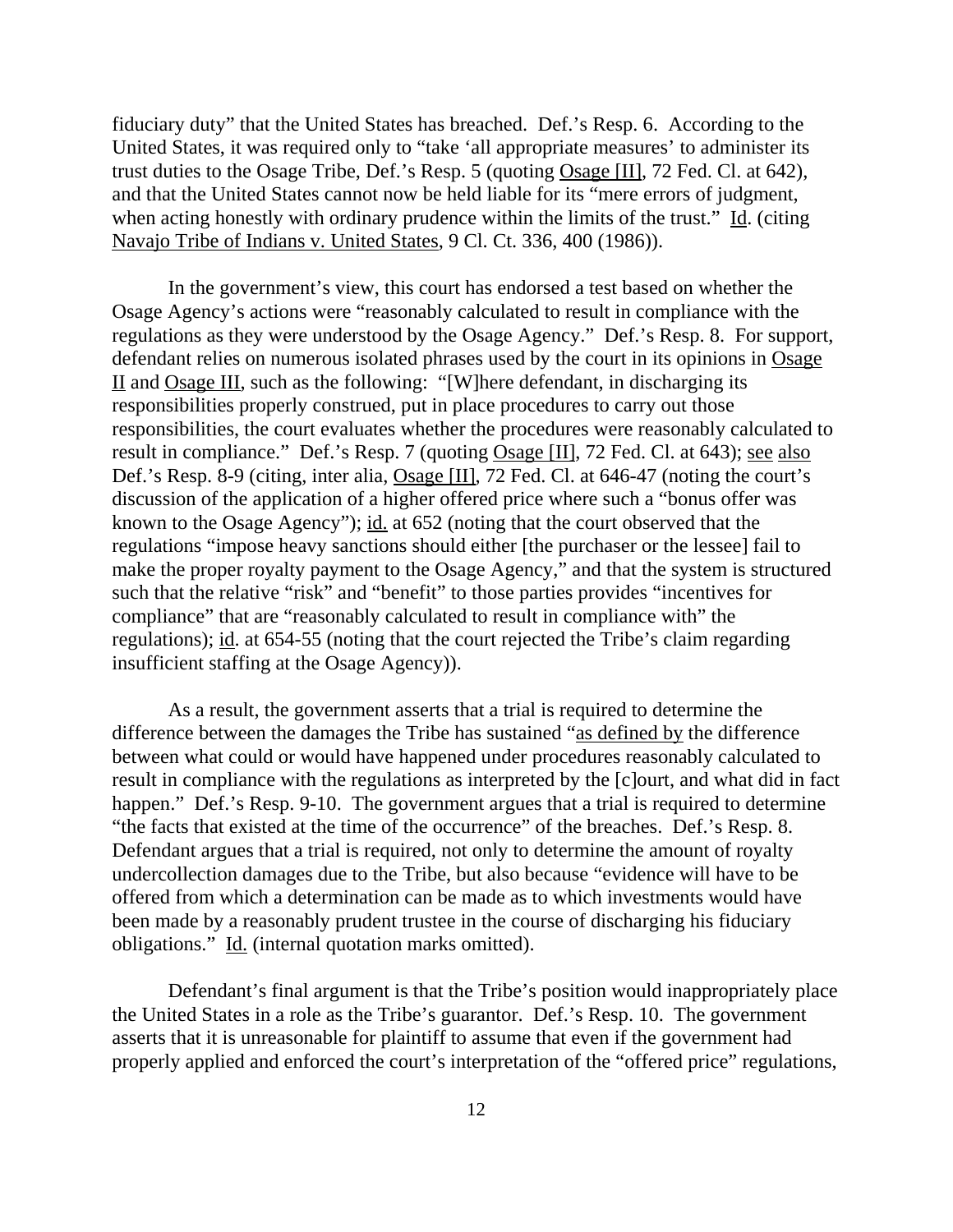there is no guarantee that the Tribe would have received the "maximum payments" sought by plaintiff. Id.

The court disagrees with defendant's view of the law of the case. In Osage II, the court held that "[d]efendant has the responsibility properly to construe the legal framework that sets out its trust duties. Defendant's failure to interpret accurately its trust duties, when such failure results in a loss of revenue to the Osage Tribe, is deemed a breach of defendant's trust duties." Osage II, 72 Fed. Cl. at 643. The government now interprets this language to mean that even if the U.S. misinterpreted its own regulations, as long as there was no other malfeasance, the measure of damages should be tied to "procedures reasonably calculated to result in compliance with the regulation as interpreted by the [c]ourt." Def.'s Resp. 9-10. Defendant's contention is inconsistent with the court's prior opinions and in derogation of defendant's own duties as trustee.

The government is conjuring a new defense of so-called "good faith" in an attempt to reduce the amount of royalties it owes to the Tribe as a result of its failure to fulfill its fiduciary responsibilities between 1972 and 2000. See, e.g., Def.'s Resp. 5 ("[A] trustee is not liable for mistakes or mere errors of judgment, when acting honestly with ordinary prudence within the limits of the trust."); id. at 23 ("[T]he Tribe has produced no evidence that the Osage Agency's decision to apply price controls in calculating royalty payments resulted in anything other than (at most) a good faith error in judgment."). The cases cited by the government to support its theory–that the duty of a trustee must be based in reality at the time, and not in "prescience" or any heightened standard–are factually distinguishable, for the reason that they deal with situations in which money or property already under the control of a trustee was then mismanaged. See Def.'s Resp. 5- 6 (citing three cases: Navajo Tribe of Indians, 9 Cl. Ct. 340, 400 (adjudicating the government's alleged breach of its duty to manage Tribe-owned timberland); Stark v. United States Trust Co. of New York, 445 F. Supp. 671, 678-79 (S.D.N.Y. 1978) (involving a beneficiary who sued a trustee to recover losses incurred allegedly as the result of the trustee's lack of prudent management); and United States v. Mason, 412 U.S. 391, 398 (1973) (holding in a suit brought by an individual Osage Indian challenging the government's payment of estate tax that "if . . . trust property is lost or destroyed or diminished in value, the trustee is not subject to a surcharge unless he failed to exercise the required care and skill")).

In plaintiff's royalty undercollection claims, the issue is not that the government mismanaged royalty funds held on behalf of the Tribe, but that the government failed in its duty to collect the royalties owed in the first place. How the government would have managed that money is completely hypothetical. In such a circumstance, the court's role is to establish the regulatory requirements the Osage Agency should have met–in both collecting and investing such royalties–and to hold the government responsible for its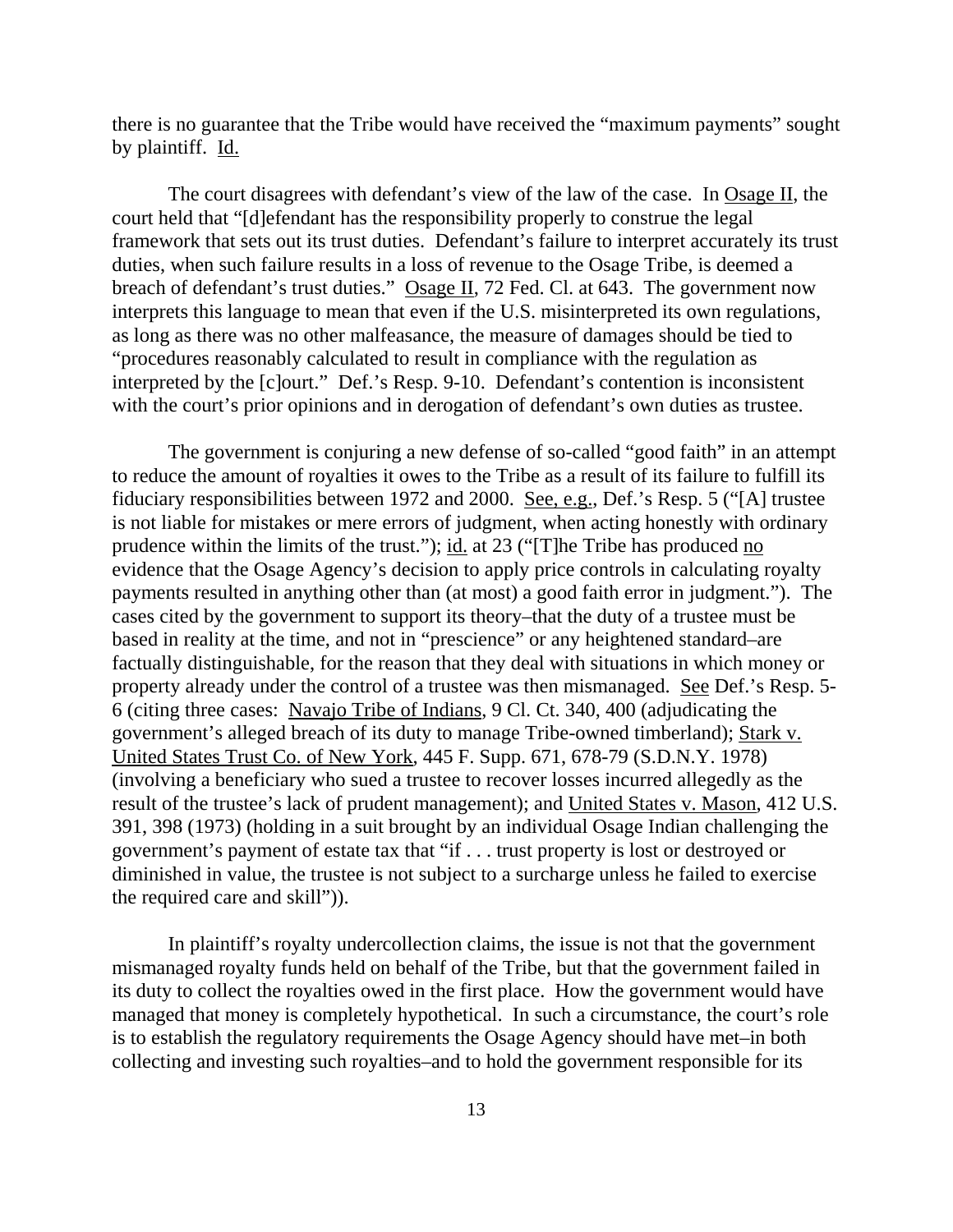failure to meet its fiduciary duties as a matter of law. The United States is not entitled now to ask the court to hold a trial to determine what might have happened if the Osage Agency had properly collected the royalties due to the Tribe. The court agrees with plaintiff's contention: "Because failure to collect the royalties required by law is undisputed in each of the periods where damages are sought, the Osage Nation need only prove damages 'reasonably estimated based on existing information.'" Pl.'s Reply 5 (quoting Osage III, 75 Fed. Cl. at 475).

Another inference that is suggested by the government's position is that the court should consider whether, if the Agency had collected the Tribe's royalties, it might have invested the money in a reasonable way that would have earned the Tribe proceeds in an amount less than the damages the Tribe is now requesting, because different investment choices would have been reasonable at the time. This reasoning leads the government to argue that the damages being sought by the Tribe should be reduced. However, as already established by this court, the government is not entitled to this, or any, inferences in its favor, because the Osage Agency's trust records are indisputably inadequate, and the Osage Agency indisputably failed to collect the royalties due to the Tribe pursuant to the 1906 Act and the applicable regulations and policies. Even if there were doubts about the impact of the government's failure, "doubts should be resolved against the trustee when proper trust records are missing." Osage III, 75 Fed. Cl. at 475 (citing Warm Springs, 248 F.3d at 1373). Here, as to plaintiff's royalty undercollection claims, there are no doubts. The government may not reduce the amount of damages owed the Tribe by arguing hypothetical investment return rates that may have been earned had the royalties been collected and invested. To allow the government to reduce its damages by relying on a hypothetical performance of duties it in fact failed to perform would run afoul of the standard established by Warm Springs.

For the foregoing reasons, the court finds that, in the absence of any specific factual disputes related to the calculation of a particular component of the Tribe's damages, it is appropriate to apply the liability holdings of Osage II and Osage III to the broader time periods for which plaintiff claims damages in its summary judgment motion presently before the court.

## 1. Damages for Specific Undercollection Breaches from July 1974 to December 2000

Because the United States failed to collect contemporaneous data for the posted and offered prices that were to be used as standards to set prices pursuant the regulations that governed royalty amounts owed to the Tribe, plaintiff relied on its expert, Mr. Daniel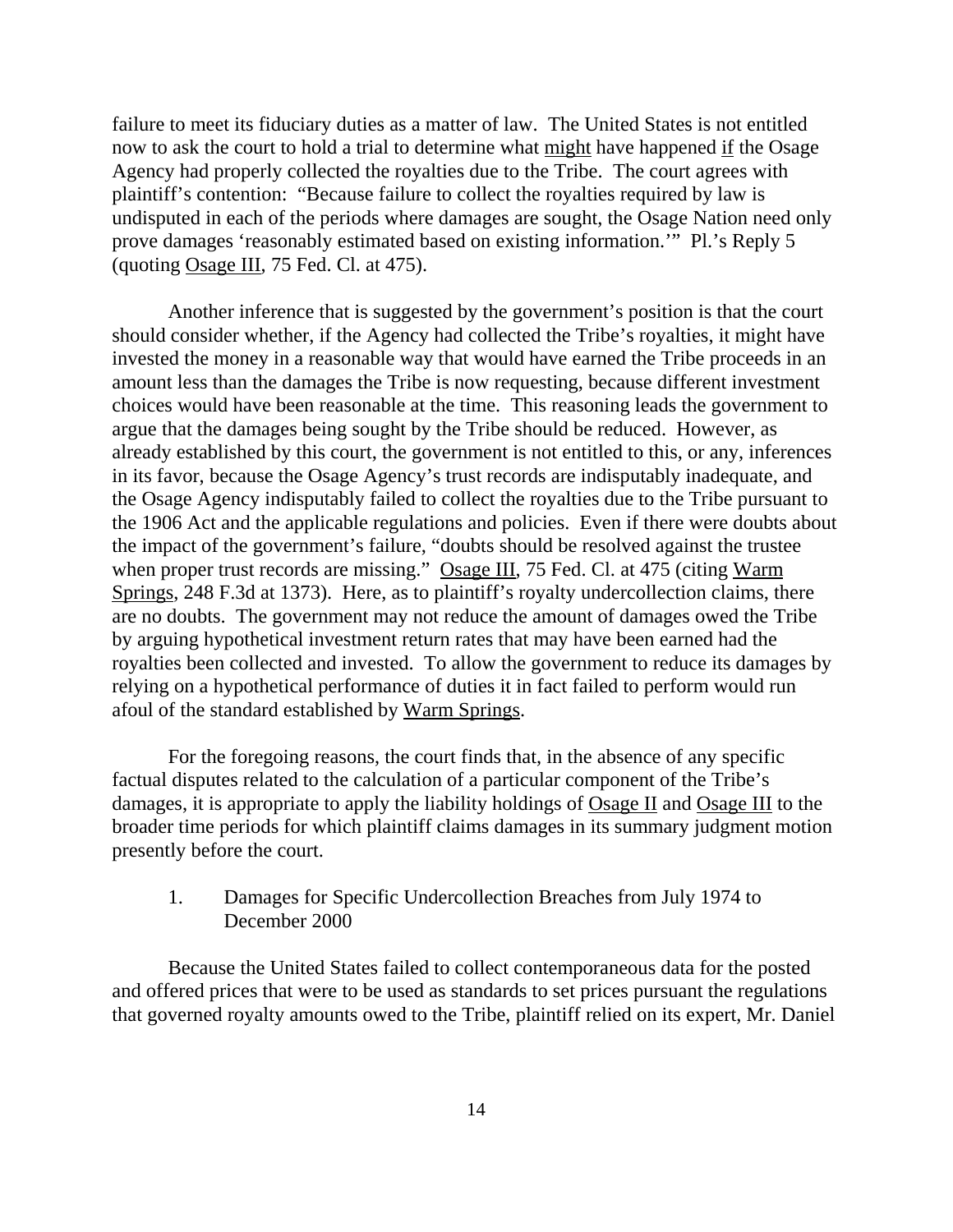Reineke,<sup>10</sup> to use existing data to approximate the proper calculation of royalties owed. See generally, Pl.'s Mot. 8-14; Osage Nation's Unopposed Motion to Amend its Motion for Summary Judgment, Exh. 2, Declaration and Expert Report of Daniel T. Reineke, P.E. (Reineke Rpt.), Dkt. No. 397. Plaintiff argues, and the court agrees, that where, as here, "proper trust records" are missing, doubts related to the historical price data must be resolved in favor of the Tribe. Pl.'s Reply 5 (quoting Osage III, 75 Fed. Cl. at 475 (citing Warm Springs, 248 F.3d at 1373)). Plaintiff further explains that it is therefore the burden of the United States to "point to specific facts from which a trier of fact could reasonably infer that the beneficiary's estimate is unreasonable." Pl.'s Reply 5. The court agrees; plaintiff is required only to prove damages "reasonably estimated based on existing information." Osage II, 72 Fed. Cl. at 670. As this court held in Osage I, "the statutes and regulations at issue here clearly establish a fiduciary duty to verify that lessees fulfill their contractual obligations to the Tribe by verifying the accuracy of payments made." Osage I, 68 Fed. Cl. at 333. Plaintiff has accurately framed the inquiry: "Determining whether the United States has complied with this duty involves comparing the royalties the United States actually collected with the royalties due under the regulations, consistent with the construction of those regulations in the [c]ourt's Tranche One [trial] decisions." Pl.'s Mot. 8.

There are four distinct time periods at issue between July 1974 and December 2000, during which the regulatory requirements for determining Osage oil royalties were slightly different, therefore requiring slightly different calculations to determine the damages owed to the Tribe. The four periods are: (1) July 1974 to December 1980, when the 1974 Regulations defined royalty value based on the actual selling price or highest posted or offered price by a major oil purchaser in the Kansas-Oklahoma area (overlapping a period of government-imposed price controls); (2) January 1981 to August 13, 1990, when the 1974 Regulations defined royalty value based on the actual selling price or highest posted or offered price by a major oil purchaser in the Kansas-Oklahoma area; (3) August 14, 1990 to May 1994, when the 1990 Regulations defined royalty value based on the highest posted or offered price by a major oil purchaser in Osage County;

 $10$  Mr. Daniel Reineke was qualified by the court as plaintiff's expert on "oil royalty" calculation and verification of royalty due." Osage II, 72 Fed. Cl. at 635 n.8 (internal quotation marks omitted) (providing information on the bases for Mr. Reineke's qualification as an expert). The Declaration and Expert Report of Daniel T. Reineke, P.E. (Reineke Rpt.) was submitted to the court on May 1, 2009 to support plaintiff's Unopposed Motion to Amend its Motion for Summary Judgment, Dkt. No. 397, and later cross-referenced as Exhibit 2 to Plaintiff Osage Nation's Amended Motion for Summary Judgment on All Oil-Royalty Under-Collection Claims for July 1974 to December 2000 and All Deposit-Lag, Excessive-Cash-Balance, and Investment-Yield Claims for Accounts 7386 and 7886 for United States Fiscal Years 1973 to 1992 (plaintiff's Motion or Pl.'s Mot), Dkt. No. 407. Reineke Rpt.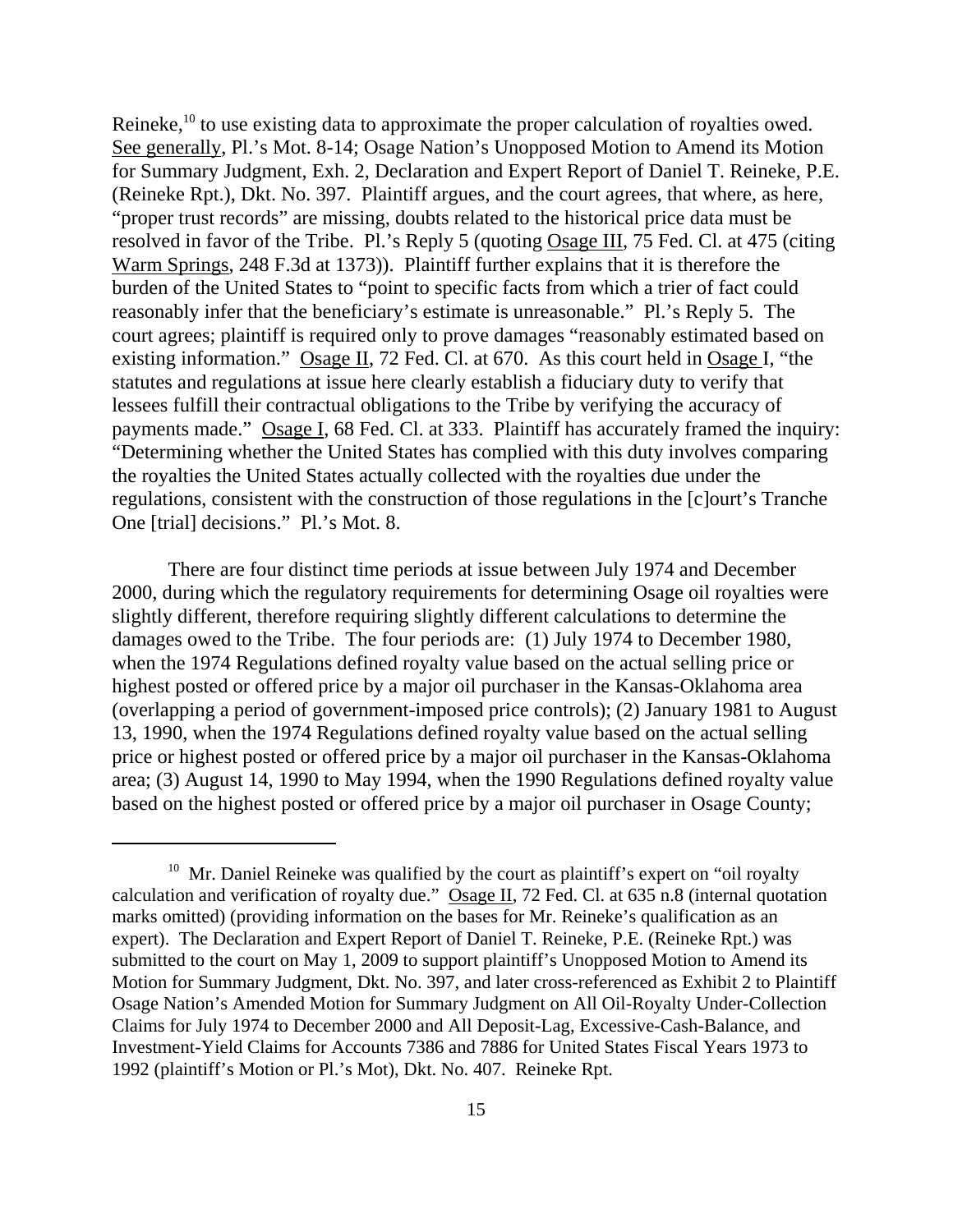and, (4) May 1994 to December 2000, when the 1994 Regulations defined royalty value based on the highest posted price by a purchaser in Osage County.

#### a. The "Price Control" Breach: July 1974 to December 1980

During a portion of the time period when the 1974 Regulations governed, covering approximately six and one-half years, prices for crude oil were subject to price and allocation controls. Osage III, 75 Fed. Cl. at 465-66 (citing the Emergency Petroleum Allocation Act of 1973 (EPAA), Pub. L. No. 93-159, 87 Stat. 627 (1973) (codified at 15 U.S.C. §§ 751-760(h)), repealed by Pub. L. No. 94-163, tit. IV § 461 (Dec. 22, 1975)). Mandatory petroleum regulations that became effective in December 1973 applied to "all producers, refiners, and others who purchase crude oil from producers directly or indirectly for resale or transfer to refineries." Osage II, 72 Fed. Cl. at 659 (citing 10 C.F.R. at § 211.61 (1975)). The government also promulgated mandatory petroleum price regulations that applied to "each sale, lease or purchase of a covered product in the United States." Id. (citing 10 C.F.R. § 212.2). "Oil from stripper well leases, which represented 'probably a majority' of the production at the Osage Reservation, was exempt from price controls under  $\S$  4(e)(2) of the EPAA." Id. (internal citation omitted).

For the three Tranche One trial months that fell within the time period when price controls were in effect–January 1976, May 1979 and November 1980–the court found that, in addition to the "offered price" breach, the Osage Agency had misapplied price controls to its calculation of royalties owed to the Tribe. Osage II, 72 Fed. Cl. at 661 (holding that price controls "did not extend to the calculation of royalty owed to the Osage Tribe under the 1974 Regulations"). The court rejected the United States' position that it was reasonable for the Osage Agency to have applied price controls to its royalty calculations because "[the Department of] Interior did not have the authority to decide whether or not royalty interests were subject to the price controls imposed under the Emergency Petroleum Allocation Act [EPAA]." Osage II, 72 Fed. Cl. at 660. The court also noted that the government did not recognize and apply price controls to leases in which it had an interest. Id. (citing Pennzoil Exploration and Production Co. v. Lujan, 928 F.2d 1139, 1140 (Temp. Emer. Ct. App. 1991), in which the Department of the Interior argued that Pennzoil must pay it royalties according to the predetermined royalty formula under the EPAA). The court found the government's argument here to be "one of convenience and inconsistent with the plain language of the [EPAA]." Id.

To compute royalty values in accordance with the law of the case, plaintiff's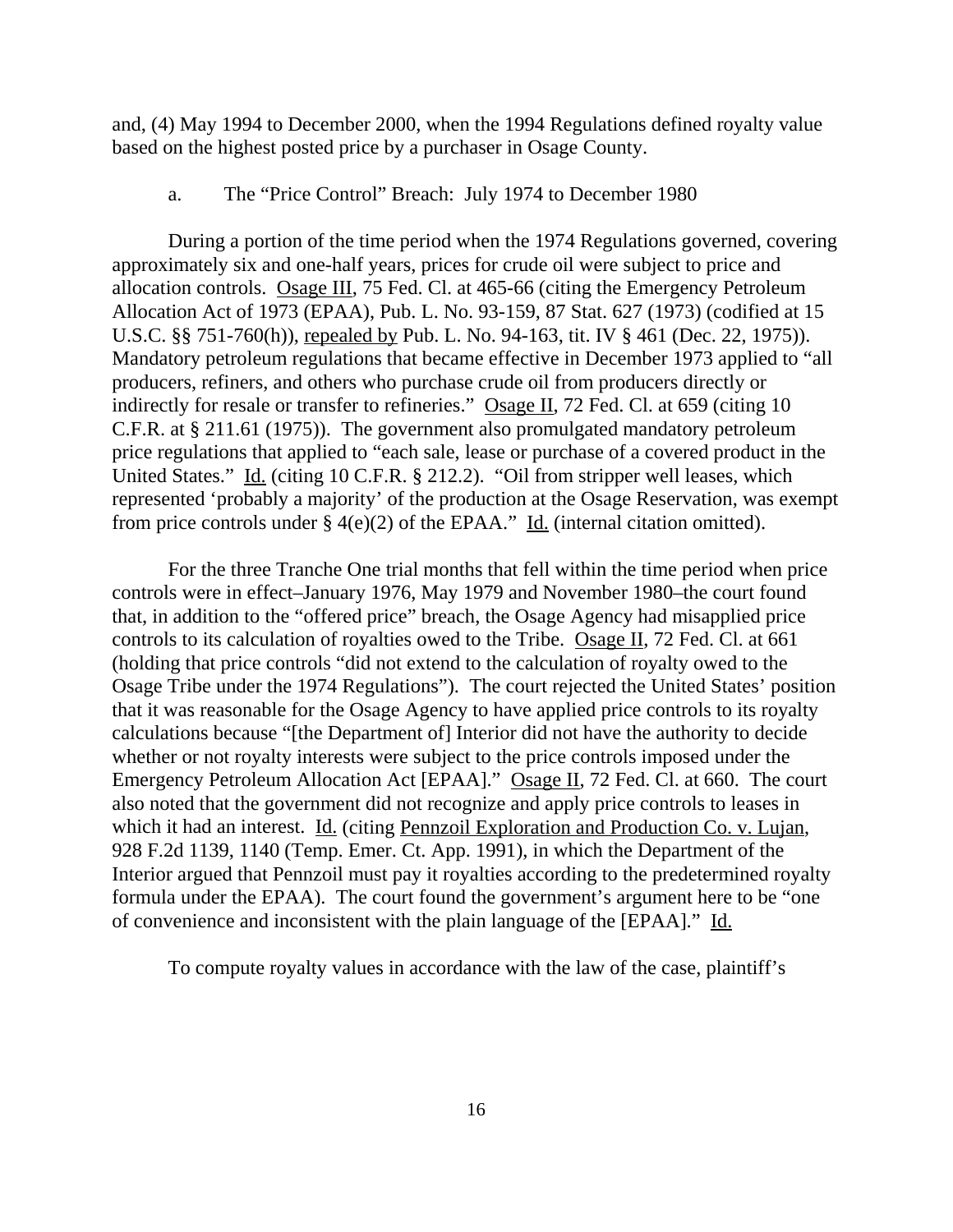expert Mr. Reineke used production data from the Osage Agency<sup>11</sup> and the Joint Data Base (developed jointly by him and by defendant's expert, Mr. Martin) to identify the highest posted or offered price by a major purchaser in the Kansas-Oklahoma area on the date of sale or removal for each Osage oil purchase.<sup>12</sup> Mr. Reineke adjusted the highest posted or offered price to reflect the gravity of the royalty oil before calculating the royalty value. Reineke Rpt. 4.

The government does not appear to take issue with Mr. Reineke's damage calculations for the price-control period (except for the "Sun Oil" issue discussed below). However, the government raises two new legal challenges. First, the government argues that plaintiff has failed to show that the Osage Agency's "decision to apply price controls in calculating royalty payments resulted from anything other than (at most) a good faith error in judgment." Def.'s Resp. 23. For the reasons discussed above in Part III.A, defendant's "good faith" argument is unavailing. Second, the government argues that, in order to prevail on damages, plaintiff must demonstrate that the amount of damages it is claiming are certain and "not in any respect speculative or the result of other precipitating events." Id. at 24. According to the government, the higher royalty values that would have resulted if the Osage Agency had complied with the 1974 Regulations would have led "to financial hardship to producers, resulting in less production of oil on the Osage reservation, resulting in less revenue for the Osage Tribe." Id. at 25-26. According to defendant's expert Mr. Martin, "oil leases between the Tribe and lessees on the Osage reservation remained effective only as long as oil was being produced on the lease in 'paying quantities,' a term of art in the industry that means that revenues must exceed costs." Id. at 24-25 (citing Def.'s Resp., Exh. A, Expert Report of Ronnie A. Martin (Martin Rpt.) ¶ 37).

The government points to nothing that factually distinguishes the portion of the broader Tranche One time period when price controls were in effect–July 1974 to January 1981–from the three Tranche One trial months that fall within this time period. Following trial, the parties agreed on the correct volume of oil for which royalty was due in those three trial months, and the new argument of the government had no role in that

<sup>&</sup>lt;sup>11</sup> Although the Agency production data recorded only the month, and not the day, of each royalty sale or removal, it was industry practice in the 1970s to hold posted and offered prices constant through each calendar month. Pl.'s Mot. 10; Reineke Rpt. 8-9.

 $12$  The parties agree that the Joint Data Base "consists of information that is reasonably correct . . . regarding oil production from the Osage mineral estate during the period from July 1974 to December 1980 and from January 1988 to December 2000." Plaintiff Osage Nation's Proposed Findings of Uncontroverted Fact 1-2, Dkt. No. 364; Defendant's Response to Plaintiff Osage Nation's Proposed Findings of Uncontroverted Fact 6, Dkt. No. 421.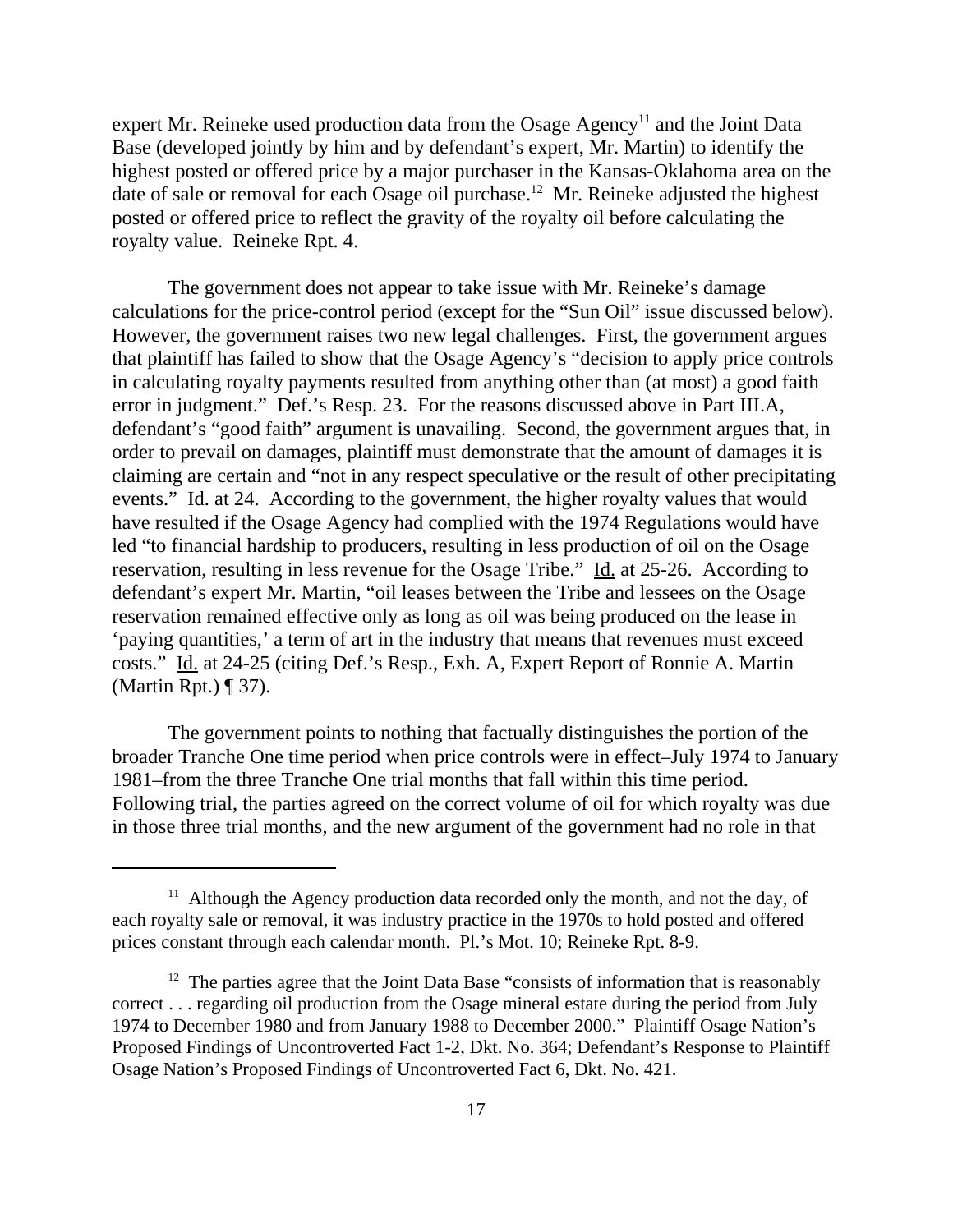calculation, despite the fact that the "paying quantities" requirement was contained in all four of the Tranche One trial leases at issue. See Martin Rpt. ¶ 37.

A third challenge made by the government that applies only to this time period is an allegation that Mr. Reineke improperly relied on data indicating that between July 1974 and January 1977, Sun Oil paid a \$0.15 bonus per barrel of uncontrolled Osage oil purchased, thereby improperly increasing the highest offered price for that time period. Def.'s Resp. 21. However, this argument ignores the holding of the court in Osage II that "price controls on the sales of crude oil did not extend to the calculation of royalty owed to the Osage Tribe under the 1974 Regulations." Osage II, 72 Fed. Cl. at 661. Therefore the fact that the \$0.15 bonus was valid only for purchases of uncontrolled oil is irrelevant to the royalty calculation. In fact, as the Tribe notes, this very bonus was expressly included when damages were computed for the January 1976 Tranche One trial month. Pl.'s Reply 8 (citing Osage II, 72 Fed. Cl. at 645-48); Pl.'s Reply, Exh. 2, Rebuttal Expert Report of Daniel T. Reineke, P.E. (Reineke Rebuttal) ¶¶ 14-15, Dkt. No. 428.

For the foregoing reasons, the court GRANTS IN PART plaintiff's motion for summary judgment regarding the "price control" breach from July 1974 to December 1980.

## b. The "Offered Price" Breach: January 1981 to August 13, 1990

Asserting that "conflicting allegations of experts may result in unresolved factual disputes," Def.'s Resp. 3, defendant attacks both the validity of the underlying data upon which plaintiff's expert bases his analysis and the methodology of that analysis in support of its contention that genuine issues of material fact are unresolved and that another trial in this matter is required. In particular, defendant challenges all of the Tribe's damages calculations related to the government's alleged failure to collect royalties due under the leases and regulations on a monthly basis, based upon the "highest offered price" pursuant to the 1974 Regulations.

At issue is plaintiff's reliance on a set of offered-price data that plaintiff obtained from Koch Industries, Inc. (Koch) by subpoena to supplement the inadequate data record assembled by the Osage Agency.13 Plaintiff argues that the government's challenge to plaintiff's evidence does not rise to the level required to carry defendant's burden to create "an evidentiary conflict . . . on the record" such that trial is now required. Pl.'s

<sup>&</sup>lt;sup>13</sup> For organizational convenience, within this Part III.A.i.b, the court presents the arguments in the order presented by plaintiff in its reply, because plaintiff addressed the issues raised both by Mr. Martin in his expert report, and by defendant in its response brief.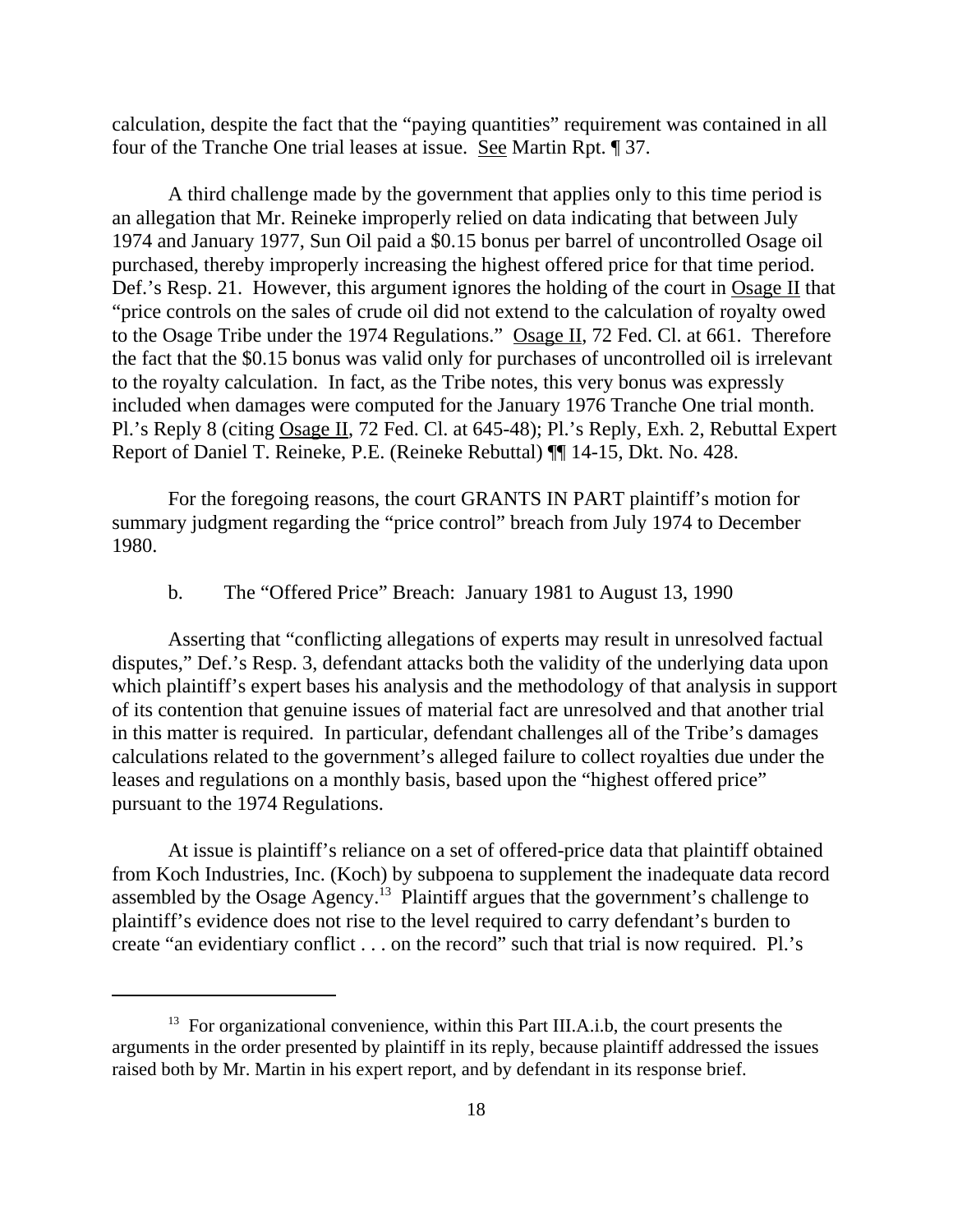Reply 9 (quoting Grand Acadian, Inc. v. United States, 87 Fed. Cl. 193, 197 (2009)). With respect to a large majority of the defendant's arguments, the court agrees with plaintiff's analysis, assuming, however, that the standard articulated in Warm Springs affects the standard of proof in a case in which a breach of trust has been found. As discussed above in Part II, the law of this case is that defendant breached its fiduciary duties as trustee for the Osage Tribe by mismanaging both its royalty collection and its investment responsibilities. Therefore it would be inappropriate now to require plaintiff to resolve all possible doubts raised by the government about the facts and data that the trustee failed to collect and maintain in the form of trust records. If the court finds that a finder of fact could "reasonably estimate" damages owed to the Tribe based on existing information, the plaintiff may prevail in its motion for summary judgment, especially "where, as here, proper trust records are missing, doubts about calculations should be 'resolved against [the trustee].'" Osage II, 72 Fed. Cl. at 670-71 (quoting Warm Springs, 248 F.3d at 1373. Under Warm Springs, defendant must prove that there are genuine issues of material fact in dispute regarding the reasonableness of plaintiff's calculations. In this case, the court finds that, in most instances, defendant simply states that it disagrees with plaintiff's analysis but does not demonstrate that there are factual issues in dispute.

However, against the possibility that this court has misperceived the interrelationship between the summary judgment standard of review and the guidance in Warm Springs, the court has identified those points at which defendant's arguments rise sufficiently close to raising an issue of fact that the court has decided to hold a trial. Accordingly, pursuant to RCFC 56(d), the court will here, "to the extent practicable, determine what material facts are not genuinely at issue." RCFC 56(d)(1).

## i. The Reliability of the Koch Data

For the time period when the 1974 Regulations governed and price controls were no longer in effect, plaintiff's expert Mr. Reineke performed calculations similar to those described in Part III.A.1.a above, but also relied on a set of offered-price data that plaintiff obtained from Koch Industries, Inc. (Koch) by subpoena. Koch was, at all relevant times, a major purchaser in the Kansas-Oklahoma area. Pl.'s Mot. 11. From January 1, 1981 through December 31, 1990, Koch recorded "the top 50 highest[-]priced leases for each day [(Koch Top 50)]." Plaintiff Osage Nation's Motion for Summary Judgment on All Oil-Royalty Undercollection Claims from July 1974 to December 2000 and All Deposit-Lag, Excessive-Cash-Balance, and Investment-Yield Claims for Accounts 7386 and 7886 for United States Fiscal Years 1973 to 1992, Exh. 3, Declaration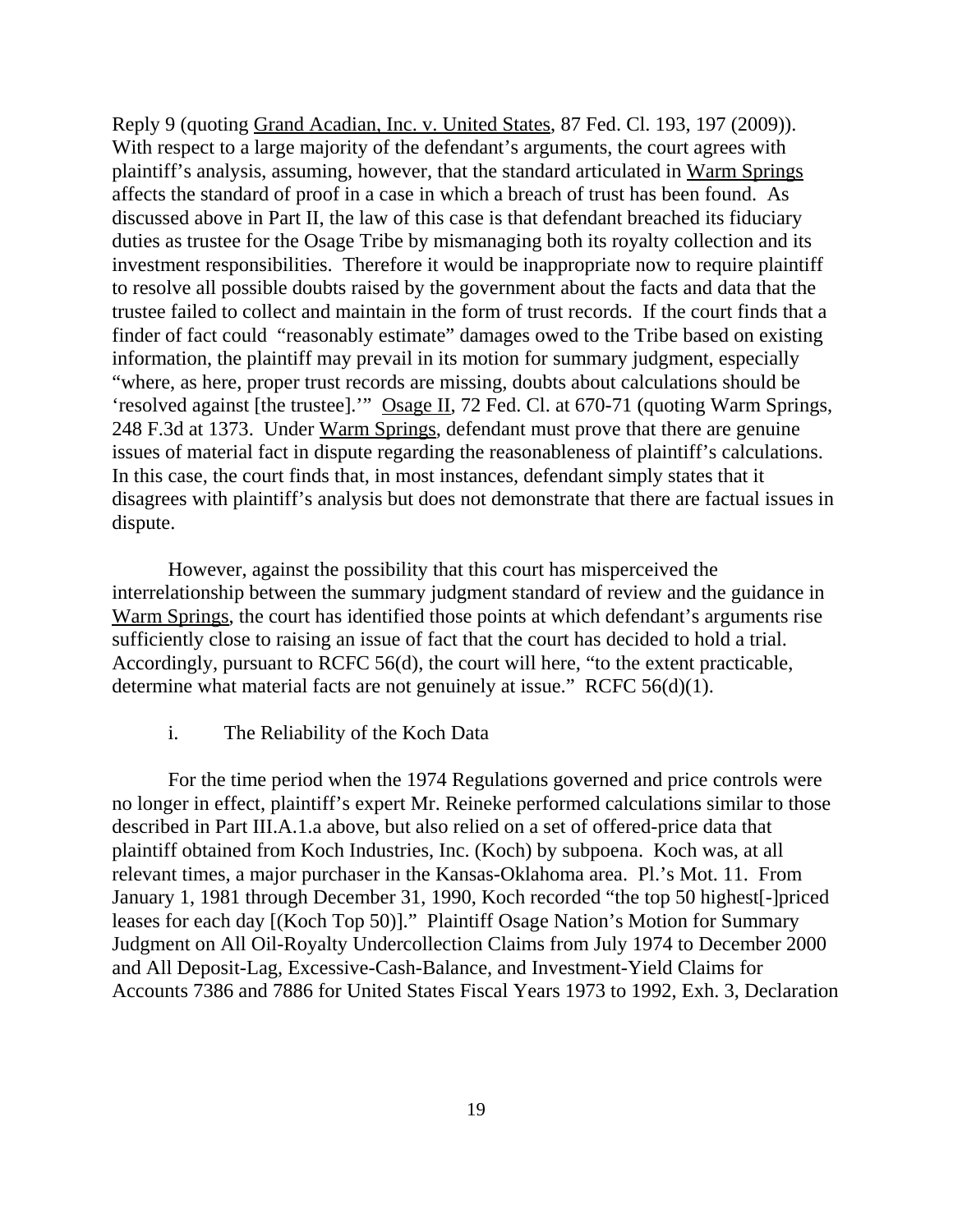of Vance Klager (Klager Decl.) ¶¶ 2, 8, Dkt. No. 338; Pl.'s Reply 10.14 Plaintiff subpoenaed Koch to provide the top lease prices in Kansas and Oklahoma. See Pl.'s Mot. 9, 10; Klager Decl. ¶¶ 2, 8. Plaintiff argues that adding the Koch Top 50 data to the analysis is appropriate under the standard established by Warm Springs because the Joint Data Base does not include offered prices outside Osage County, nor does it include offered prices made in Osage County that did not result in sales. Pl.'s Reply 9.

Because the Joint Data Base indisputably contains incomplete production data from the Osage Agency for this time period, see Pl.'s Reply 9-10; Martin Tr. 21:17-25:18, Mr. Reineke relies on Koch's highest offered price data to fill some of the gaps. According to plaintiff, Mr. Reineke's methodology–to compare the highest posted or offered price from the Joint Data Base to the highest offered price by Koch, then base his royalty calculation on the highest price after adjusting for gravity–is an appropriate way for the beneficiary, the Tribe, to remedy the government failure as a fiduciary to keep proper records. In plaintiff's view, as a result of the government's repeated refusals to provide the Tribe with trust records related to offered prices outside of Osage County and offers made in Osage County that did not result in sales of oil, the government has left the task of filling in the data gaps to the Tribe, which it has done by obtaining the Koch data. Pl.'s Reply 9-10. While this "is the United States' prerogative in litigation, . . . the choice has consequences. It cannot leave the task to [the Tribe] and then be given the benefit of any doubt. Hence the rule of  $Warm Springs$ ...." Id.</u>

In its response, based principally on the report of its expert Mr. Martin, the government attacks the validity and accuracy of the Koch data, pointing to a "variety of errors and unexplained discrepancies" to challenge the accuracy of the Koch database and suggest that a trial is required as a result. Def.'s Resp. 16. However, instead of briefing the specific instances where Mr. Martin has allegedly identified errors that make the Koch data unreliable, defendant relies entirely on Mr. Martin's expert report to support its contention that there are disputed issues of fact related to plaintiff's reliance on the Koch

 $14$  For all issues related to the Koch data, plaintiff relies on the declaration and deposition testimony of Vance Klager, an employee of Koch or one of its related companies since 1980 who is "familiar with Koch's crude oil accounting systems, including the pricing of crude oil and payments to interest holders for crude oil purchases made from their leases." Plaintiff Osage Nation's Motion for Summary Judgment on All Oil-Royalty Under-Collection Claims for July 1974 to December 2000 and All Deposit-Lag, Excessive-Cash-Balance, and Investment-Yield Claims for Accounts 7386 and 7886 for United States Fiscal Years 1973 to 1992, Exh. 3, Declaration of Vance Klager (Klager Decl.) ¶ 1, Dkt. No. 338.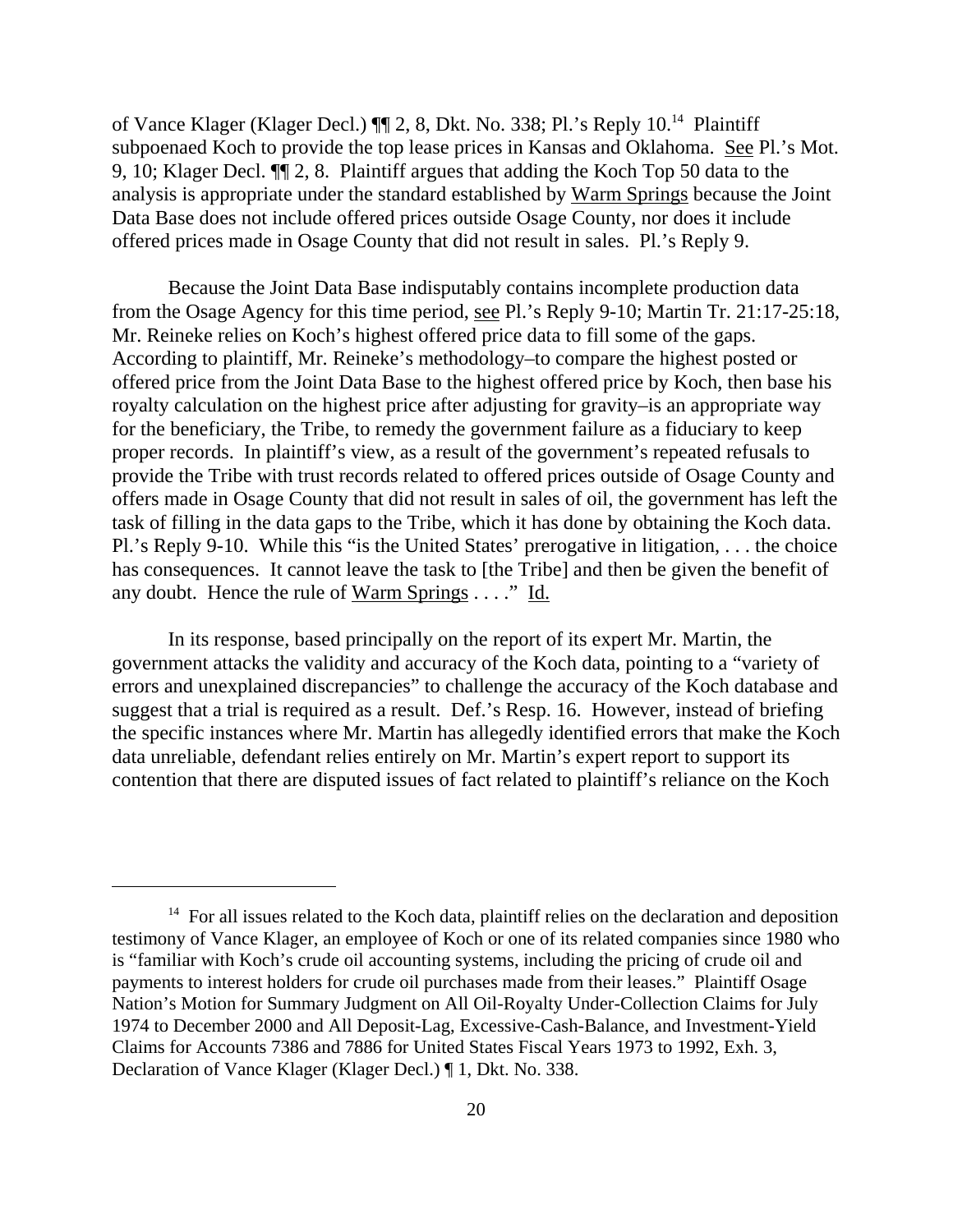Top 50 data.<sup>15</sup> Compare Def.'s Resp. 17-18 with Martin Rpt. ¶ 51.a-I. What follows is a review of the substantive challenges to plaintiff's reliance on the Koch data made by defendant in its briefing.

First, the government argues that the Koch Top 50 data was generated "solely to respond to a subpoena issued by the Tribe," Def.'s Resp. 10, and is therefore not a reliable source of offered price data. According to the government, the data was "not maintained in the ordinary course of business," id., and "may not even represent an offer" to buy crude oil. Id. at 11. According to plaintiff, however, the Top 50 lists are printouts of actual Koch data that the company relied on contemporaneously to create its purchase statements. Pl.'s Reply 10. In fact, Mr. Klager in his declaration directly contradicts defendant's allegation, stating that the Top 50 lists represent "the prices actually offered by Koch for purchases of crude oil." Klager Decl. ¶ 9. The prices may not have resulted in sales on each day; however, by the terms of the 1974 Regulations that were in effect during this time period, the fact that the price was "offered" is all that matters. The court therefore finds that there is no genuine issue of material fact raised by this government challenge. The government has no factual basis on which to challenge Mr. Klager's declaration.

Second, the government argues that, because Koch was sometimes a party to exchange agreements instead of a direct purchaser of crude oil, its data cannot be relied upon to determine offered prices. In his expert report, Mr. Martin argues that, because a price must be paid "near the lease" to qualify as an offered or posted price, "[o]ver 89% of the crude oil agreements provided by Koch do not constitute evidence of 'offered prices' as defined by the [c]ourt." Martin Rpt. ¶ 51.a. The government implies that many of the Koch prices combined lease purchase prices with costs for transportation and handling, since it was not itself an oil refiner, and such prices are not "offered prices" under the 1974 Regulations. See Def.'s Resp. 13-14.

Defendant's argument is without legal support. There is nothing in the 1974 Regulations that specifies that only lease prices offered by oil refiners qualify to set royalty rates; prices offered or paid by companies involved in exchanges or reselling such as Koch were equally valid. The 1974 Regulations required only that the price be "offered," and did not specify by whom. Further, defendant's argument is directly

 $15$  In his expert report, Mr. Martin provides 19 separate points of disagreement with Mr. Reineke's analysis, including attacks specific to the Koch data and more generalized attacks relevant to plaintiff's "offered price" analysis, discussed below. See Martin Rpt. Exh. C-1 (summarizing 19 points of disagreement); Pl.'s Reply, Exh. 2, Rebuttal Expert Report of Daniel T. Reineke, P.E. (Reineke Rebuttal) 1, Dkt. No. 428.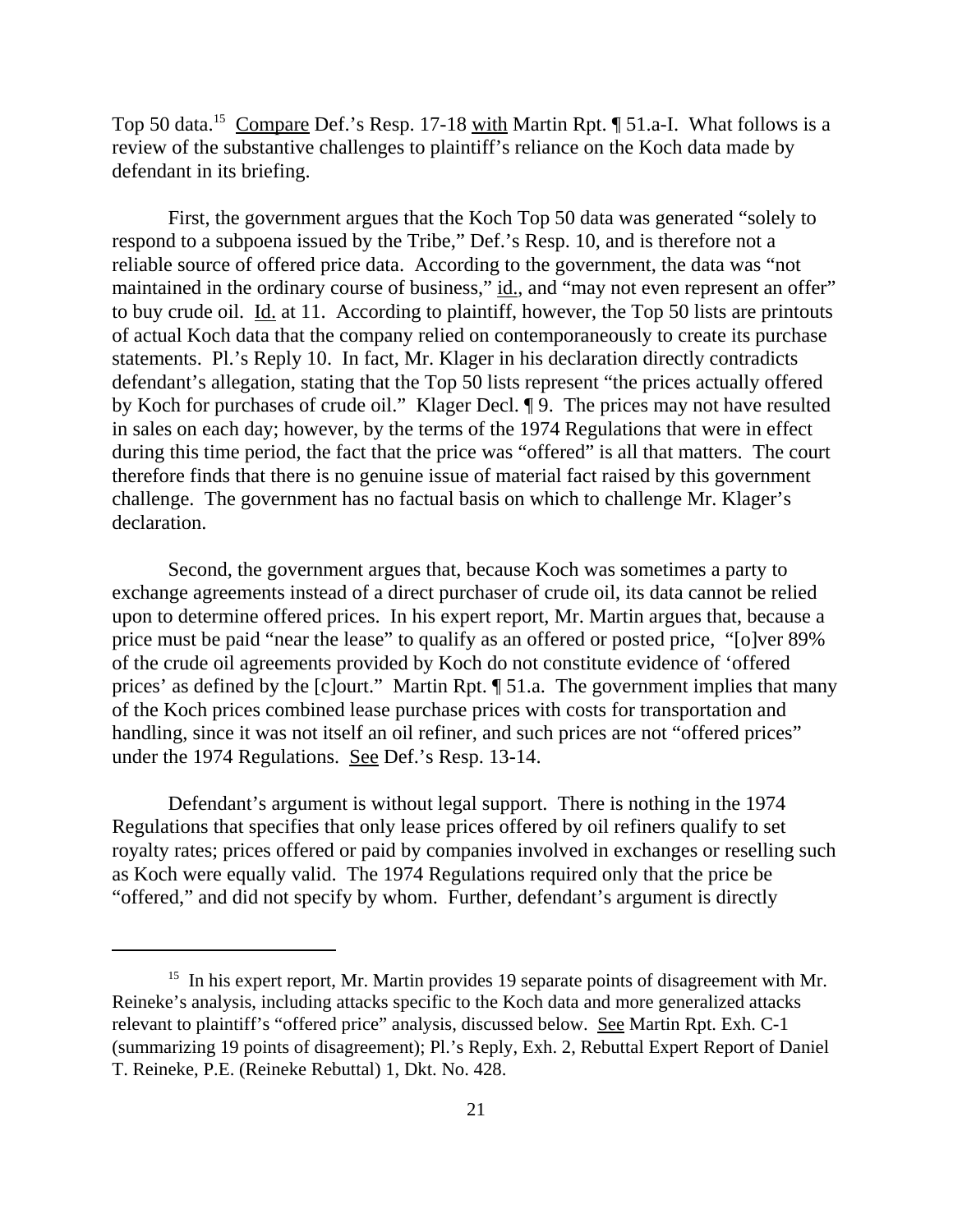contradicted on the facts by Mr. Klager, who stated unequivocally in his declaration that the Top 50 prices are "prices actually offered by Koch for purchases of crude oil." Klager Decl. ¶ 9. During his deposition, Mr. Klager further clarified the point that these were prices at the lease and therefore, by definition, did not include any services beyond the lease purchase:

- Q: Do the price codes used in generating the top 50 list all reflect prices paid at the lease, or do they reflect some other price in some other part of the process of distributing oil?
- A: Those were lease prices.
- Q: And how do you know that?
- A: It just is. That is what they are. There's just no question about it. I don't know how to describe it differently.

Pl.'s Reply 14 (citing Exh. 16, Klager Transcript (Klager Tr.) 155:19-156:4). This point was acknowledged by both parties at the telephonic status conference (TSC) held by the court on March 8, 2010, when defendant's counsel stated that Mr. Martin had modified his earlier view that the prices in question included charges for services such as transportation and therefore must be disregarded. See Mar. 8, 2010 TSC Tr. 21:10-23:6, Dkt. No. 503.

Third, defendant suggests that Koch's oil-purchasing data is unreliable because it has "been determined to be false and misleading in federal court," citing United States ex rel. Koch v. Koch Industries, Inc., No. 91-cv-763-K, 199 U.S. Dist. LEXIS 16632 (N.D. Okla. 1999). Def.'s Resp. 16 n.11. In that case, the government and company shareholders alleged that Koch had submitted false information–understating the quantity of crude oil and natural gas produced from federal and Indian lands–in order to reduce the amount of royalties it would owe. Koch Industries, 57 F. Supp.2d. at 1124. In the opinion cited by defendant, the Oklahoma district court ruled on a number of motions made by plaintiff seeking attorneys' fees and sanctions related to spoliation of evidence. Given the facts of that case, plaintiff rightfully counters that for defendant to take issue now with the Tribe's use of the Koch Top 50 lists on these grounds is illogical and counterfactual. Pl.'s Reply 11. If all Koch data is "false and misleading" in the way suggested by the lawsuit–that is, if the Koch data generally understates the volume of oil and gas obtained by Koch from federal and Indian leases–then the Koch Top 50 lists used here are more likely to provide an understatement of the government's royalty obligations, not an overstatement. The Oklahoma district court litigation suggests that plaintiff's use of the Koch data to fill the gaps left by the Osage Agency operates in defendant's favor.

Fourth, noting that Mr. Martin has identified a number of data "errors" in the Koch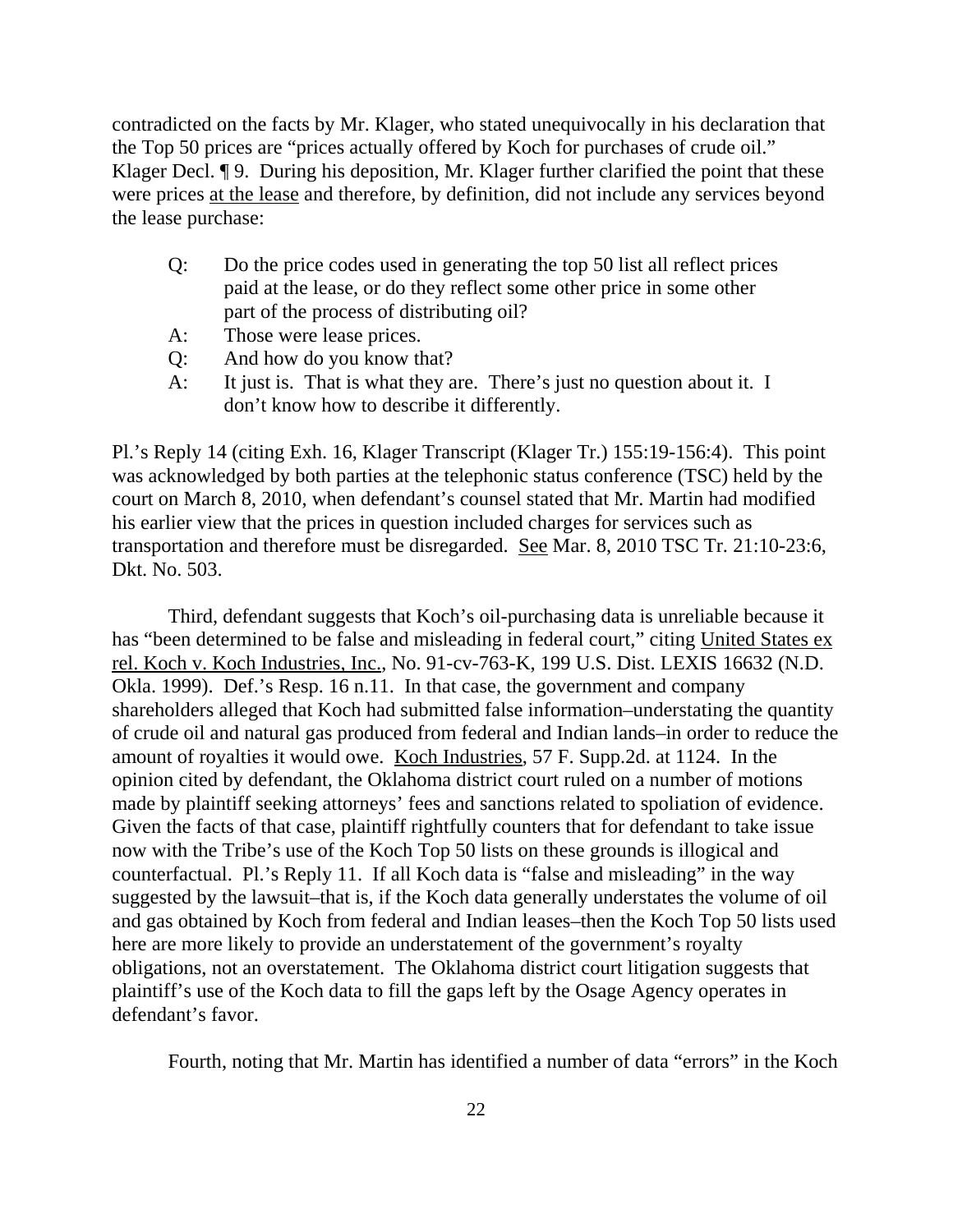data set, the government argues that the Tribe's reliance on the data should defeat plaintiff's Motion by raising issues of fact that must be resolved at trial. Def.'s Resp. 16.16 The Tribe's first response is that, in leveling his criticism of the Koch data, Mr. Martin looked at data points well beyond those that were eventually relied upon as top offered prices, and were therefore actually used in the Osage Tribe's damage calculations. In fact, Mr. Martin admits that he did not even try to discern which, if any, of the data errors he alleges would yield a reduction in the Tribe's damages claim. Pl.'s Reply 11; Martin Tr. 239:6-11. In contrast, plaintiff's expert, Mr. Reineke, considered each of the "errors" alleged by Mr. Martin, and concluded that only two of the adjustments suggested by defendant were appropriate: (1) because Mr. Martin determined that the data for one lease included in the Top 50 lists covered oil purchases in Utah rather than in the Kansas-Oklahoma area, Mr. Reineke removed that lease from his calculations, thereby changing the highest normalized price on 83 days, Martin Rpt. ¶ 51.g; Reineke Rebuttal ¶ 12, and (2) after Mr. Martin raised a question regarding some Koch data that did not fall within particular regulatory time periods included in plaintiff's Tranche One claims, Mr. Reineke acknowledged that, instead of using the effective dates of the 1990 Regulations and the 1994 Regulations to identify appropriate data, he had used the publication dates, and he changed the highest prices on 48 days, Martin Rpt. ¶ 51.h; Reineke Rebuttal ¶ 7.

Fifth, Mr. Martin contends in his report that, because he was unable to find any purchase agreements linked to 36 of the 2,669 leases that appear on the Koch Top 50 lists between January 1980 and August 1990, the entire data base is suspect and cannot be relied upon for summary judgment purposes. Martin Rpt. ¶ 51.b. Plaintiff counters that "[e]ven if there were no purchases on those leases, the absence of any purchase on such leases does not undermine Mr. Klager's assertion that these are offers." Pl.'s Reply 17. Moreover, as government counsel and its expert Mr. Martin both acknowledge, they simply may not have found the purchase agreements given the difficulty of working with microfiche form in which the Koch records are maintained. See Klager Tr. 103:23- 105:13 (Mr. Kim, the government counsel) (stating that "we certainly may have made a mistake and not found them"); Martin Tr. 228:22-229:2 (Mr. Martin) (stating that he may

<sup>&</sup>lt;sup>16</sup> Defendant's expert Mr. Martin has taken an approach to the accuracy of the Koch data that differs markedly from his approach to the Joint Data Base. When evaluating the Joint Data Base on behalf of defendant, Mr. Martin spent hours working with plaintiff's expert Mr. Reineke to correct tens of thousands of errors. Martin Tr. 13:18-18:4. In contrast, in his examination of the Koch data, Mr. Martin focused only on the few errors he could identify in the Top 50 lists, then cast those errors as just "examples" of a larger set of errors, even though he could not, or did not, identify other errors. Martin Tr. 201:7-202:13. Also–unlike his approach in his analytical work for the Joint Data Base–Mr. Martin did not attempt to quantify how any of the errors he identified might affect calculation of the Tribe's undercollection damages. Martin Tr. 239:6-241:22.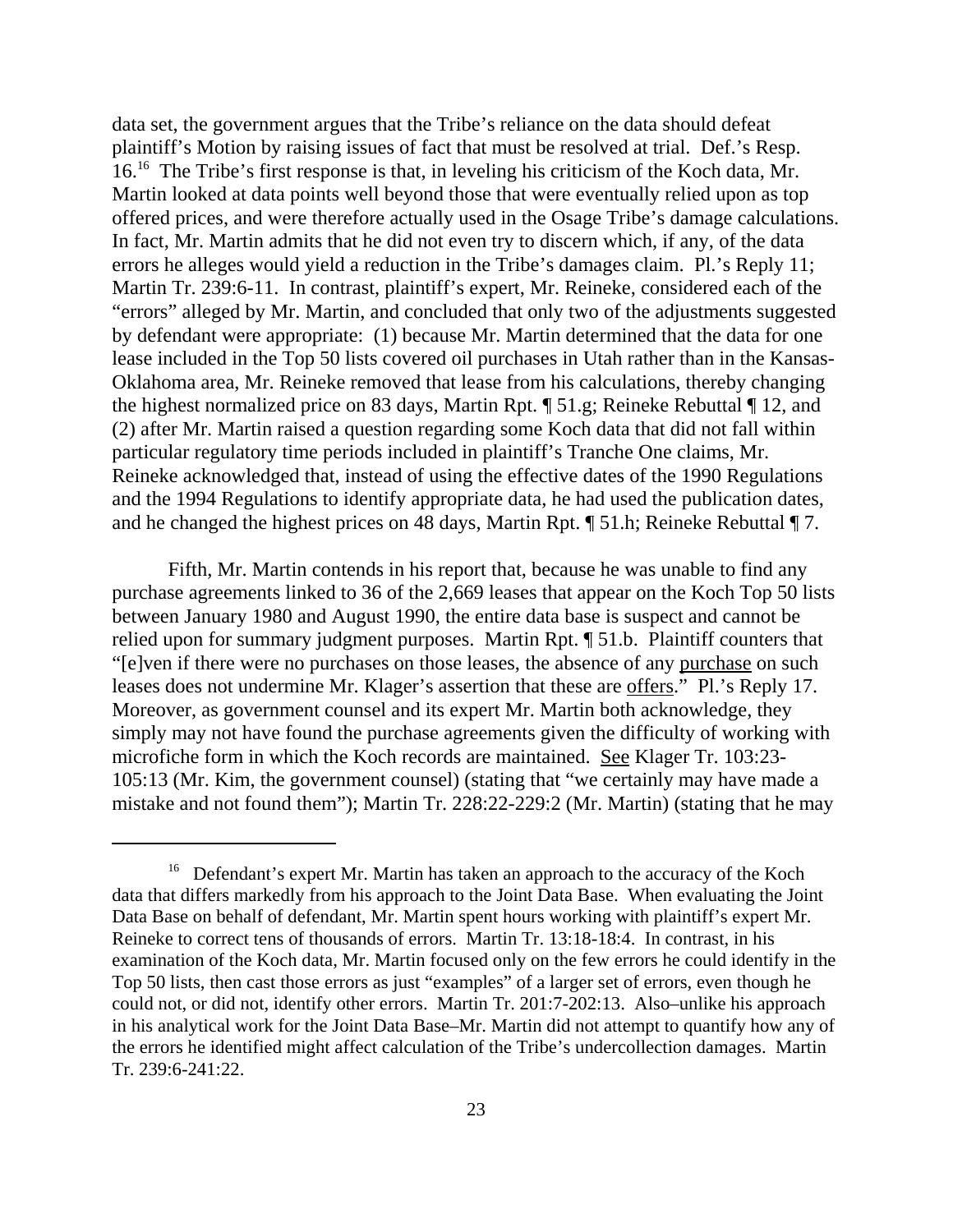have missed purchase statements because "there's an awful lot of fiche in there and it's possible that I've overlooked some"). In any case, the 1974 Regulations do not require that purchases at the highest offered price exist, merely that the offers have been made. In addition, the fact that more than 98% of the Koch Top 50 offered prices are corroborated by documented transactions supports, rather than detracts from, the authority of the Koch Top 50 data.

Sixth, Mr. Martin points to two purchase statements produced by Koch to support the Top 50 lists that Mr. Martin claims are in conflict with the Top 50 data, indicating, according to Mr. Martin, the inherent unreliability of the Koch data. Martin Rpt. ¶ 51.f. For one of the purchase statements, plaintiff and Mr. Klager concede that there was an error; however, that error was corrected in the next month's purchase statement, and that price was also updated at the same time on the Top 50 list. Pl.'s Reply 19 (citing Klager Tr. 127:6-131.17). In his challenge to the second purchase statement, Mr. Martin contended that, because the purchase statement listed only an average price for the month because it was for an equal daily quantity  $(EDQ)^{17}$  lease, it could not be part of the daily Top 50 lists. However, Mr. Martin later reversed his position in his deposition after he was questioned by plaintiff's counsel, stating that because the purchase statement was for an EDQ lease, the purchase statement by definition did not contain daily prices for each day of the month, resulting in no conflict between the Top 50 list and the purchase statement. See Martin Tr. 207:12-210:14. Moreover, as plaintiff points out, in Osage III the court rejected the government's attempts to treat date of delivery (DOD) transactions and EDQ transactions differently when calculating the highest offered price of oil for royalty calculation purposes. See Osage III, 75 Fed. Cl. at 470-72; Pl.'s Reply 19 (citing Mar. 10, 2009 Status Conf. Tr. 14:12-17).

Seventh, Mr. Martin argues that, because Koch characterized its Top 50 prices as offered prices "if the lease operator had a full tank of oil ready to sell on that day," the prices were "conditional offers," not formal offers in compliance with the 1974 Regulations. Martin Rpt. ¶ 51(I) (internal quotation marks omitted). Plaintiff counters, and the court agrees, that Mr. Martin's characterization of an offer as "conditional" is incorrect. Pl.'s Reply 22-23. What was "conditional" about such Top 50 prices was not at what lease the price was offered, but whether in fact the purchase would be made and the price paid. Koch would pay that price to anyone with adequate crude oil to sell. See id. Plaintiff's expert Mr. Klager made it clear that such offers were no different than

<sup>&</sup>lt;sup>17</sup> There are two different lease pricing structures at issue for Osage oil. Equal daily quantity, or "EDQ," transaction prices reflect a monthly average price based upon the terms of an agreement that equal volumes are deemed to be purchased and delivered each day of the month. Date of delivery, or "DOD," transaction prices are specific to particular days in the month. See Osage III, 75 Fed. Cl. at 470.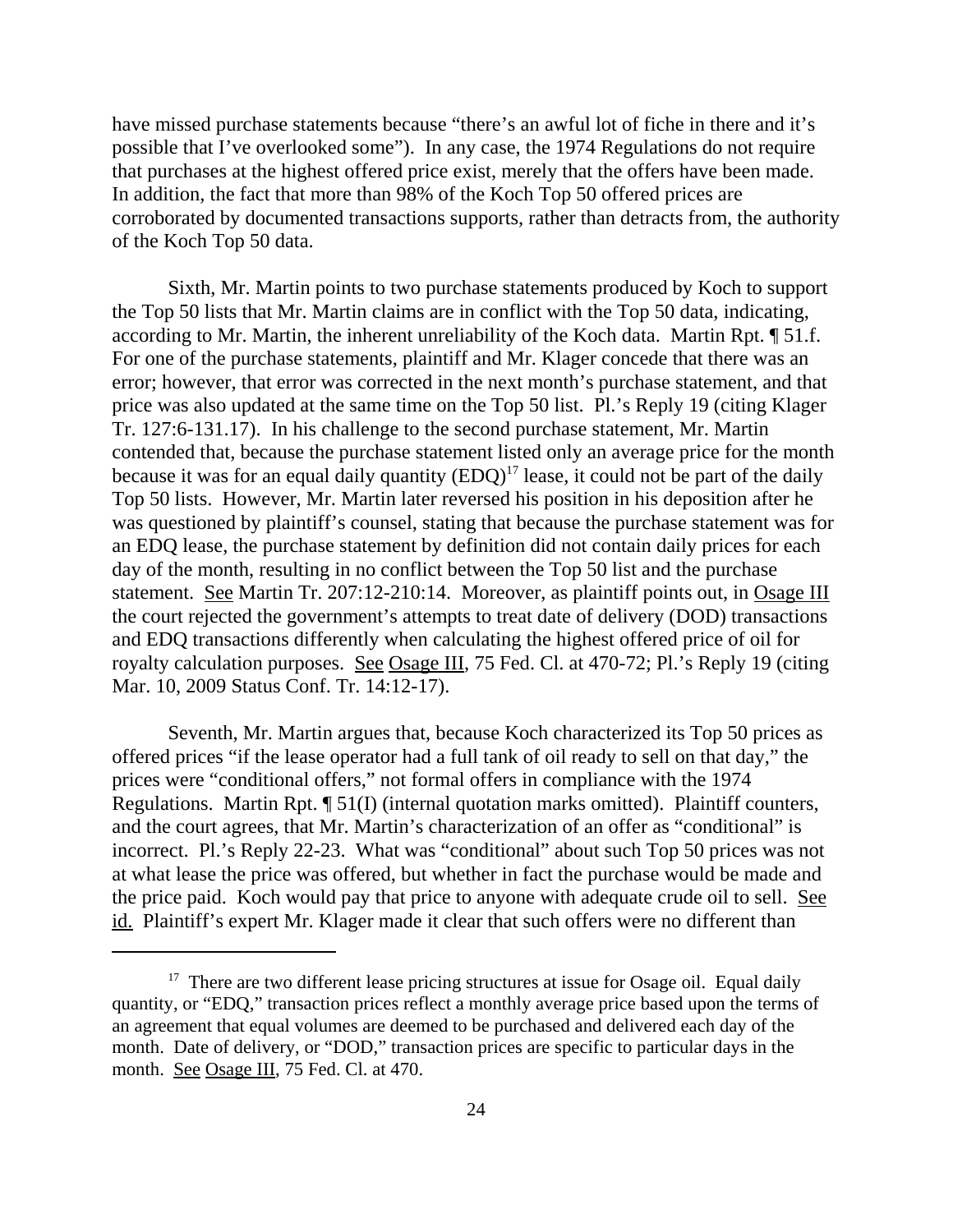other offers valid under the 1974 Regulations in that many offers were made but never "taken," *i.e.*, paid. Id. at 22 (citing Klager Decl. ¶ 9). An offer was not required to have been accepted to be used to calculate royalty values under the 1974 Regulations (although it appears from the purchase agreements identified to the Top 50 lists that an overwhelming majority of the offers resulted in agreements).

For the foregoing reasons, the court believes that the Koch data is sufficiently reliable to fill in the gaps in the Osage Agency's incomplete historical records. Viewed through the prism of the legal standard established by the governing law of Warm Springs–that defendant breached its fiduciary duties as trustee for the Osage Tribe by mismanaging both its royalty collection and its investment responsibilities, and that proper discharge of those dual responsibilities required that the government as trustee keep and generate the very records upon which plaintiff would have to now rely to meet a more stringent summary judgment burden of proof as movant–the court finds that the government has failed to raise a dispute regarding material facts that might affect the outcome of the suit sufficient to preclude the entry of summary judgment. This court holds that the Osage Tribe is entitled to damages reasonably estimated based on existing information; the government has raised no genuine issues challenging plaintiff's approach relying on the Koch data.

However, defendant has questioned whether, under the Federal Rules of Evidence, it is proper for the Tribe and its expert, Mr. Reineke, to underpin plaintiff's motion for summary judgment with the Koch Top 50 data to calculate damages on summary judgment. In this case, plaintiff seeks to extrapolate the holdings of the Tranche One trial to the broader Tranche One time periods. It is undisputed that the Joint Database is incomplete because the Osage Agency failed to keep adequate trust records for years. It is also undisputed that the government has consistently failed and refused to fill the gaps in the historical record, citing time and money concerns. Plaintiff took the initiative to work with Koch to develop the Top 50 lists, thereby gathering data on the highest offered prices outside Osage County and prices offered in Osage County that did not result in sales. Pl.'s Reply 9. Plaintiff's expert Mr. Reineke then used that data to calculate a reasonable estimate of the damages owed it.

The evidentiary tension regarding plaintiff's reliance on the Koch data is created by the interplay between RCFC 56(e) and Federal Rule of Evidence (FRE) 703. Under RCFC 56(e), any affidavit supporting a motion for summary judgment must "set out facts that would be admissible in evidence." RCFC 56(e)(I). For this reason, Mr. Reineke's declaration and expert report regarding the Koch Top 50 data is subject to federal evidentiary requirements regarding admissibility and persuasive effect. At the same time, FRE 703 allows an expert to base an opinion or inference on data "of a type reasonably relied upon by experts in the particular field in forming opinions or inferences upon the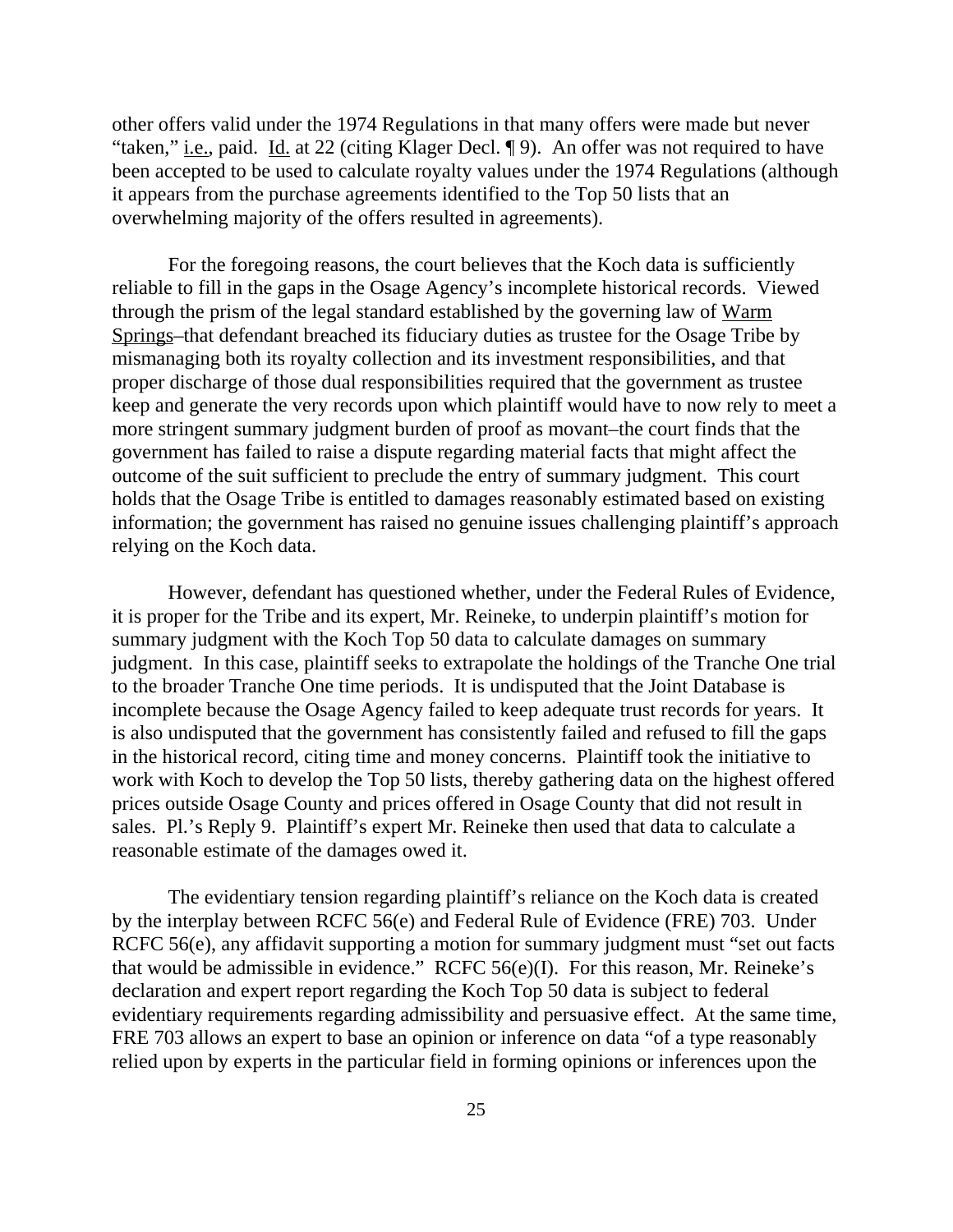subject [and] the facts or data need not be admissible in evidence in order for the opinion or inference to be admitted." FRE 703.

This evidentiary tension issue was discussed in telephonic status conferences held with the parties on February 22, 2010, see Feb. 22, 2010 TSC Tr., Dkt. No. 491, and March 8, 2010, see Mar. 8, 2010 TSC Tr., Dkt. No. 503, and the parties have opposing views of the law. Plaintiff contends that the Koch data is "of a type reasonably relied upon by experts" in his field, making his expert report and damages calculations admissible under FRE 703. Feb. 22, 2010 TSC Tr. 7:20-10:3. Defendant counters that it is entitled to an opportunity to review the underlying Koch data pursuant to RCFC 56(e). See id. at 12:15-14:11. In light of this dispute, the court has concluded that a trial is appropriate to address plaintiff's reliance on the Koch data.

In light of the conclusions discussed in this Part III.A.1.b regarding each of defendant's individual challenges to the reliability of the Koch data, the court finds that, pursuant to RCFC  $56(c)(1)$ , the challenges raised by defendant through its expert, Mr. Martin, do not raise any genuine issues of material fact that must be considered at trial. Instead, the purpose of the anticipated trial is to resolve the question of whether or not plaintiff may rely on the Koch data as an evidentiary matter. For this reason, the court DENIES IN PART plaintiff's motion for summary judgment to the extent plaintiff relies on Koch data to fill gaps in the Joint Database in making its calculation of the proper measure of damages resulting from the government's "offered price" breach from January 1981 to August 13, 1990.

## ii. Other Challenges Regarding the Tribe's Damages Calculations

In addition to the government's challenge to the propriety of plaintiff's reliance on the Koch data to estimate damages, defendant makes several additional critiques of plaintiff's "offered price" analysis and damages calculations. The court now addresses each of these issues.<sup>18</sup>

<sup>&</sup>lt;sup>18</sup> Many of the 19 "major issues" identified by Mr. Martin in his expert report for defendant are related to plaintiff's "offered price" analysis. See Martin Rpt., Exh. C-1. Just as he did in relation to Mr. Martin's challenges to the accuracy of the Koch data, see Part III.A.1.b.i, in a number of these instances, Mr. Reineke responded to Mr. Martin's critiques by correcting or clarifying his calculations, with the result that those issues are no longer in dispute, see Reineke Rebuttal ¶ 2 (revising calculation to reflect data presented by Mr. Martin showing that the government had paid some royalties not included in the Joint Data Base between February 1986 though December 1986); id. ¶ 3 (describing the experts' collaboration to correct all duplicated, corrected and reversed transactions, resulting in a price change on 23 days); id. ¶ 8 (revising the electronic payment and pricing information for four leases on which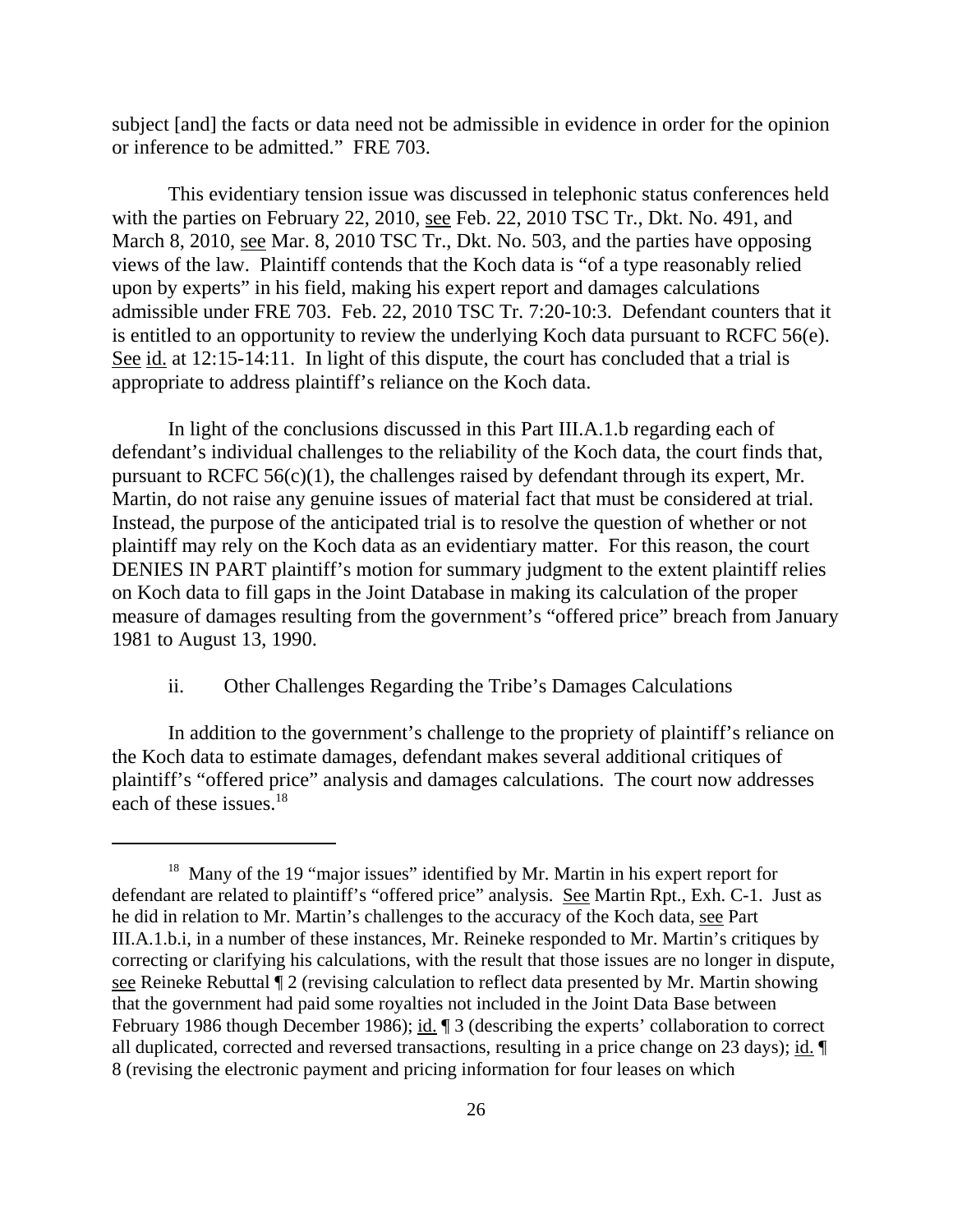First, defendant contends that Mr. Reineke incorrectly gravity-adjusted some royalty payments. According to Mr. Martin, Mr. Reineke "fabricated" some royalty values by "erroneously . . . applying a purchaser-specific gravity scale for 268,848 royalty payment transactions in which the prices paid were actually based on the highest posted price ('HPP') identified by the Agency, and not the purchaser's transaction price." Def.'s Resp. 17 (citing Martin Rpt. ¶ 48). According to defendant, plaintiff's approach is incorrect for two reasons: (1) because the HPP value comes from a matrix created by the Osage Agency, which already takes into account the highest postings for each gravity, making adjustment unnecessary, see Def.'s Resp. 18, and (2) because Mr. Reineke's analysis creates historical "offered prices" that never existed, id. Defendant's expert opines that, as a result of this error, plaintiff has overstated the Tribe's damages by \$947,474. Id. (citing Martin Rpt. ¶ 48). Plaintiff counters that defendant has "not produced a shred of evidence" to support this theory. Pl.'s Reply 24. Plaintiff points out that it is to be expected that some purchase prices match the prices the Osage Agency later determined to be the HPP for the preceding month. Id. ("The Osage Agency determined the HPP based on what people were posting and paying for oil, so it should not be surprising that there are transactions at that price."). The court agrees with plaintiff that defendant is asking the court to draw an inference against the Tribe that is not supported by the evidence and is likely contrary to the facts. Defendant has not shown that its contention raises a genuine issue of disputed fact.

Second, the government argues that there is no way to gravity-adjust the Koch data properly, stating that "Koch may have used several different gravity scales, and there is no way to tell from the Koch data what scale would apply." Def.'s Resp. 14. Mr. Martin therefore advocates applying the 1980s Osage Agency practice of creating a matrix of the highest prices at each tenth of a degree for comparison purposes. Id. (citing Martin Rpt. ¶ 57); Martin Tr. 151:21-152:13. Mr. Martin admitted that the gravity-adjustment practice of the Osage Agency was "unique" and has never been used by any entity before or since. Martin Tr. 151:21-153:15.

Plaintiff counters that the government's methodology is inconsistent with the methodology agreed upon by the parties during the Tranche One trial. Pl.'s Reply 25 (citing Osage III, 75 Fed. Cl. at 469 (stating that "[t]he parties . . . agree[d] to the amount of the gravity adjustment deduction to be used in determining royalty undercollections for [the] Tranche One" trial)). Defendant has offered nothing that distinguishes factually the relevant Tranche One trial months from the months included in the 1981 to 1990 time period. Mr. Reineke was reasonable in his method of first determining the highest 40 degree price by normalizing purchase prices, and then gravity-adjusting the highest 40-

modifications were made in writing, thereby changing prices on 18 days).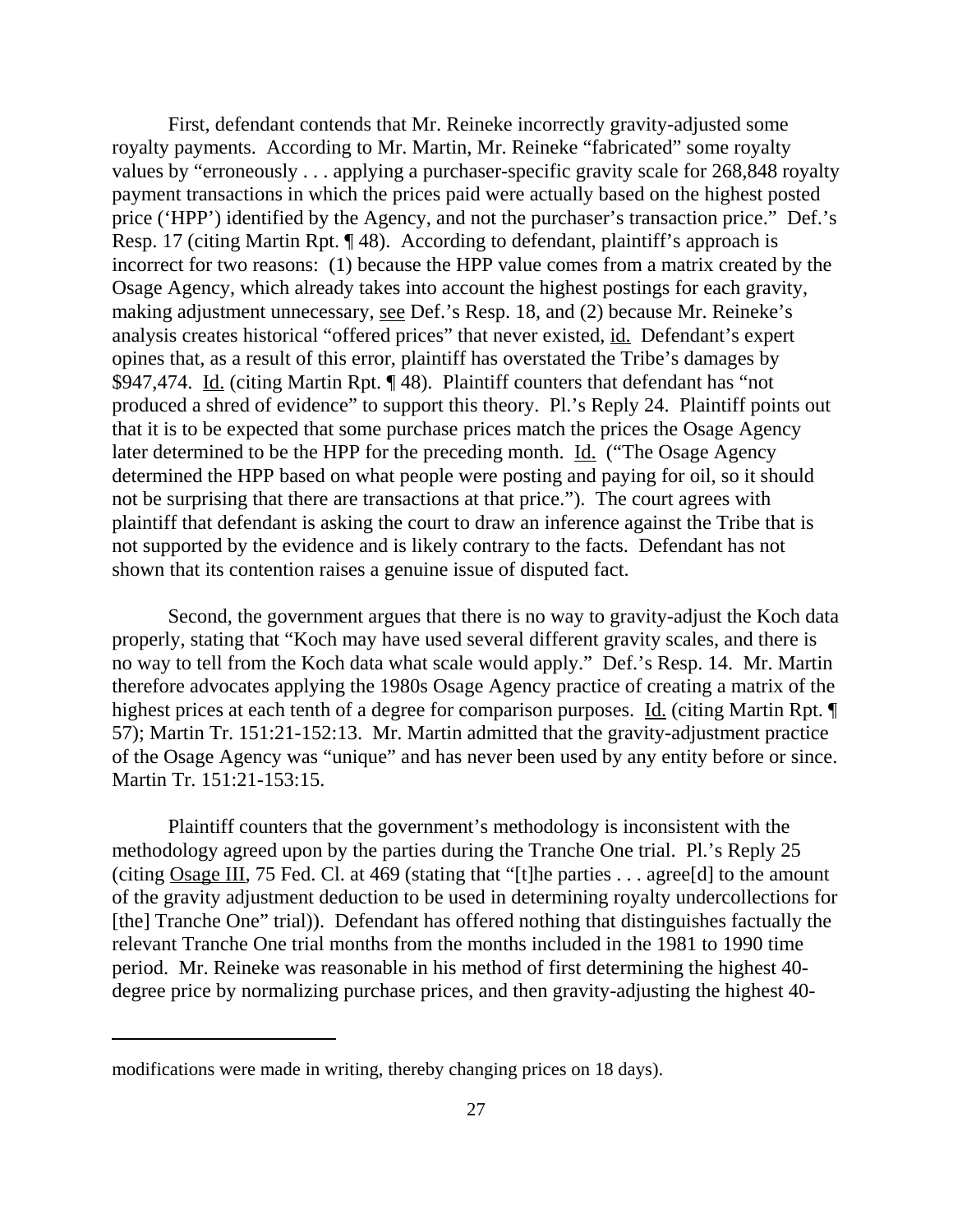degree price to the actual gravity of the Osage oil being valued for royalty purposes–using the purchaser's adjustment scale for Osage County. This conclusion is supported by the fact that Mr. Martin used this methodology–not the Osage Agency's "unique" matrix method, Martin Tr. 151:21-153:15–when he served as the expert for the government in Shoshone & Arapaho Indian Tribes of the Wind River Reservation v. United States, Nos. 79-458L and 79-459L (Fed. Cl.). Pl.'s Reply 25; Martin Tr. 152:21-157:2. Defendant has failed both to raise a dispute involving a genuine issue of material fact, and, a fortiori, to make a case that plaintiff's approach is somehow unreasonable under the standard of Warm Springs, under which inferences are to be drawn in plaintiff's favor. Defendant may not now relitigate this issue. The methodology applied during the Tranche One trial will control.

Third, Mr. Martin and defendant claim that, for approximately 15,199 transactions involving Koch, the Tribe's expert erroneously applied a gravity adjustment for transactions for which the price had already been "deemed" at 40 degrees,  $19$  leading plaintiff to determine inaccurately the HPP for certain dates. Def.'s Resp. 18. Therefore, according to defendant, plaintiff erroneously normalized these gravities to 40 degrees, resulting in an erroneous \$164,483 underpayment calculation. Id. at 19. Plaintiff argues that Mr. Martin cannot support his allegation because he does not know the terms of each sale: his theory required him to assume that these were sales of oil deemed at 40 degrees, and not sales of 30-degree oil for which bonuses were being paid. Pl.'s Reply 27 (citing Martin Tr. 169:6-172:21 (Mr. Martin) (admitting that he did not check available purchase statements to support his theory)). And Mr. Reineke counters that "[t]here is no evidence that the Koch purchases referred to by Mr. Martin have some gravity scale other than the one agreed to in the Joint Data Base for Koch for those months." Reineke Rebuttal ¶ 5. For these reasons, the government's unsupported allegation neither challenges the reasonableness of Mr. Reineke's approach nor creates a dispute concerning a genuine issue of material fact.

Fourth, Mr. Martin and defendant argue that Mr. Reineke used some offered EDQ price data incorrectly. In this instance, defendant argues that plaintiff's Tranche One claims should be treated differently from the three Tranche One trial months because, while the parties at the time of the trial did not know whether disputed transactions were

<sup>&</sup>lt;sup>19</sup> When a price is deemed to be at 40 degrees, "it means that the oil is considered to be at 40° gravity for valuation purposes even though the oil is physically not 40° gravity." Martin Rpt. ¶ 49 n.21. As a result, there should be price adjustment for deemed crude oil at 40 degrees in Osage County. "The practice of deeming was common in the crude oil industry during this time period. Koch often deemed the gravity to 40° for transactions in the 30-40° range. For transactions below 30°, the price was typically gravity adjusted by \$0.005 per tenth of degree." Id.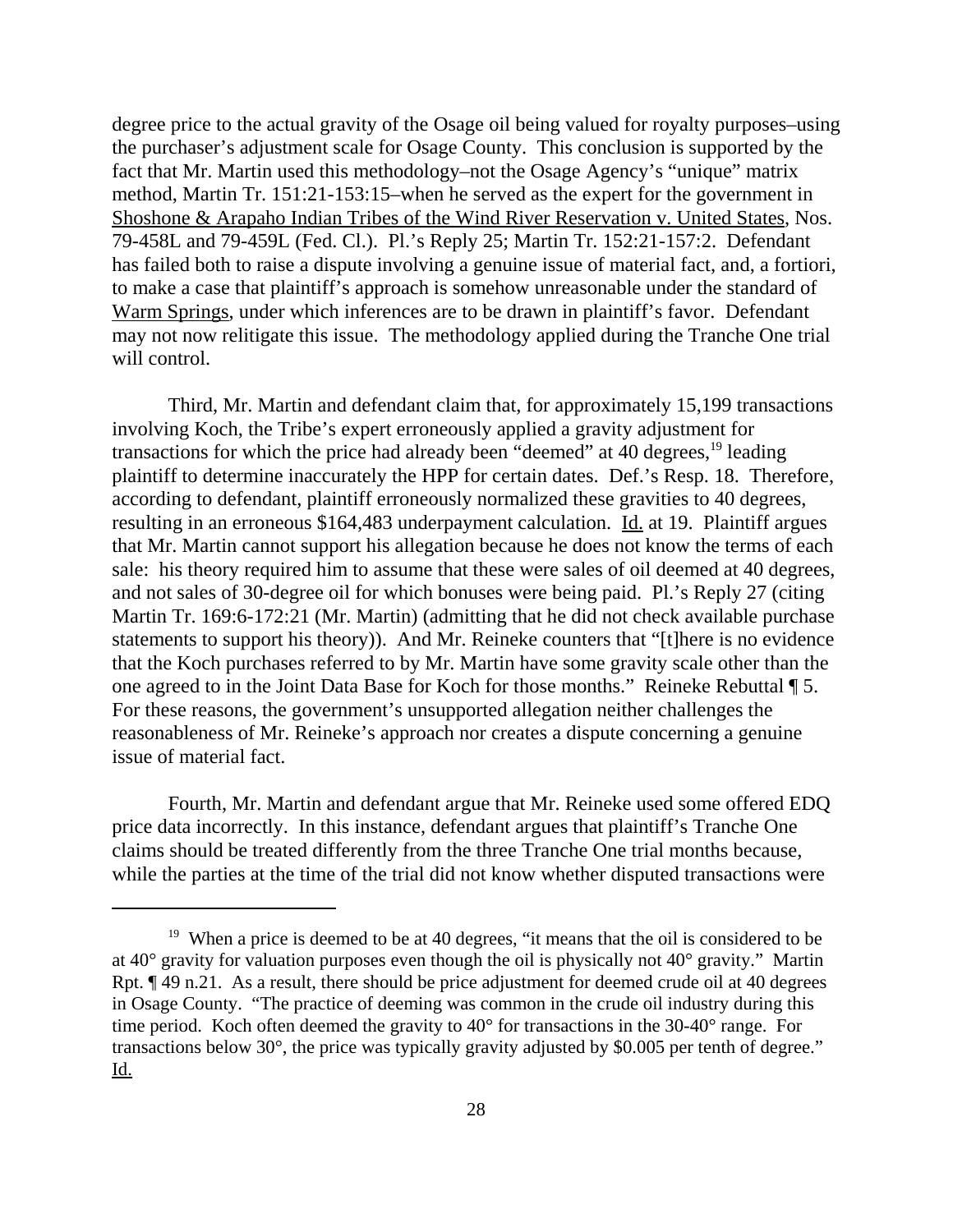EDQ or Date of Delivery (DOD) transaction, the Joint Data Base has now been updated with this information. Def.'s Resp. 19-20. According to defendant, the Tribe incorrectly treated some EDQ and DOD transactions in the same manner, leading to an overstatement of the damages claim by \$30,972. Def.'s Resp. 20 (citing Martin Rpt. ¶ 55). Mr. Martin posits that a unique royalty calculation should be used for these "EDQe" transactions in the Joint Data Base, $^{20}$  see Pl.'s Reply 28, and that these EDQe prices cannot be compared to daily monthly royalty values, but must be compared to monthly royalty values, Martin Rpt. ¶ 55.

Plaintiff replies that Mr. Martin is making a distinction that exists neither in the law nor in oil industry practice. According to plaintiff, some of the purchases in the Joint Data Base are recorded as EDQe transactions–single "monthly transactions" with a monthly average price–while others are recorded as "EDQd" transactions–equal daily sales at each day's varying price. Pl.'s Reply 28. According to plaintiff, Mr. Martin's assertion that the "monthly" EDQe transactions may be compared only to monthly royalty values is incorrect. Id. at 28-29. Plaintiff asserts that there is only one kind of EDQ in the industry, and that everyone, including Mr. Martin, agrees that "'you use the volumes for that day times the price for that day, and you do that for entire month. . . . I used the prices each day of the month for each day's share of [EDQ sales]." Id. (quoting Trial Tr. (Mr. Martin) 1494:8-23, 1495:10-15). The court agrees with plaintiff that Mr. Martin's theory is counter-factual, because "no lessor would sell oil in an EDQd transaction if it could game the royalty value regulation and pay lower royalties by accounting for the same sales volume, at the same total price, as a 'monthly' EDQe sale. Id. For these reasons, defendant has failed to create a dispute concerning a genuine issue of material fact regarding EDQ price data.

Fifth, defendant challenges Mr. Reineke's reliance on royalty-volume data to extrapolate royalty-due calculations in the absence of some purchase statements from 1981 through 1987. See Def.'s Resp. 30. In order to calculate royalty volume for the Tranche One trial months, both experts multiplied gross barrels times the royalty rate. See Martin. Rpt. ¶ 58. While the experts used purchase statements in their analyses to establish gross barrels purchased from the Tribe whenever available, in some instances they had to rely on the Osage Agency's monthly production reports. See id.

Mr. Martin disputes Mr. Reineke's decision to compensate for the absence of some purchase statements by adjusting the royalty due to the Tribe each month upward in direct

<sup>&</sup>lt;sup>20</sup> The term "EDQe," coined by Mr. Martin and Mr. Reineke, is for EDQ purchases made in Osage County that appeared to be monthly transactions for which the sales price was based on a monthly average price. Pl.'s Reply 28; Martin Rpt. ¶¶ 31, 55.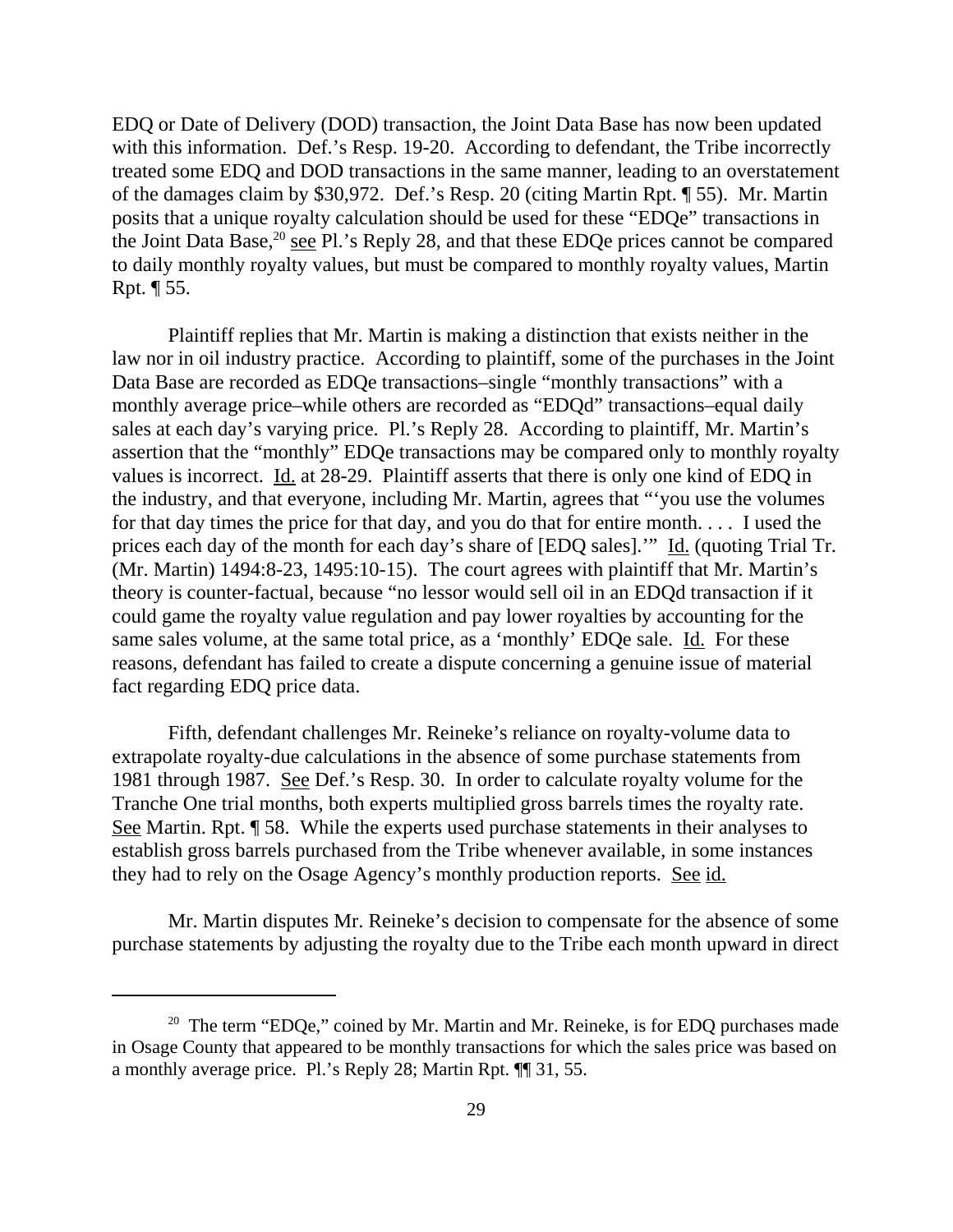proportion to the royalty barrels reflected in the applicable Oil Production Report but not in purchase statements. Def.'s Resp. 30. Mr. Martin contends that the Oil Production Report is not as accurate as purchase statements, a contention based on his having found some incorrect royalty volumes in the Oil Production Reports. Id.; Martin Rpt. ¶ 58 ("As an example, I analyzed Phillips 66 Company's royalty volumes shown in the Oil Production Report for a two year time period and found that in three instances the royalty volumes were incorrect. . . . I identified incorrect Oil Production Report royalty volumes of 5,291.93 barrels."). As his basis for this dispute, Mr. Martin "create[d] a new average monthly royalty rate that, in his opinion, more accurately reflects the royalty volumes from this period." Def.'s Resp. 30.

I calculated the average royalty rate by purchaser from data contained in the Oil Production Reports for the period January 1981-December 1987. I [then] compared each purchaser's average royalty rate to that purchaser's monthly royalty rate. For any month in which the monthly rate was 1% less than or greater than the 1981-1987 average  $\dots$ , I classified that month's royalty rate as an outlier. I replaced each outlier with a new average royalty rate . . . .

Martin Rpt. ¶ 58. Based on his preferred calculation, Mr. Martin concluded that plaintiff overstated damages by \$1,498,172. Id.

Plaintiff first counters that the error cited by defendant as an "example"–the Phillips 66 volumes–is the only error identified by Mr. Martin, leading him to infer that "the purchase statements are correct and the production report incorrect." Pl.'s Reply 30. Plaintiff contends that the court should not reject the Tribe's otherwise reasonable estimate based on this single identified error and Mr. Martin's unsupported inference. See id. at 30-31. Moreover, plaintiff points out that, but for the missing purchaser statements, reliance on the Oil Production Reports would be unnecessary. Id. Because the missing information is a result of the failure of the United States as trustee to maintain proper records, absent a finding of an identified error, the United States is not entitled to any inference that its suggested calculation method is superior to plaintiff's. See id. at 30. Second, plaintiff contends that Mr. Martin's assumption that the ratio of a purchaser's royalty and gross barrels should remain constant is speculative. The royalty rate for leases in Osage County were typically either 1/6 or 1/8 of the purchase price and, although an individual lease could be expected to retain the same royalty rate over a seven-year period, there is no evidence to support defendant's assertion that any purchaser would have purchased from the same leases–or the same proportion of 1/6 and 1/8 leases–in that seven-year period. Id. at 31.

The court agrees that defendant's proffered calculation method is based on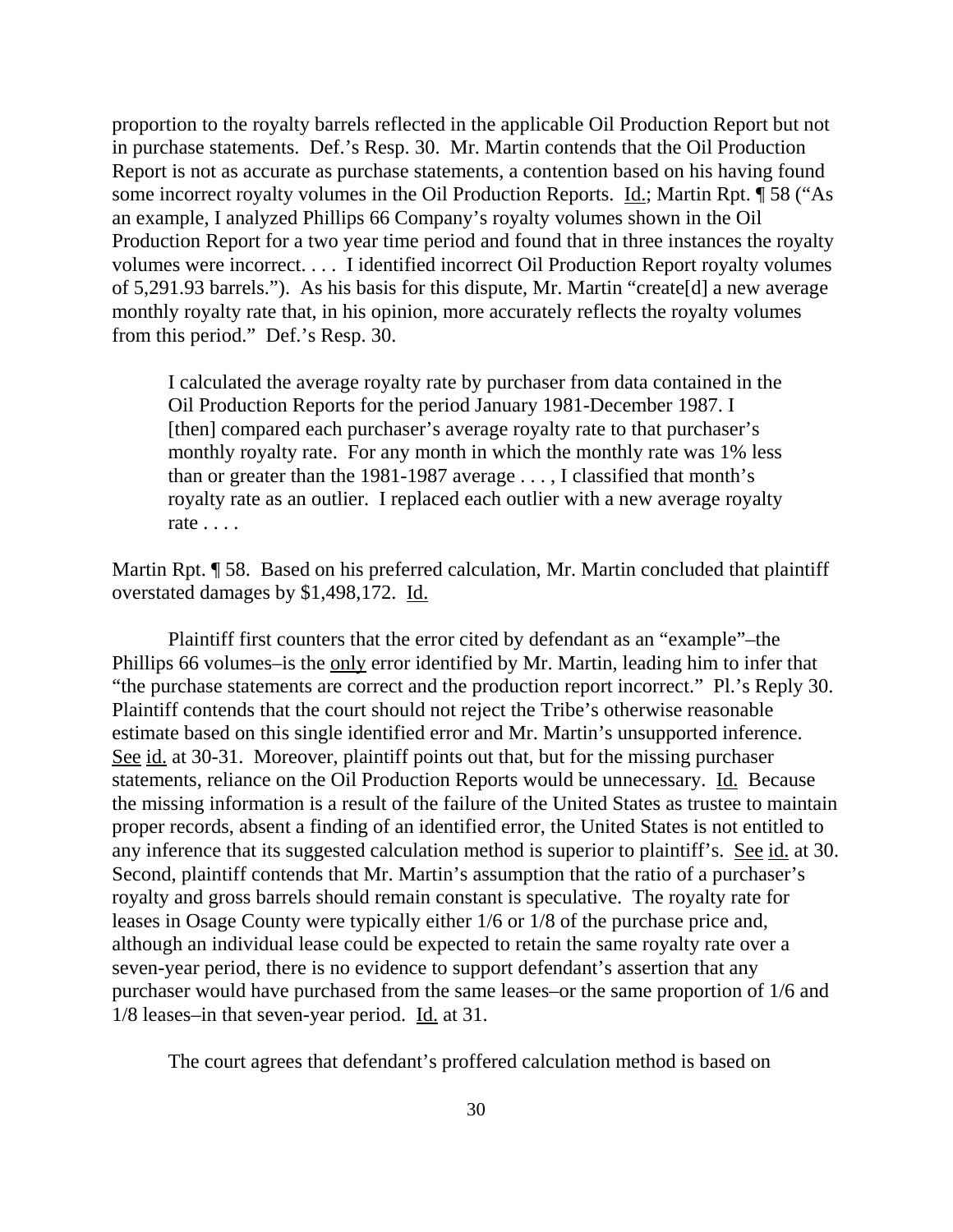speculation, and is not evidence that gives rise to a dispute concerning a genuine issue of material fact. Because defendant attacks the validity of only three data points for one company, in one month in the Oil Production Report, and does not question Mr. Reineke's method, the court finds plaintiff's estimate of its damages on the basis of Oil Production Reports to be reasonable. Furthermore, Mr. Reineke has offered a correction of his calculations relating to this Phillips 66 transaction.

Sixth, the government argues that, because the Osage Agency allowed Union Oil to pay fewer royalties than it owed in 1981 and 1982 in order to recoup a prior overpayment of royalties to the Tribe, the Tribe may not now claim royalties as damages for those two years. Def.'s Resp. 31 (citing Martin Rpt. ¶ 62). Plaintiff responds that, because the parties have already agreed to the total amount of royalties that were paid to the Tribe between July 1974 and December 2000, the government's approach would have the effect of crediting the Osage Agency with the payment, but reducing the amount of royalties due to the Tribe from Union purchases. Pl.'s Reply 31. The court agrees with plaintiff that defendant's one-sided adjustment cannot be allowed, because it would upset the approach to calculating damages that both experts have been following up to this point, which "[does] not allocate each specific payment to particular months of production." Id. at 32. Furthermore, the United States has been credited with all royalties paid to the Tribe, and the government will not be double-paying Union's royalty liability to the Tribe as a result of this Tranche One calculation.<sup>21</sup>

Finally, the government contends that there are two additional significant discrepancies in plaintiff's calculation of "highest offered price" damages: (1) an \$18,239 discrepancy that Mr. Martin attributes to "miscellaneous issues," Martin Rpt. ¶ 63, Exhibit (Exh.) C-1, and (2) a \$466,877 discrepancy that he claims is "unsupported" by any calculations, id. ¶ 60. When pressed at his deposition to explain these discrepancies, Mr. Martin was unable to demonstrate specifically why either of these numbers reflected an error in Mr. Reineke's calculations. Martin Tr. 251:10-255:3. As to the lesser amount, Mr. Martin offered only his theory that at least part of the \$18,239 is likely attributable to transactions that were later reversed and should have been backed out of the totals at that time. See Martin Tr. 251:10-254:17. This is a contention that Mr. Reineke disputes, stating:

<sup>&</sup>lt;sup>21</sup> Plaintiff makes the following caveat about this issue: "Mr. Reineke's analysis gives the United States credit for having collected the royalties listed in the Joint Data Base, but not necessarily for having deposited them" in the Tribe's trust accounts. Pl's Reply 32 n.9. In Tranche Two, plaintiff believes it will be possible to compare Joint Data Base royalty payments to the Andersen statements of account to verify if such royalty payments were, in fact, deposited to tribal accounts; if they were not, plaintiff will seek additional damages at that time. Id.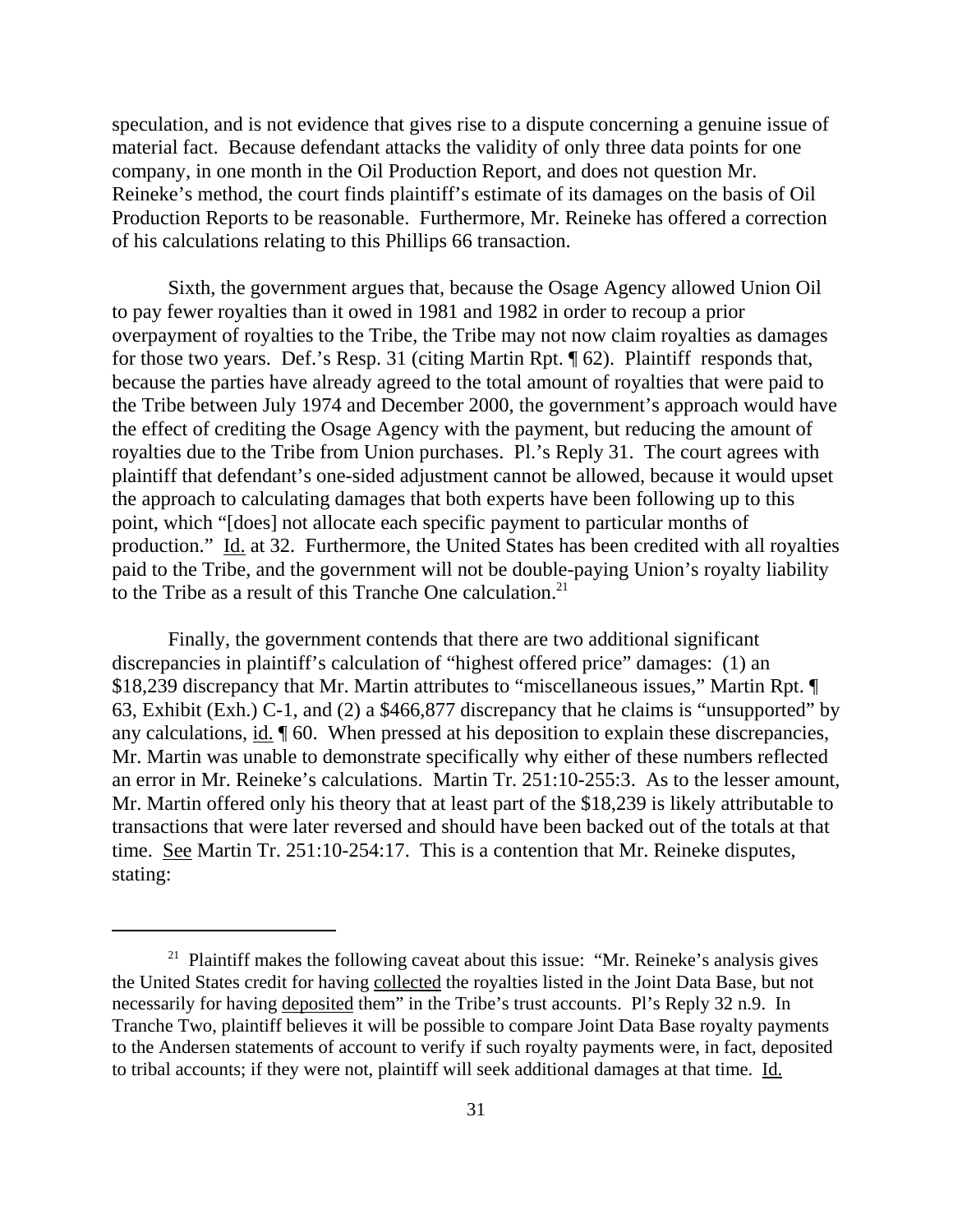During the development of the Joint Data Base, I worked with Mr. Martin to clean up the data. One of the goals was to exclude all duplicated, corrected and reversed transactions. Approximately 56,123 transactions were eliminated during this process. If the additional transactions now noted by Mr. Martin had been reviewed at that time, they also would have been eliminated from the analysis.

## Reineke Rebuttal ¶ 3.

In addition to attacking Mr. Reineke's analysis, defendant is now attacking the Joint Data Base, a data base it developed in conjunction with plaintiff. However, defendant may not defeat summary judgment by simply pointing out calculations it would have performed differently or cannot reconcile, despite having been provided with Mr. Reineke's methodology and underlying data. The court finds that Mr. Martin's disagreement with Mr. Reineke's damages calculations based on Mr. Reineke's reliance on the Joint Data Base and purchase statements, is insufficiently supported to create a dispute as to a genuine issue of material fact. The court therefore GRANTS IN PART plaintiff's motion for summary judgment on the "offered price breach" from January 1981 to August 13, 1990 as to the matters addressed in this Part III.A.1.b.ii.

## c. Challenges for All Time Periods: July 1974 to December 2000

The government contends that plaintiff's claim for undercollection should be reduced for two additional reasons affecting all time periods from July 1974 through December 2000. The government argues that adjustments must be made for taxes paid and for records that plaintiff found illegible. Defendant asserts that the Tribe is not entitled to collect in this action the amounts it would have been obligated each year to pay to the State of Oklahoma as gross production taxes, had the Tribe historically received the royalties it now claims. Def.'s Resp. 27. Defendant further contends that the Tribe must subtract from its damages claim the interest that would have accrued to such amounts. Id. at 27-28. In defendant's view, because the Secretary of the Interior was directed by statute "to pay, through the proper officers of the Osage Agency, to the State of Oklahoma, from the amount received by the Osage Tribe of Indians as royalties from the production of oil and gas, the per centum levied as gross production tax," id. (internal quotation marks omitted), the Tribe is not now entitled to collect those amounts. According to the United States, the Tribe's tax liability is equal to 5% the amount it received or would have received in royalty interest, or \$1,757,050, id. at 28 (citing Martin Rpt. ¶ 32). Defendant contends that allowing the Tribe to collect this money now as damages would represent a "windfall" to the Tribe, since it would have been obligated to pay that money out over the 26 years here at issue. Id. In support, defendant cites Warm Springs, in which the Federal Circuit held that damages for breach of fiduciary duty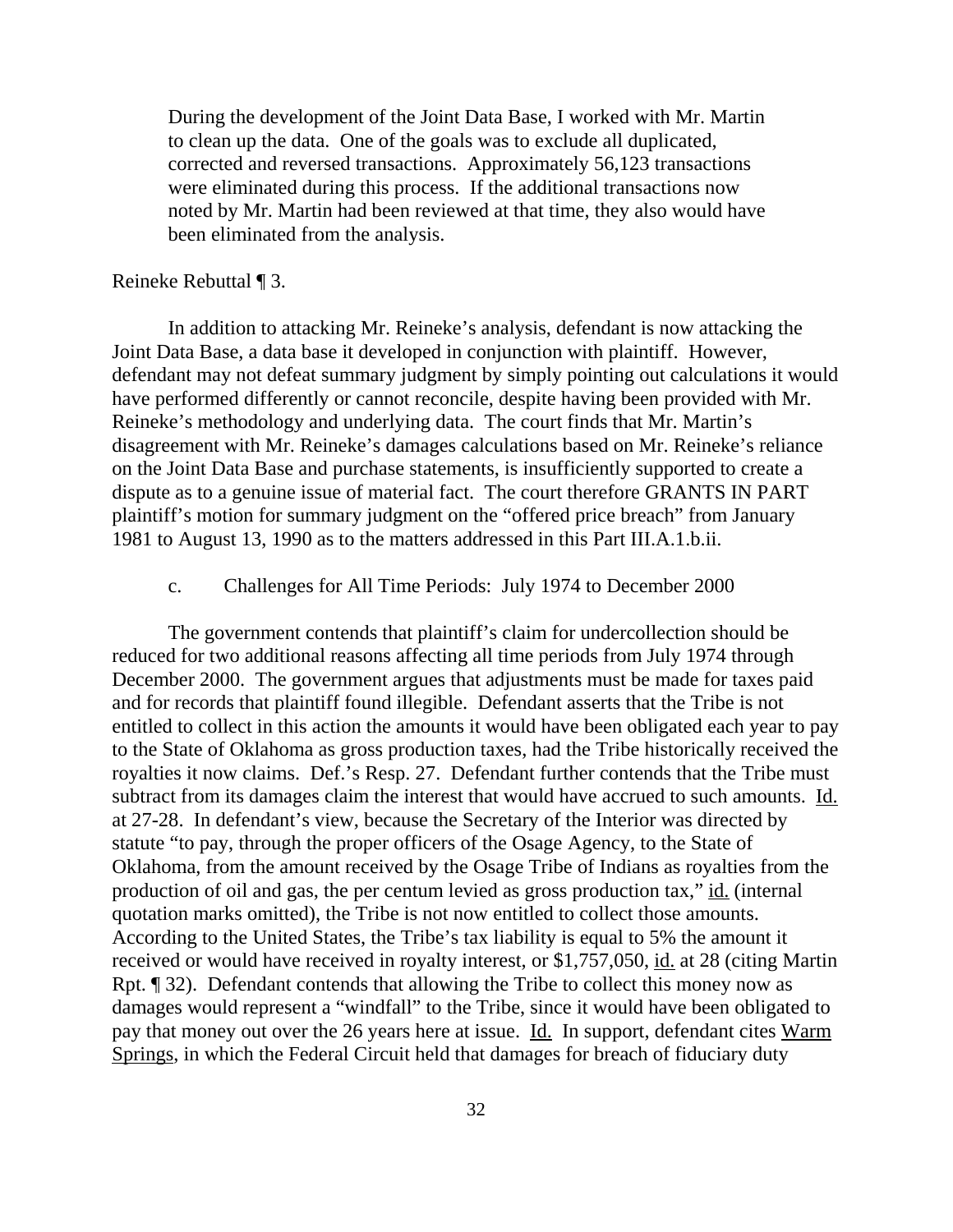should be measured by what is necessary "to place the beneficiary in the position in which it would have been in absent the breach." Def.'s Resp. 28-29 (quoting Warm Springs, 248 F.3d at 1371).

In opposition, plaintiff argues that defendant has omitted case law directly on point on this issue, and that precedent dictates that hypothetical back taxes that would have been owed on money never paid to the Tribe need not be subtracted from the compensatory damages it seeks. Pl.'s Reply 33. Plaintiff cites Hanover Shoe, Inc. v. United Shoe Machinery Corp. (Hanover Shoe), 392 U.S. 481 (1968), to support its view that "'courts do not have to reduce a damage award by the amount of taxes that would have to [have been] paid' had the injury not occurred." Pl.'s Reply 33 (quoting Hughes Aircraft Co. v. United States, 86 F.3d 1566, 1574-75 (Fed. Cir. 1996), vacated on other grounds, 520 U.S. 1183 (1997) (mem.) (citing Hanover Shoe, 392 U.S. at 503). Because plaintiff's approach is approved by settled law, the court finds that the \$1,757,050 challenged by defendant as gross production taxes owed to Oklahoma should not be subtracted from the Tribe's damages calculation. See Kalman v. Berlyn Corp., 914 F.2d 1473, 1483 (Fed. Cir. 1990) (reversing a district court that had "erred in deducting British corporate taxes from the computation of [damages for] lost profits"); Boeing Corp. v. United States, 86 Fed. Cl. 303, 324-25 (2009) (stating that defendant's expert had a "misconception[]" that royalty awards should be reduced to account for taxes). Furthermore, this argument has been untimely raised by defendant; the proper time for this challenge would have been during the Tranche One trial, because the damages calculated for all five of the Tranche One trial months would have been affected by this issue if the government were correct.

Defendant also contends, through Mr. Martin, that plaintiff has failed to account for all oil royalty payments that were credited to the Tribe for the years in question. Martin Rpt. ¶ 54. According to Mr. Martin, there are certain months in the Joint Data Base for which royalty payments are not credited because the source of that information–mostly handwritten copies of the monthly Oil Production Report–were in many instances illegible. Id. Under the standard established by Warm Springs, see Part II, plaintiff's calculation excluding unreliable information cannot be deemed unreasonable. The existence of "illegible" reports should be construed against the government which, as the trustee, was charged with the duty to maintain records. In this case, the court finds that illegible handwritten records may reasonably be excluded from accounting by plaintiff. Mr. Martin subsequently provided plaintiff's expert, Mr. Reineke, with new royalty data, covering the time period between February 1986 through December 1986, that deciphers some of these ineligible handwritten notes. To the extent that Mr. Reineke has since revised his calculations to account for this new data, this issue is now rendered moot. See Reineke Rebuttal ¶ 2; Martin Rpt. ¶ 54.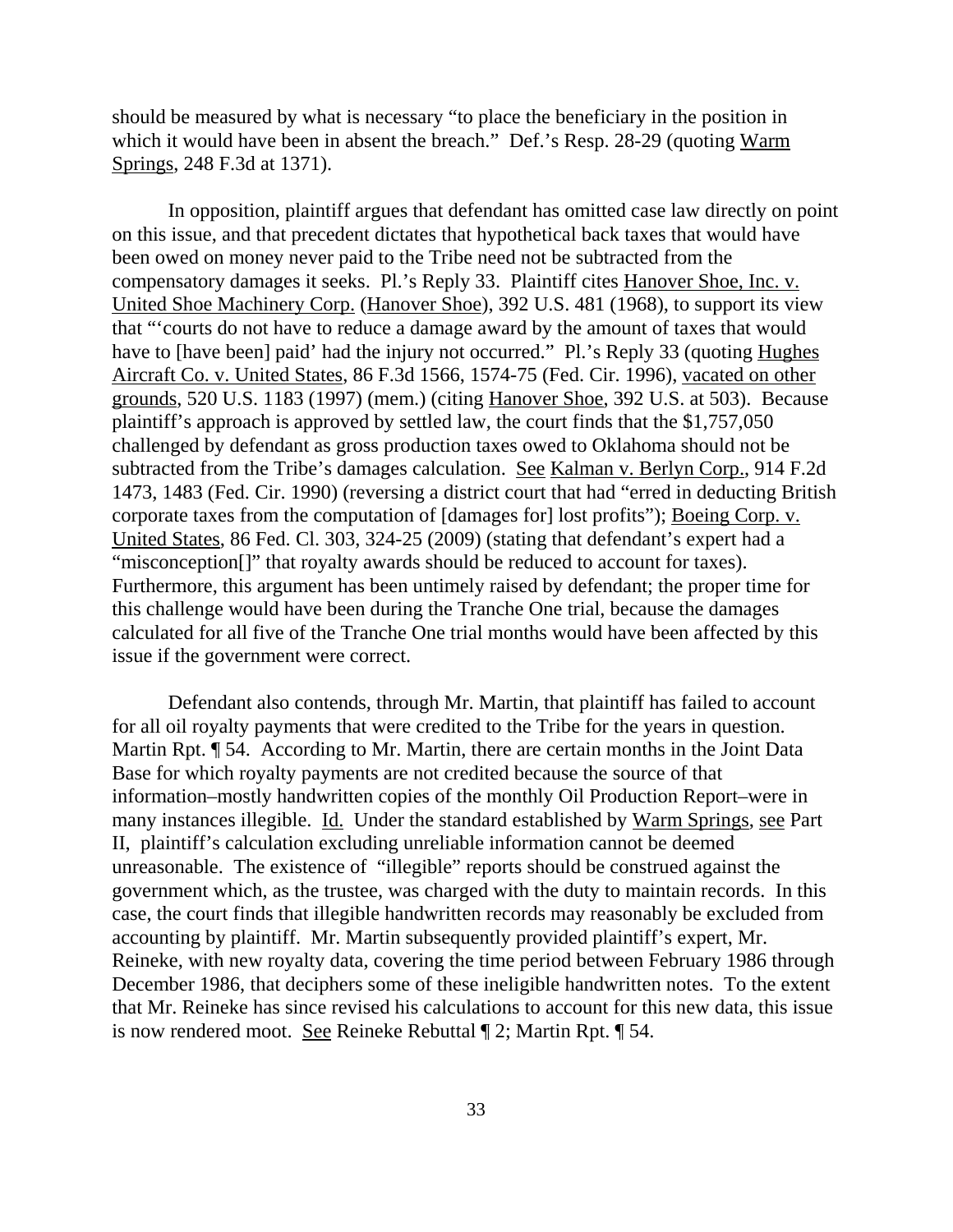## 2. Breach of Duty to Invest Prudently from Fiscal Years 1973 to 1992

In Osage II, this court held that, as trustee of the Osage mineral estate, the United States was required to collect and invest royalties promptly and prudently on behalf of the Tribe in compliance with all applicable legal requirements, "including the federal statute[s] governing the investment of Indian trust funds, 25 U.S.C. §§ 161a, 161b, 162a, applicable regulations, and applicable case law and common law." Osage II, 72 Fed. Cl. at 662. The Tribe is entitled to seek damages that stem from the government's failure to carry out its fiduciary duty in this respect.

Following the Tranche One trial, the court established that plaintiff's investment claims–and therefore investment damages–fall into three different categories as a result of the government's breach of three duties of prudent investment: (1) failure promptly to deposit funds to Account 7386 because of unreasonable failure to certify a federal despositary in Pawhuska, OK ("deposit lag breach"); id. at 665-66, (2) failure to maintain appropriate cash balances ("underinvestment breach"); id. at 665-67, and (3) failure to obtain investment yields in accordance with law ("underperformance breach"), id. at 667-71; see also Osage III, 75 Fed. Cl. at 465-66.

Because the United States has never provided plaintiff with an accounting of trust revenues and "it is doubtful whether such records still exist," Pl.'s Mot. 15, in order to calculate the damages owed the Tribe for the breaches for the entire period to which the Tranche One trial holdings apply–fiscal years 1973 to 1992–the parties must rely on the data generated for the Arthur Andersen Trust Fund Reconciliation Project (TRP) report (Andersen report) prepared by the contractor for the United States as a "'reasonable estimate' . . . of the data the Osage Tribe would have obtained had data been available from [Bureau of Indian Affairs] BIA records." Osage II, 72 Fed. Cl. at 669-70. The Andersen report was required by Congress in an effort to correct longstanding problems in accounting for tribal trust funds by BIA. Pl.'s Mot. 14. The report took five years to research and draft, and cost the United States \$21 million to complete. Id. at 15.

The Tribe claims that it is entitled to \$854,631 in deposit-lag damages and \$25,717,467 in combined underinvestment and underperformance breaches. Pl.'s Mot. 15. As described below, defendant challenges plaintiff's calculation of each of the three types of investment damages.

a. Breach of Duty to Make Prompt Deposits to Account 7386 from Fiscal Years 1973 to 1992

Plaintiff seeks damages totaling \$797,224 for the deposit-lag breach: the government's breach of its duty to deposit timely royalty payments made to the Osage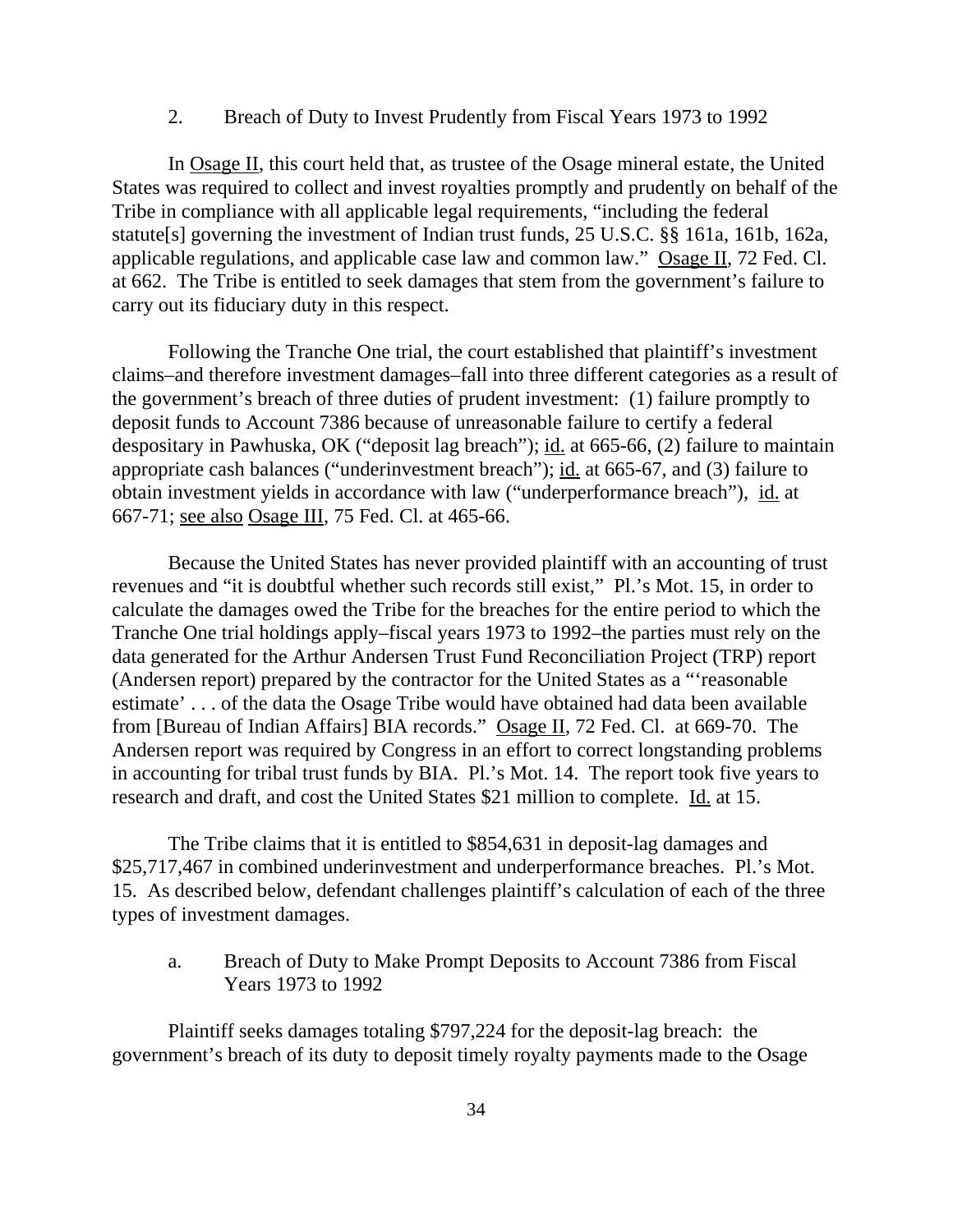Tribe. See Pl.'s Reply 35. As a result of the Tranche One trial, this court "held that defendant is liable for investment income lost as a result of its failure to meet its own policy objective of depositing royalty payments within 24 hours or no later than the next business day following receipt of payment." Osage III, 75 Fed. Cl. at 466 (citing Osage II, 72 Fed. Cl. at 665). In particular, after considering testimony regarding the Osage Agency's royalty receipt and deposit practices, the court held that the government's failure to establish a federal depositary in Pawhuska, OK, breached defendant's duty to make investments on behalf of Tribe within a "reasonable time" because it could not comply with the policy directive of 42 Bureau of Indian Affairs Manual (BIAM) Supplement 3, that required deposit of royalty funds within one business day of receipt. Osage II, 72 Fed. Cl. at 664-65 (citing Cheyenne-Arapaho Tribes of Indians of Okla. v. United States (Cheyenne-Arapaho), 512 F.2d 1390, 1394 (Ct. Cl. 1975) ("[W]hile the trustee has a reasonable time in which to make the initial investment . . . , he becomes liable for a breach of trust if that reasonable time is exceeded.")). In making this ruling, the court rejected defendant's proposed deposit lag time of three days from the time of royalty collection to the date of deposit as unreasonable. See generally id. (defendant's proposed three-day grace period "included an allowance for mailing the deposit to Muskogee and the deposit there of the funds"). For the calculation of damages in the relevant Tranche One trial months, the court ordered the parties to apply an average deposit lag time of 1.4 days to account for a one-business day delay for each check mailed as well as to count intervening weekend days in some instances. Osage III, 75 Fed. Cl. at 475.

In order to apply the court's Tranche One trial deposit-lag ruling to the broader Tranche One time periods, plaintiff first counted the minimum lag days for each payment mailed to Muskogee. See Pl.'s Reply 35. In accordance with this court's ruling in Osage III, for every non-electronic funds transfer (EFT) royalty payment that was mailed to Muskogee before January 1990, plaintiff assumed that the Osage Agency "took at least one business day to process the payment before mailing it, and [that] the payment arrived in Muskogee no earlier than the next business day." Id. (citing Osage III, 75 Fed. Cl. at 475). Next, plaintiff calculated the "Andersen lag," *i.e.*, any additional lag discernible from the Andersen data. Pl.'s Reply 35. This calculation required, of course, an assumption that the dates of receipt and deposit in the Andersen report are a reasonable estimate of what happened historically. Id.

Defendant's first argument against the propriety of plaintiff's application of the court's Tranche One trial deposit-lag holdings to the broader Tranche One time periods is a legal one: plaintiff has failed to establish an applicable money-mandating duty pursuant to the Supreme Court's ruling in United States v. Navajo Nation (Navajo II), 129 S. Ct. 1547, 1551 (2009). Def.'s Resp. 32-33. According to the government, Navajo II requires the Tribe to identify a money-mandating duty in the form of statutory or regulatory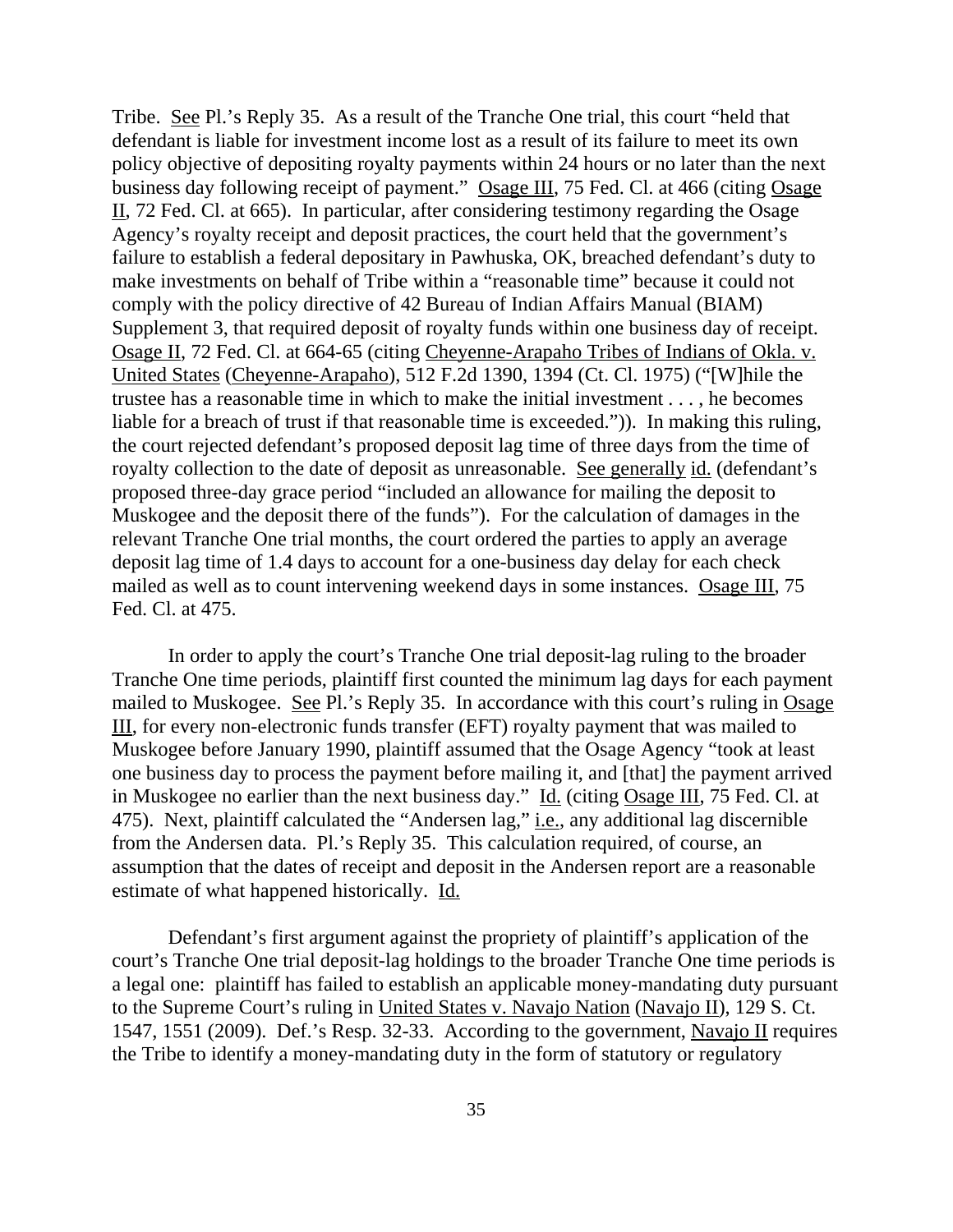prescriptions; here, the court's holding is premised on a "general policy objective" stated in 42 BIAM to deposit payments in 24 hours or less. Id. at 33. Defendant relies on the Supreme Court's holding that the analysis of such matters "must begin with 'specific rights-creating or duty-imposing statutory or regulatory prescriptions," and that only "[i]f a plaintiff identifies such a prescription, and if that prescription bears the hallmarks of a 'conventional fiduciary relationship, . . . then trust principles (including any such principles premised on 'control') could play a role in inferring that the trust obligation is enforceable by damages." Id. (quoting Navajo II, 129 S. Ct. at 1558 (internal citations omitted)).

Defendant's argument makes it appear that defendant does not believe that the following Osage II ruling meets the requirements of Navajo II: "[T]he policy objective stated in 42 BIAM Supplement 3 of depositing payments within 24 hours . . . sets out a reasonable standard for defendant's discharge of its duties as trustee. . . . Defendant is liable for investment income lost owing to its failure to meet the policy objective stated in 42 BIAM Supplement 3." Osage II, 72 Fed. Cl. at 665 (internal citations omitted).

For its part, the Tribe refuses to reargue Navajo II, stating that the court's prior analysis in Osage I regarding what constitutes a "money-mandating duty" is not affected by the Supreme Court's latest ruling, which merely "reiterates" existing law. Pl.'s Reply 38. The court agrees. There is nothing in the Supreme Court's Navajo II opinion requires this court to revisit its analysis in Osage I that led to a conclusion that the government's fiduciary duty toward the tribe is the result of a number of regulatory and statutory mandates:

[T]he Government has fully assumed management and operation of the Osage Trust with respect to the calculation and collection of royalties. This is the specific fiduciary duty that plaintiff alleges was established by the Act of 1906 and has since been breached by defendant. The contractual obligation of lessees to make payments to the designated representative of the government has remained largely unchanged in the nearly 100[-]year history of the 1906 Act....

. . . .

. . . Because the statutes and regulations at issue here clearly establish a fiduciary duty to verify that lessees fulfill their contractual obligations to the Tribe by verifying the accuracy of payments made, the court finds that it can fairly be interpreted as mandating compensation for damages sustained from violations of those duties.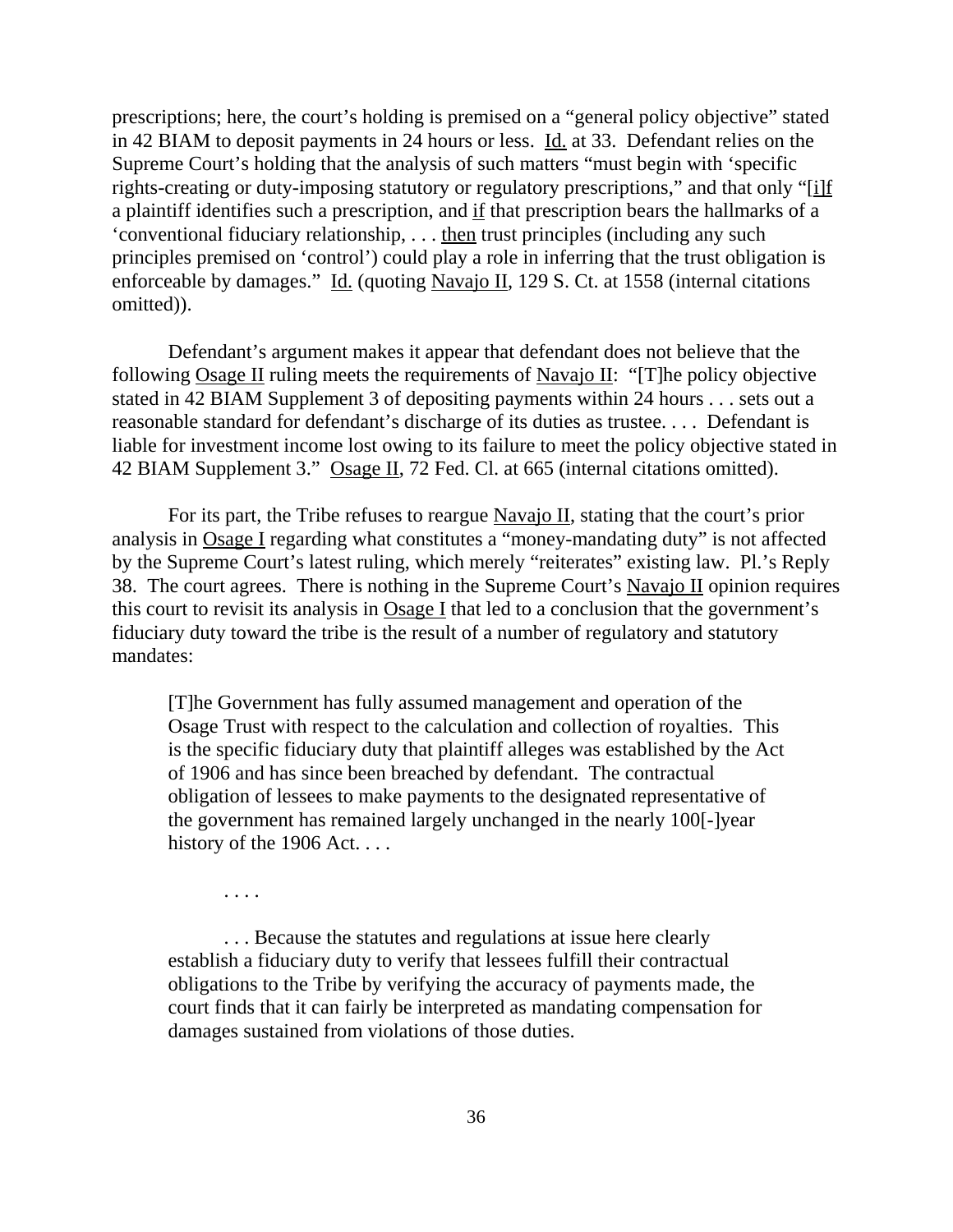Osage I, 68 Fed. Cl. at 332-33 (internal quotation marks and citations omitted).

To repeat: "[T]he Government has fully assumed management and operation of the Osage Trust with respect to the calculation and collection of royalties." Id. at 332. The "collection of royalties" by defendant is a trust responsibility. The court's view is that the trustee was obligated to handle collections and the deposit of collections in accordance with a "reasonable standard." This "reasonable standard" is not to be now imposed by the court in some exercise of hindsight; rather, the reasonable standard was set by the trustee itself. The trustee cannot complain of being charged with a breach for a failure to meet its own contemporaneous "policy objective" stated in 42 BIAM Supplement 3. See Osage II, 72 Fed. Cl. at 665.

Defendant also makes a number of challenges to plaintiff's deposit-lag damages calculations, arguing in its response that there is a genuine issue of material fact as to the length of the lag time assumed by the Tribe to calculate damages. Def.'s Resp. 34-38. Defendant and its expert, Mr. Chavarria, $^{22}$  argue against plaintiff's use of the Tranche One trial assumption that all non-EFT payments prior to January 1990 were mailed. Def.'s Resp. 35. Mr. Chavarria also argues that the use of the court's 1.4-day lag time estimate from the Tranche One trial is unreasonable because: (1) transactional-level Andersen report data is now available to pinpoint which payments were mailed over a weekend or holiday, and (2) there is evidence that, in some cases, payments were deposited within one day of receipt. Def.'s Resp., Exh. H, Declaration [and Report] of Gregory J. Chavarria (Chavarria Rpt.) ¶¶ 26-31, Dkt. No. 420; Def.'s Resp. 36-38.

Defendant argues in the alternative that even if the 1.4-day lag assumption is correct, plaintiff has misapplied the figure. Def.'s Resp. 36-37. In defendant's view, the court held that the 1.4-day number was an acceptable average lag for all transactions at issue, only because it was impossible to tie a specific collection to a specific lease. Id. The defendant contends that "[t]he purpose of an average lag time is to approximate the lag for all transactions, not just those where the average lag increases the [Tribe's] damages." Id. at 37. The government argues that the Tribe's approach artificially increases damages for transactions for which there were 0 to 1 lag days, while still allowing plaintiff to calculate actual lag time damages for delays over 1.4 days. Id. at 37.

Where reasonably accessible and consistently reliable data exists, the court will, of

<sup>&</sup>lt;sup>22</sup> Mr. Gregory J. Chavarria was qualified by the court as defendant's expert "in" accounting, particularly accounting related to tribal trust funds held in trust by the United States, including funds of the Osage Tribe." Osage II, 72 Fed. Cl. at 635 n.8. The Declaration [and Report] of Gregory J. Chavarria (Chavarria Rpt.) was submitted to the court as Exhibit H to defendant's Response. Def.'s Resp., Exh. H, Chavarria Rpt., Dkt. No. 420.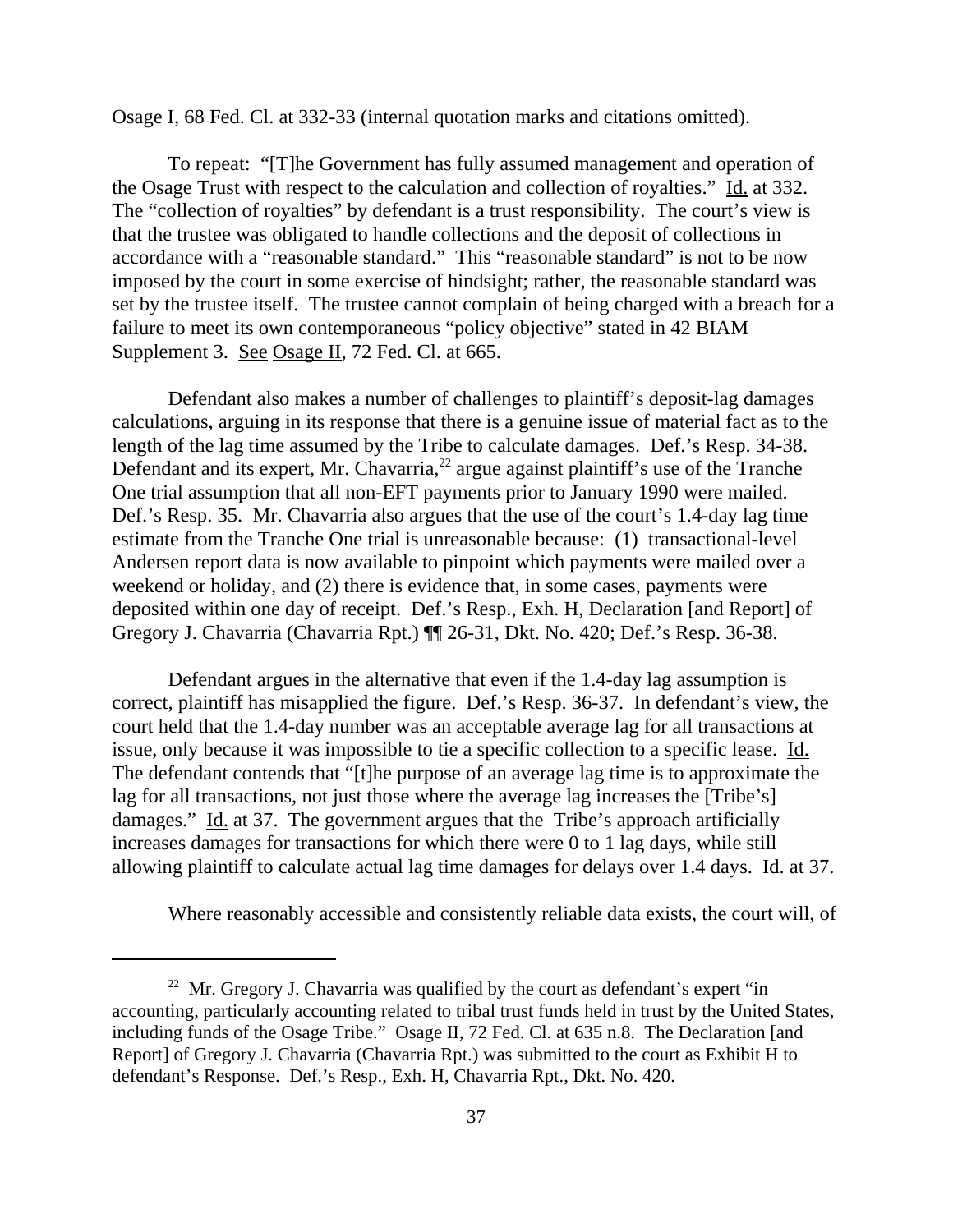course, rely on it. However, Mr. Chavarria's argument is inconsistent with the court's Tranche One trial holdings. Mr. Chavarria's proposal to accept all the Andersen data at face value was rejected in the Tranche One trial, Osage III, 75 Fed. Cl. at 475 ("The court is not persuaded that defendant's lease-by-lease basis of determining deposit lag provides a fair representation of the actual lag time of deposits for rents paid with respect to January 1976."), and the government has not provided justification why it would now be appropriate to calculate deposit-lag damages for the broader Tranche One time periods in a different manner. And Mr. Chavarria's suggestion that it may have taken fewer than 24 hours to process royalty payments is inconsistent with both this court's Osage II holding regarding the one-day processing minimum and with defendant's opening position that a three-day grace period would be a reasonable estimate for the time needed to collect, process and deposit royalty funds. Osage II, 72 Fed. Cl. at 664-65; Trial Tr. 1854:3-18.

Defendant further challenges plaintiff's calculation of deposit lag damages by arguing that there is a genuine issue of material fact regarding whether the United States was obligated to establish a federal depositary in Pawhuska prior to 1976, and therefore plaintiff has overstated damages for the period preceding the earliest Tranche One trial month. Def.'s Resp. 39. Defendant believes that the court's Tranche One trial ruling "held only that the United States 'breached its trust duty by failing to request designation of a local depositary prior to the Tranche One [trial] months' but did not make any finding as to a specific month and year in which the United States was obligated to establish the depositary." Id. (Quoting Osage II, 72 Fed. Cl. at 664). According to defendant, the court's ruling was based on its calculation that the increased interest that could have been earned on trust deposits in February 1976 had a local depositary been established in Pawhuska would have exceeded the costs to Treasury of establishing that depositary; the Tribe "made no attempt to establish any breach prior to January 1976." Id. at 39-40. Accordingly, defendant argues that summary judgment is inappropriate. Id. at 40.

Plaintiff counters that there are a number of reasons why it is appropriate to apply the court's Tranche One trial holdings to the time period beginning with fiscal year 1973 (reaching back to July 1972), even though the analysis conducted to support litigation of the Tranche One trial issues began with fiscal year 1976 (reaching back to July 1975). Pl.'s Reply 37. First, the policy objective that established the legal standard for depositing royalty payments within one business day was 42 BIAM Supplement No. 3, Release 3, that was issued on June 5, 1972, justifying its application to the time preceding the Tranche One trial holdings. Pl.'s Mot. 15. Second, the Arthur Andersen report on which much of this case hinges starts in fiscal year 1973, commencing on July 1, 1972. Id. Third, defendant has never provided the Tribe with "complete records showing when each royalty payment was received and deposited in fiscal 1973 to fiscal 1992, and it is doubtful whether such records exist." Id. Fourth, defendant has adduced no evidence to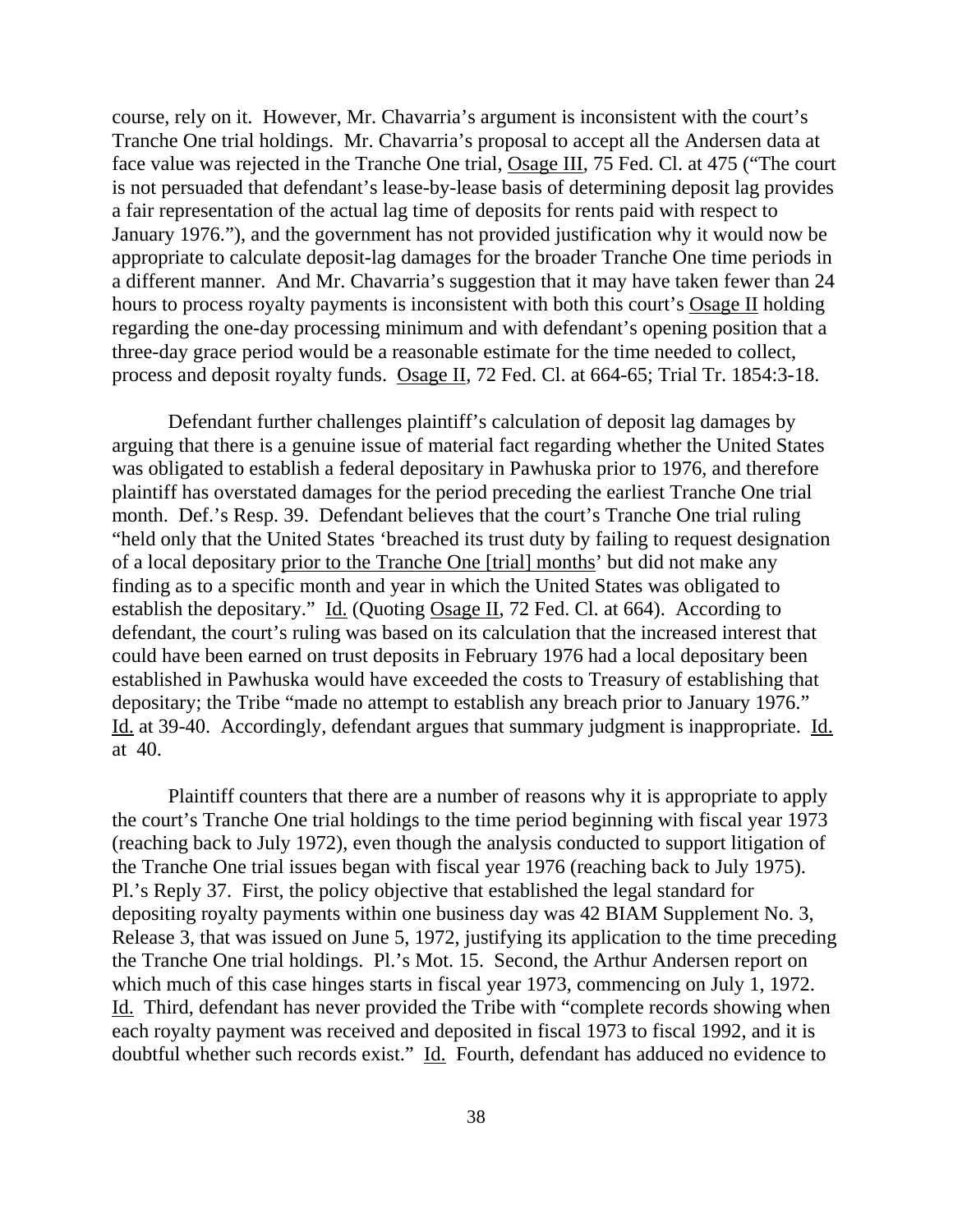suggest that the government's policies for deposits was any different for the fiscal years preceding fiscal year 1976. Pl.'s Reply 37. Fifth and finally, because fiscal years 1974 and 1975 were pre-EFT years, the court's holding regarding the cost effectiveness of a local depositary holds equally for the prior period as well. Id.

In addition, defendant's assertions concerning plaintiff's burden on summary judgment are incorrect. Defendant states, incorrectly, that to prevail on summary judgment, plaintiff is required to "prove as a matter of law that the United States was obligated to request the opening of a federal depositary prior to January 1976 and that Treasury would have, in fact, opened such a branch based on the cost-benefit analysis conducted in [the] Tranche [One trial]." Def.'s Resp. 40. The legal environment within which the government failed as trustee to discharge its responsibilities was unchanged between June 5, 1972 and 1990. The issue is the breach of a fiduciary duty and the failure of the government as trustee to follow its own best practices on behalf of its trust beneficiary. It is therefore entirely reasonable for the court to apply its Tranche One trial holding and the cost-benefit analysis from February 1976 to the months preceding. Defendant has offered no evidence that suggests any difference between those months and the earliest exemplar month considered by the court in the trial regarding Tranche One. Defendant has raised no genuine issue of material fact that could defeat summary judgment.

It was after the 1990 establishment of the Pawhuska depositary that prompt deposit of royalty payments became possible and routine. See Def.'s Resp. 40. Also, in and after 1990, a vast majority of such transactions involved EFT payments. Therefore, plaintiff's Tranche One claims for any deposit-lag damages shall not include any amounts accrued after the establishment of the federal depositary in Pawhuska.

For the foregoing reasons, the court GRANTS IN PART plaintiff's motion for summary judgment regarding the government's breach of the duty to make prompt deposits to account 7386 from fiscal years 1973 to the date of the establishment of the depositary in Pawhuska in 1992.

## b. Breach of Duty to Invest Prudently Funds in Accounts 7386 and 7886

Plaintiff claims \$12,697,811 in damages related to the two government breaches of investment-related fiduciary duties to the Osage Tribe. Pl.'s Reply 38. The first breach, the government's failure to maintain appropriate cash balances in the Tribe's trust funds, Osage II, 72 Fed. Cl. at 665, is also called the "underinvestment" breach. See Osage III, 75 Fed. Cl. at 466. Following the Tranche One trial, the court held that the government was liable for damages stemming from the Osage Agency's failure to keep a maximum of \$25,000 on hand as uninvested cash in violation of its own policies. Osage II, 72 Fed. Cl.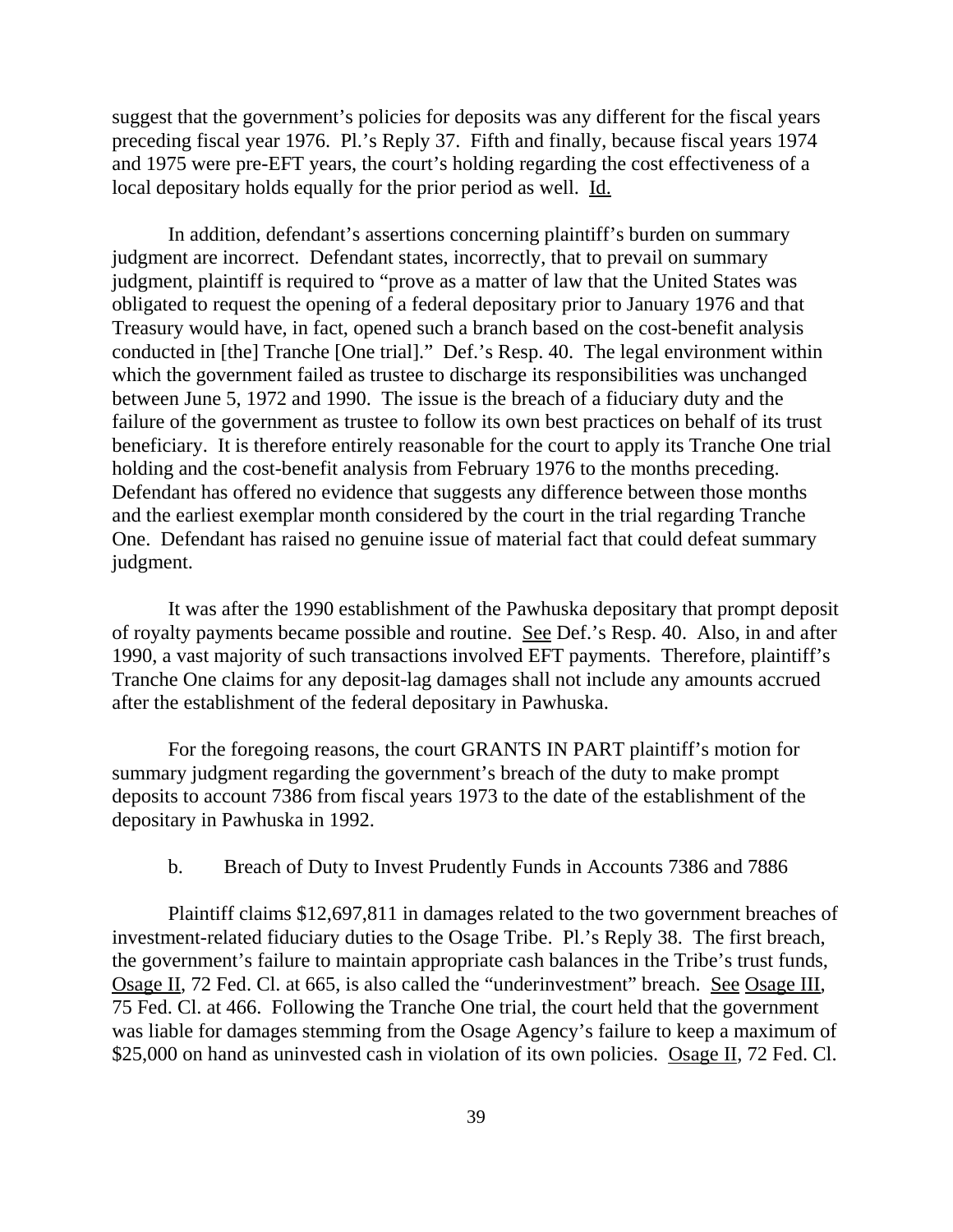at 667. The second government breach is its failure to obtain adequate investment yields on trust moneys in accordance with law. Id. Following the Tranche One trial, the court held that the Tribe is entitled to damages caused by the government's failure to achieve the investment returns that its own standard of prudence and statutory mandates required. Id. at 670-71. This breach is also called the government's "investment underperformance" breach. See Osage III, 75 Fed. Cl. at 466. The court now addresses the parties' arguments related to calculation of the Tribe's damages resulting from these investment breaches.

## i. Underinvestment Breach

At trial, plaintiff claimed that "the United States lost a substantial amount of interest income [owed the Tribe] by keeping unreasonably large balances in the cash account." Osage II, 72 Fed. Cl. at 665 (internal quotation marks omitted). As evidence, plaintiff pointed to a cash balances as high as \$18,269,986.53 at one time during the Tranche One trial months. Id. At trial and in post-trial briefing, defendant did not respond substantively to this issue. Id. The court adopted as applicable the standard established by the Court of Claims in Cheyenne-Arapaho: "'In the absence of a showing by defendant of specific immediate budgetary commitments by the tribes, claimed liquidity needs should be considered in the light of the actual history of the tribe's funds.'" Id. at 666 (quoting Cheyenne-Arapaho, 512 F.2d at 1395 n.9). The court found that the BIA policy to invest cash surpluses in excess of \$25,000 in certificates of deposit (CDs) or Treasury bills (T-bills) was the proper investment standard for the Osage Agency in this matter. Id. at 667. In setting this \$25,000 amount, the court noted that the analysis performed by defendant's own investment expert, Charles R. Lundelius, "[did] not require holding any Osage funds in cash balances and instead provides for all shortterm liquidity needs to be covered by investments in T-bills."  $\underline{Id}$  at 666. In plaintiff's view, this standard remains applicable throughout the entire period covered by the Andersen Report, from fiscal years 1973 to 1992, and the five months that were analyzed during the Tranche One trial are a suitable proxy for the broader Tranche One time periods.

Defendant disagrees, arguing: "As we have now gotten beyond the isolated months at issue in [the] Tranche [One trial], it is entirely appropriate to analyze the 'specific budgetary commitments' of the Osage in order to determine if summary judgment on this claim is appropriate." Def.'s Resp. 42-43. Defendant asks the court to deny plaintiff's Motion in order to consider evidence demonstrating that \$25,000 in cash could not have covered the Tribe's liquidity needs because, in some months, the Tribe's liquidity needs exceeded \$100,000. Id. at 43; see, e.g., Def.'s Resp. 43, Exh. K (indicating that the Tribe's Council budget alone required \$25,000 per month for one quarter of 1989); Def.'s Resp., Exh. L (1973 BIA memorandum stating that the Tribe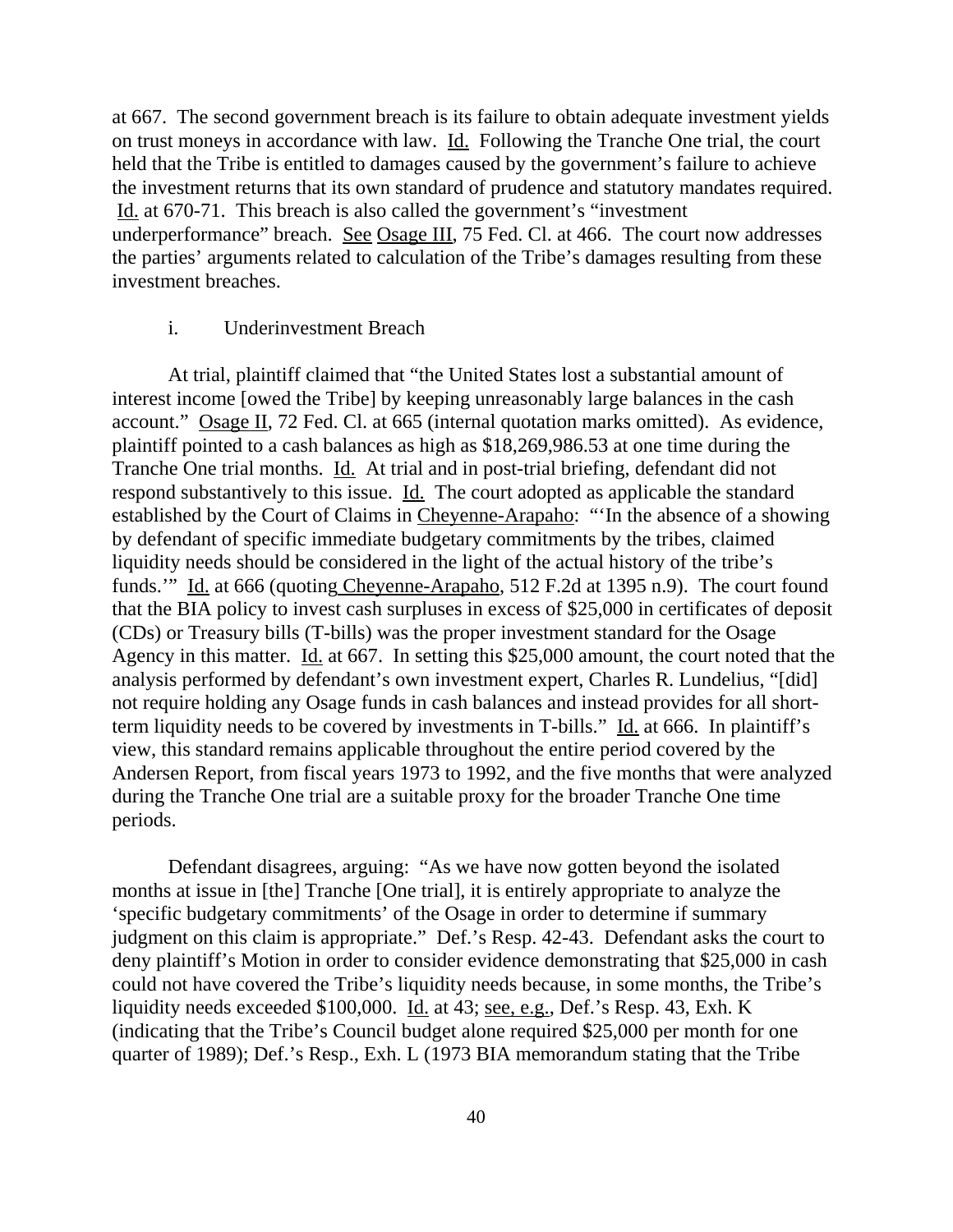required \$50,000 per month to cover "annual budget and gross production tax and other approved obligations"). Defendant insists that plaintiff must provide evidence that its liquidity needs could have been met by its investments held in T-bills in addition to the \$25,000 in cash; "[p]laintiff cannot rely on inference and supposition," and asserts that Mr. Lundelius' expert report was focused only on the Tranche One trial months and cannot be extrapolated to support plaintiff's claim. Def.'s Resp. 44.

The court agrees with defendant that if it were to hold a trial to investigate the actual liquidity needs of the Tribe for all 223 months included in fiscal years 1973 through 1992 that have not yet been tried, it is quite likely that in some months the Tribe's liquidity needs may well have exceeded \$25,000 in cash; the court further agrees that Exhibit K to defendant's Response likely indicates such an occurrence. However, that potential conclusion is irrelevant, because "BIA policy, as presented by defendant at trial, was to invest cash surpluses in excess of \$25,000 in CDs or in U.S. T-bills." Osage II, 72 Fed. Cl. at 667 (citing trial testimony of Charles Reynold Lundelius, Jr., <sup>23</sup> Trial Tr. 2098: 11-25, 2100: 14-21); accord Blankenship v. Boyle, 329 F. Supp. 1089, 1096 (D.D.C. 1971) (holding that the maintenance of a large amount of cash where "income and outgo were constant" and where government securities could be redeemed on short notice violated the "fiduciary obligation to maximize the trust income by prudent investment"). There is simply no evidence that cash and government securities redeemable on short notice would not have covered the Tribe's liquidity needs. Defendant's attempt to create a genuine issue of material fact based on hypotheticals and speculation is unavailing.

## ii. Investment Underperformance Breach

Regarding the government's duty to invest amounts in excess of \$25,000 in cash, following the Tranche One trial, the court held that the government was obligated prudently to discharge its investment responsibilities of care and caution by "selecting the highest[-]yielding investment instruments of suitable maturity available for trust funds." Osage II, 72 Fed. Cl. at 667-68 (internal quotation marks omitted). Defendant's expert Mr. Lundelius proposed "an expected rate that a prudent investor could have achieved during this time period under the constraints imposed by the duties of care and caution." Id. (citing Defendant's [2006] Post-Trial Brief (Def.'s 2006 Post-Tr. Br.) 47, Dkt. No. 234). This "prudent investor" rate was accepted by both parties, Osage II, 72 Fed. Cl. at 668, and was defined as "a combination of contemporaneous 3-month CD rates (80%)

 $23$  Defendant's expert Charles Reynold Lundelius, Jr. was qualified by the court as an expert "on investment evaluation, including the determination of the prudence of investments and investment practices, financial analysis, including the calculations of rates of return, . . . accounting, auditing, and damages." Osage II, 72 Fed. Cl. at 635 n.8.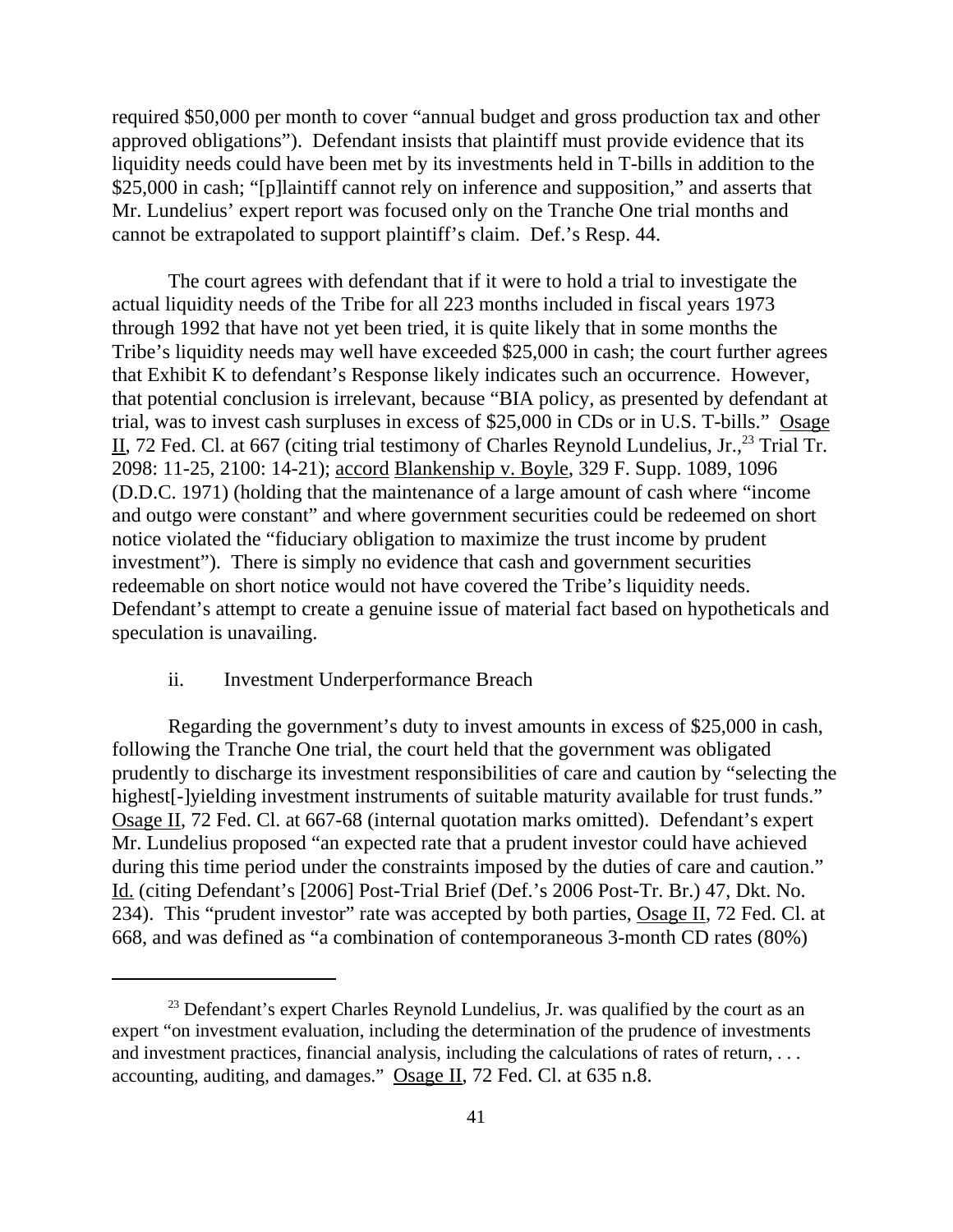and 3-month Treasury bill rates (20%), to reflect the rates of return on investments available to the Osage funds on a quarterly basis" during the Tranche One trial months. Def.'s 2006 Post-Tr. Br. 47-48.

Because of missing trust records, the court held that, in calculating the Tribe's interest damages, the Warm Springs standard resolving doubts against the trustee would control. In particular, the court assumed:

for each of the Tranche One [trial] months, the average daily cash balance was the same as the average daily cash balance for the year (as nearly as such amount may be determined) in which that Tranche One [trial] month occurs. The court will also assume that, for each of the Tranche One [trial] months, the average daily investments of Osage tribal income from the Tranche One [trial] leases in CDs and T-bills was proportional to the average daily investment in CDs and T-bills of all funds in account 7386 for the year (as nearly as such amount may be determined) in which that Tranche One [trial] month occurs.

Osage II, 72 Fed. Cl. at 671. Applying this methodology to each of the months in fiscal years 1973 to 1992, plaintiff has concluded that it is owed damages of \$12,697,811 on its motion for summary judgment. See Pl.'s Reply 38, Exh. 5, Exh 8.

In opposition, defendant contends that plaintiff and Mr. Reineke have made a host of errors in their calculation of damages owed the Tribe based on improper application of the Tranche One trial analysis to various aspects of the broader Tranche One time period at issue in plaintiff's amended motion for summary judgment. Based on these contentions, defendant asserts that plaintiff's underperformance claims cannot be resolved on summary judgment. Each of defendant's arguments is discussed in turn below.

a) Plaintiff Improperly Accounted for Interest Payments Made to the Tribe

The government and Mr. Martin contend that the Tribe and Mr. Reineke have made a host of errors that have led plaintiff to undercount actual interest payments credited to the Tribe's accounts by the Osage Agency, and therefore to overstate damages owed to the Tribe. Def.'s Resp. 45-47.

i) Interest Payments to the Tribe: Fiscal Years 1973-1977

The first error alleged by defendant is that there is a genuine issue of material fact regarding the proper accounting of interest credited to the Tribe for fiscal years 1973 to 1977. Id. The first step in plaintiff's damages calculation was to establish the interest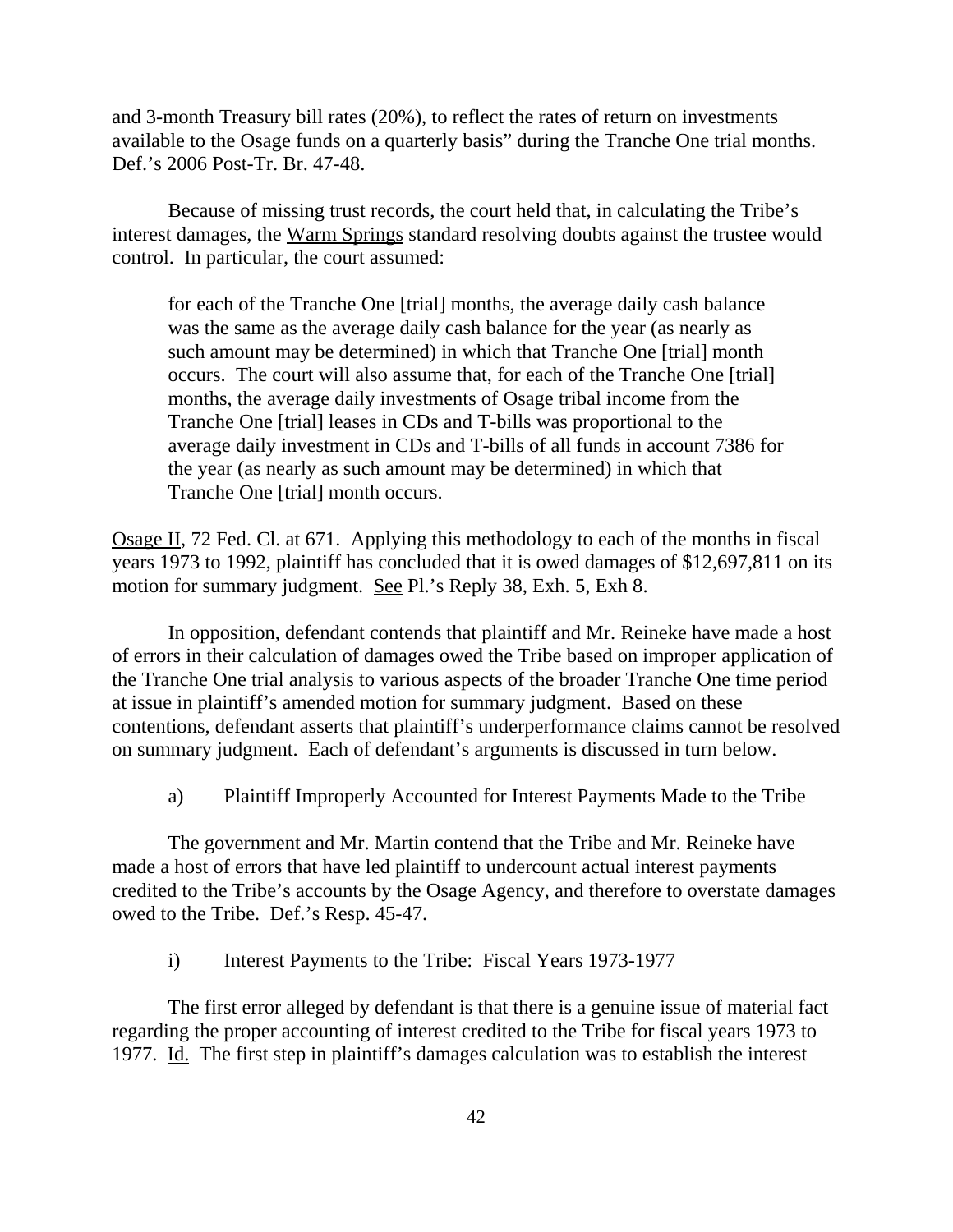payments that were timely paid to the Tribe. Because much of the relevant trust data is missing, plaintiff relied on the Arthur Andersen statements of account. See Pl.'s Mot. 19. For each year, plaintiff added the receipts recorded in three categories: (1) Treasury or Overnighter Interest, (2) Interest on CDs and (3) Interest on Government Securities. Id. at 20.

The government disputes this approach, claiming that plaintiff failed to include interest payments totaling \$942,938.36 that were credited to the Tribe's trust accounts in fiscal years 1973 through 1977, leading plaintiff to overstate its damages related to underperformance. Def.'s Resp. 46; Chavarria Rpt., Exh. 2, 5-6. According to defendant, there were a number of reports available to plaintiff substantiating these amounts, but plaintiff "ignores these interest payments." Def.'s Resp. 46. In its reply, plaintiff withdrew its motion for summary judgment solely regarding the "dispute over whether the transactions in columns B, C, and D of Exhibit 5, Schedule IA of Mr. Chavarria's expert report" should have been included in plaintiff's calculations as credits to the government. Pl.'s Reply 39.

In light of plaintiff's partial withdrawal of its motion, the court held an evidentiary hearing on November 10, 2009, in an attempt to focus the dispute regarding whether the transactions in Schedule 1A of Exhibit 5 to Mr. Chavarria's expert report should be counted as interest credited to the Tribe, as defendant asserts. For the following reasons, the court finds that a trial is necessary to determine if defendant is entitled to a credit for interest payments to the Tribe in fiscal years 1973 through 1977.

 The purpose of the evidentiary hearing was to understand the accounting record evidence while taking into account the deference owed to the Tribe's damages calculation under Warm Springs. Warm Springs establishes that "if a trustee fails to keep proper accounts, all doubts will be resolved against him and not in his favor." Warm Springs, 248 F.3d at 1373 (internal quotation marks omitted). Given the relationship between the parties, Warm Springs requires that any ambiguities are to be resolved in the Tribe's favor. Despite this presumption, however, defendant has an opportunity to meet its burden of "explanation or justification," Warm Springs, 248 F.3d at 1374, and the court has an obligation to understand and apply the evidence "as best it can under the circumstances," id. at 1373. To this end, the court heard testimony at from the two witnesses upon whom the government relies in arguing that plaintiff has understated interest paid from 1973 to 1977: Mr. Chavarria and Mr. Robert Winter.<sup>24</sup>

<sup>&</sup>lt;sup>24</sup> Mr. Winter provided a declaration for the government on June 24, 2009, and it is upon this declaration that Mr. Chavarria relied in making his assertions about the coding of uncredited interest payments from 1973 to 1977. Def.'s Resp., Exh. 18, Chavarria Transcript (Chavarria Tr.) 38:10-39:6, 44:6-45:15, Dkt. No. 420. The Winter Declaration (Winter Decl.) is Exhibit 4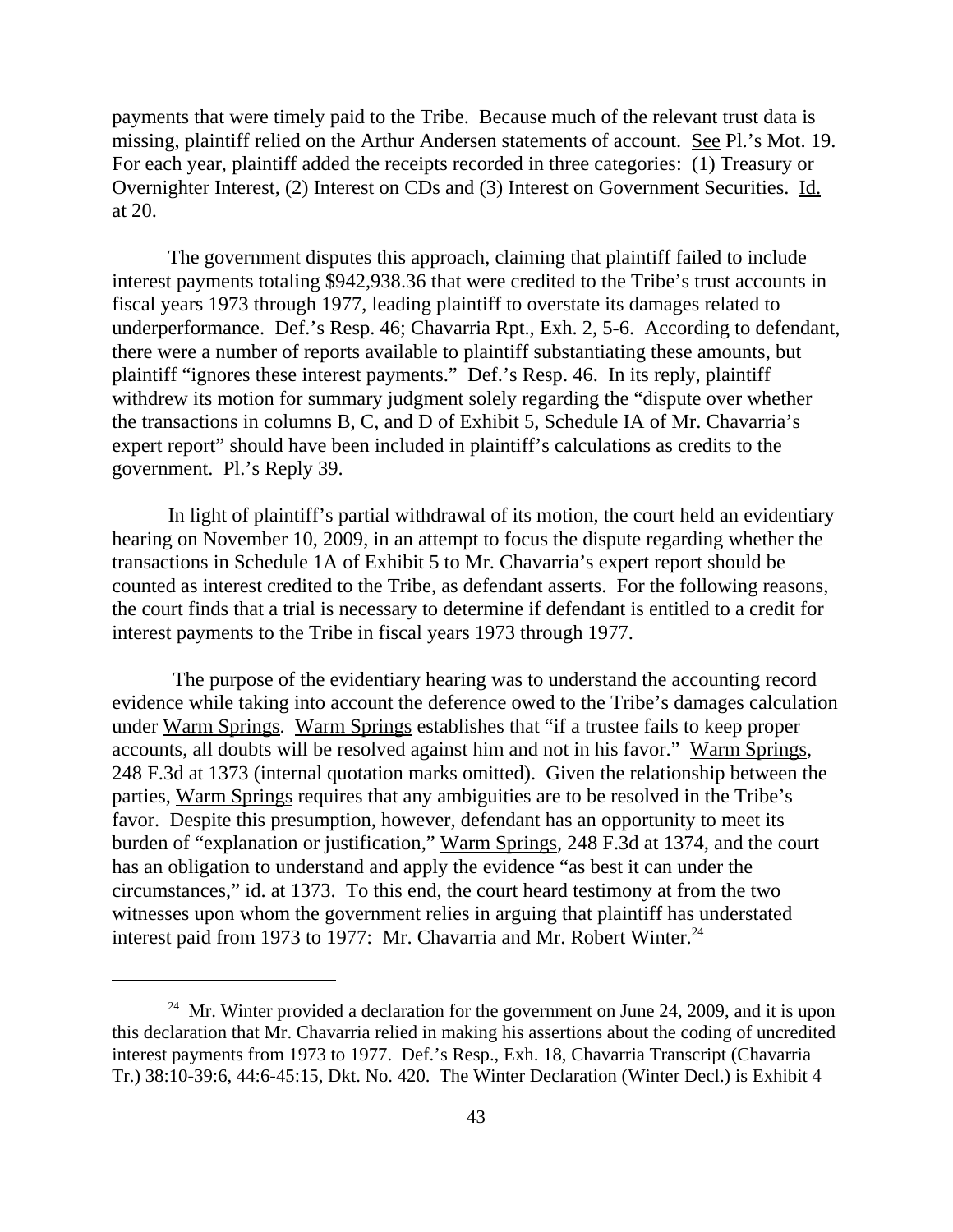Underpinning the government's argument is data presented by Mr. Chavarria as an exhibit to his expert report. Mr. Chavarria identified a discrepancy between what he called the "actual interest postings in accounts 7386 and 7886 from the Tribal Trust account data used by Arthur Andersen" and the credits identified by plaintiff in its claims for fiscal years 1973 through 1977. Chavarria Rpt. ¶ 12. In fact, plaintiff credited no interest payments in 1973, 1974, 1975, or 1976 and credited only partial payments in 1977. Id. ¶ 13. Mr. Chavarria therefore focused his analysis on those years. Schedule 1A to Exhibit 5 of Mr. Chavarria's Report is a chart titled "Reconciliation of Plaintiff Cash-Basis Interest Postings to Accrual-Basis Interest Earnings." In Schedule 1A, Mr. Chavarria presents three columns of data under the overall heading "Interest Excluded by Plaintiff": Column B is "U.S. Treasury/Overnighter," Column C is "CD and Gov't Security" and Column D is "Other." According to Mr. Chavarria, the Tribe failed to credit the government with interest payments made in these categories for fiscal years 1973 through 1977 in an amount totaling \$942,938.36. See Chavarria Rpt. ¶ 12.

Defendant argues that plaintiff's miscalculation is the result of its decision to credit only the amounts listed in the Andersen summarized statements of account as (1) Treasury or Overnighter Interest, (2) Interest on CDs and (3) Interest on Government Securities and not to rely on any of the supporting documentation available to Andersen. Defendant's Opening Post-Trial Brief Regarding Interest Credits for 1972-77 (Def.'s Post-Tr. Br.) 3, Dkt. No. 453. According to the government, the flaw in plaintiff's approach is that the Arthur Andersen Trust Fund Reconciliation Project (TRP) treated interest for fiscal years 1973 through 1977 differently than it did for subsequent years, because only in 1978 did the Department of the Interior start using a revenue code specific to Treasury interest. See id. Based on this circumstance, part of the Andersen TRP was to "recalculate what treasury interest earnings should have been for the period of 1978 to 1992," Evidentiary Hearing Transcript of Nov. 10, 2009 (Hearing Tr.) 120:23- 24, Dkt. No. 451; however, recalculation for prior years was not performed. Therefore, in defendant's view, the Andersen statements of account for the years before 1978 showed too few interest credits, Def.'s Post-Tr. Br. 3, requiring one to "look beyond the Statements of Accounts' summary pages and investigate 'other' receipts in the supporting detail for those account statements" in order to account properly for interest payments made to the Tribe. Id. at 4.

At the November 10, 2009 evidentiary hearing, counsel for both parties questioned

to the Chavarria Declaration [and Report], which is Exhibit H to defendant's Response. See Def.'s Resp., Exh. H, Chavarria Rpt., Exh. 4, Winter Decl., Dkt. No. 420. Id. Mr. Winter is the Acting Deputy Special Trustee–Trust Services for the Office of the Special Trustee for American Indians, U.S. Department of the Interior. Id. 1.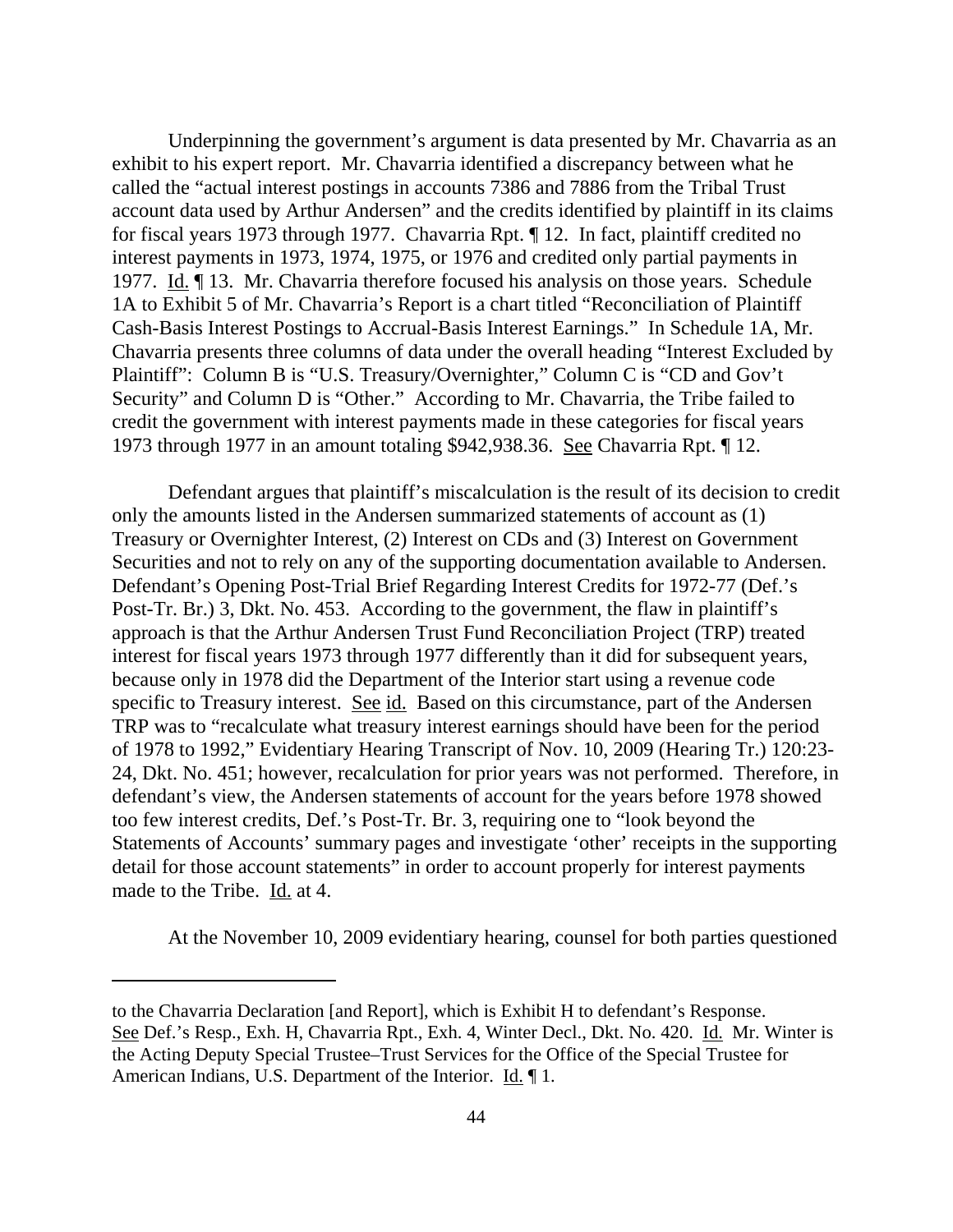defendant's witnesses, Mr. Chavarria and Mr. Winter, about this contention. Supporting evidence was presented in the form of cross-references of data points between the Andersen report and other documents, such as investment reports and account statements for accounts 7386 and 7886, leading the government to label as interest certain payments it alleges were ignored by plaintiff in its damages calculations. See, e.g., Hearing Tr. 47:5-48:24, 128; Chavarria Rpt. ¶¶ 13-15. In order to identify these payments, Mr. Chavarria searched for a number of transaction codes that, in his experience, indicate interest-related transactions in tribal trust documents: "9701," the code used regularly from 1978 forward (used earlier in the records for some tribes) to indicate Treasury or Overnighter interest, see Def.'s Post-Tr. Br. 4; Hearing Tr. 120:25-121:15; "AW," a code associated with "investment transactions," Chavarria Rpt. ¶ 13; Hearing Tr. 126:25-127:4, and transactions posted to account 7886, "the account designated and utilized for all of the subsequent [T]reasury interest postings" and general ledger account number 10290, "also an account used primarily for interest received," Hearing Tr. 126:13-19.

Defendant offers two additional forms of support for Mr. Chavarria's identification of these transactions as interest payments that should have been credited by plaintiff. First, Mr. Chavarria's conclusion that transactions marked with transaction codes "9701" and "AW" and those related to account 7886 were likely interest credits made to the Tribe is corroborated by the declaration of Robert Winter. Mr. Winter stated that, based on his review of the accounting documents, AW payments "denote interest or investment earnings transactions" and 9701 payments "reflect Treasury Overnighter interest or statutory interest posted to the Osage Tribal accounts." Chavarria Rpt., Exh. 4, Declaration of Robert J. Winter (Winter Decl.) ¶ 4. Second, and more persuasively, for the amounts in Column B of Mr. Chavarria's analysis, "to confirm the validity of his analysis, Mr. Chavarria applied the same analysis to fiscal year 1978, a year where there is no dispute between the parties (likely because the TRP interest recalculation now allows the summary pages to fully reflect this analysis)." Def.'s Post-Tr. Br. 5. The figures at which Mr. Chavarria arrived for 1978 agreed with plaintiff's calculation for 1978. Hearing Tr. 140:17-25. According to defendant, this comparison demonstrates that "the type of information used by Arthur Andersen in the TRP and relied upon by [p]laintiff for interest calculations for 1978 is the same as what Mr. Chavarria's analysis relied upon for fiscal years 1973-77." Def.'s Post-Tr. Br. 5.

The court agrees with plaintiff that this new analysis performed by defendant "must be met with great skepticism" following the standard of Warm Spring. Plaintiff Osage Nation's Post-Trial Response Brief Regarding Interest Received for Accounts 7386 and 7886 in United States Fiscal Years 1973 to 1977 (Pl.'s Post-Tr. Resp.) 2, Dkt. No. 455. Plaintiff advocates that "[e]quity here is to hold the trustee to the same standard of proof it set for itself in the Andersen report." Id. Moreover, it is clear that while plaintiff has repeatedly pressed the government for a more complete accounting of the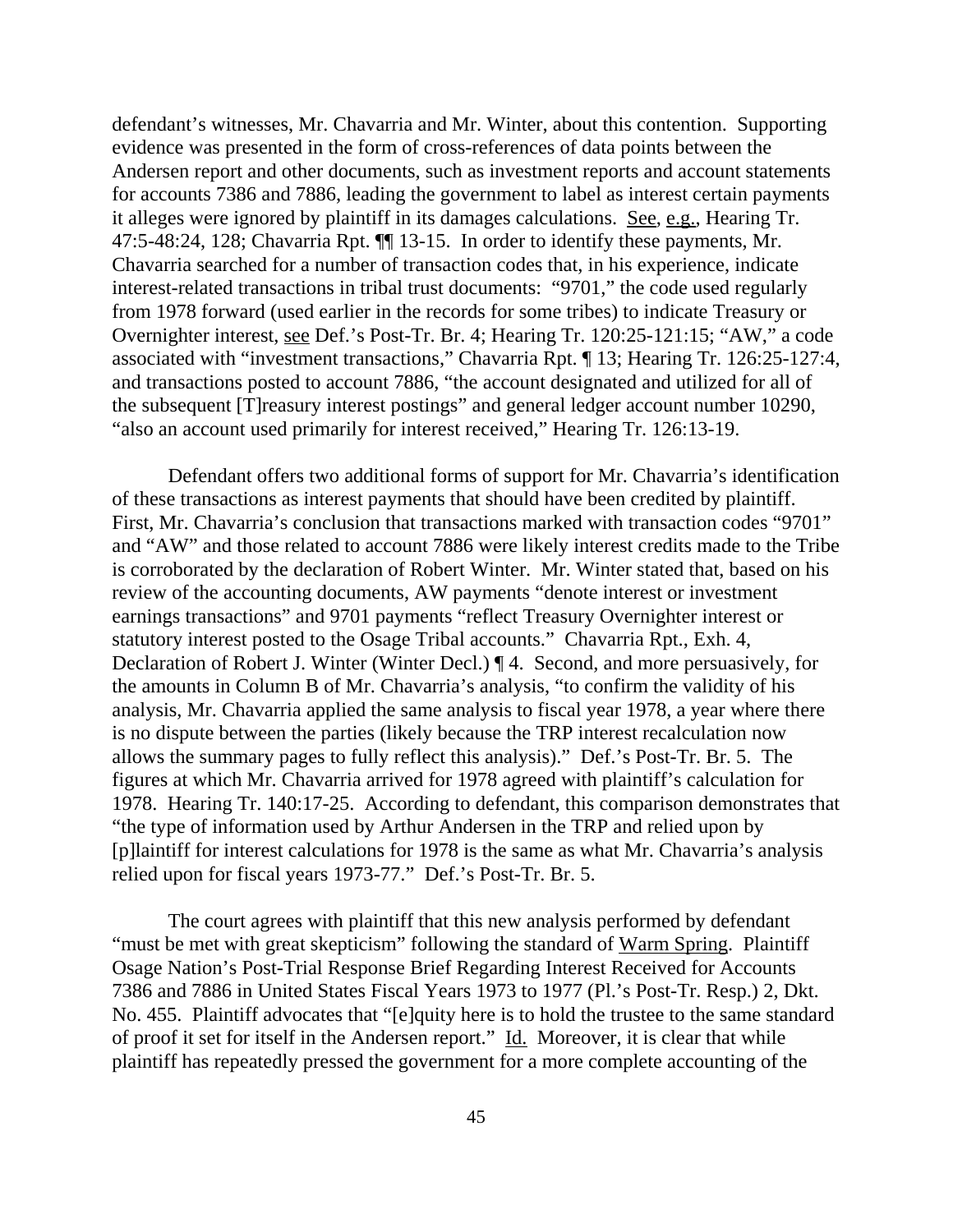tribal trust records for the Osage and other tribes, the government has refused on the grounds that such exercises would not be cost-effective. See Plaintiff Osage Nation's Opening Post-Trial Brief Regarding Interest Received for Accounts 7386 and 7886 in United States Fiscal Years 1973 to 1977 (Pl.'s Post-Tr. Br.) 11-12, Dkt. No. 454. However, now that performing a more thorough analysis of the data may financially benefit the government, it has "picked a few of the gaps in the investment analysis where it thinks it can gain some ground, and revise[d] those based on a small selection of documents that Andersen was told not to analyze." Id. at 12.

 Nonetheless, the court agrees with defendant that the limited question regarding a proper accounting of interest credits for fiscal years 1973 through 1977 is distinguishable from the scenario presented in Warm Springs. Here, the government is arguing that plaintiff's reliance on the Andersen statements of account for the years preceding 1978 is "unreliable" given the fact that the Arthur Andersen accounting team treated interest for fiscal years 1973 through 1977 differently than it did for the rest of the TRP time frame from 1978 forward. See Def.'s Post-Tr. Resp. 5, 8. For this reason–because the Andersen report specifically avoided making the calculations for the time period at issue– the court believes that as the trier of fact, it must weigh which side has the better of the argument resolving the point. The court concludes that, based upon the evidence presented by Mr. Chavarria and Mr. Winter at the evidentiary hearing on November 10, 2009, defendant is entitled to an opportunity to counter plaintiff's calculation of damages regarding the interest credits the government claims are missing for fiscal years 1973 through 1977.

A trial on the matter is warranted. The November 10, 2009 evidentiary hearing did not afford plaintiff the opportunity to respond substantively to the government's new analysis, and it appears that at least some part of the data upon which Mr. Chavarria relied is data that has been unavailable to the Tribe. For example, plaintiff states that it is unfamiliar with the "CUSIP" numbers cited frequently as well as "other such markers that Mr. Chavarria claimed to have the ability to interpret." Pl.'s Post-Tr. Br. 21. While these documents underlying the Andersen TRP may have been produced to plaintiff in the massive amounts of data in the Andersen database, there was nothing in Mr. Chavarria's expert report, declaration, or prior testimony to highlight for plaintiff–or for the court–that there might be documents of "particular relevance [to the] general ledger codes, CUSIP numbers, or account numbers," Plaintiff Osage Nation's Reply in Support of its Motion to Exclude from Consideration Evidence Presented by the United States in Violation of Rules  $26(a)(2)$  and  $37(c)(1)$  3, Dkt. No. 465, all of which Mr. Chavarria relied upon in generating the analysis he presented on November 10, 2009, see Hearing Tr.

It is undisputed that in preparing his new analysis, Mr. Chavarria went beyond the accounting provided to the Osage Tribe through the Andersen TRP in order to "conclude"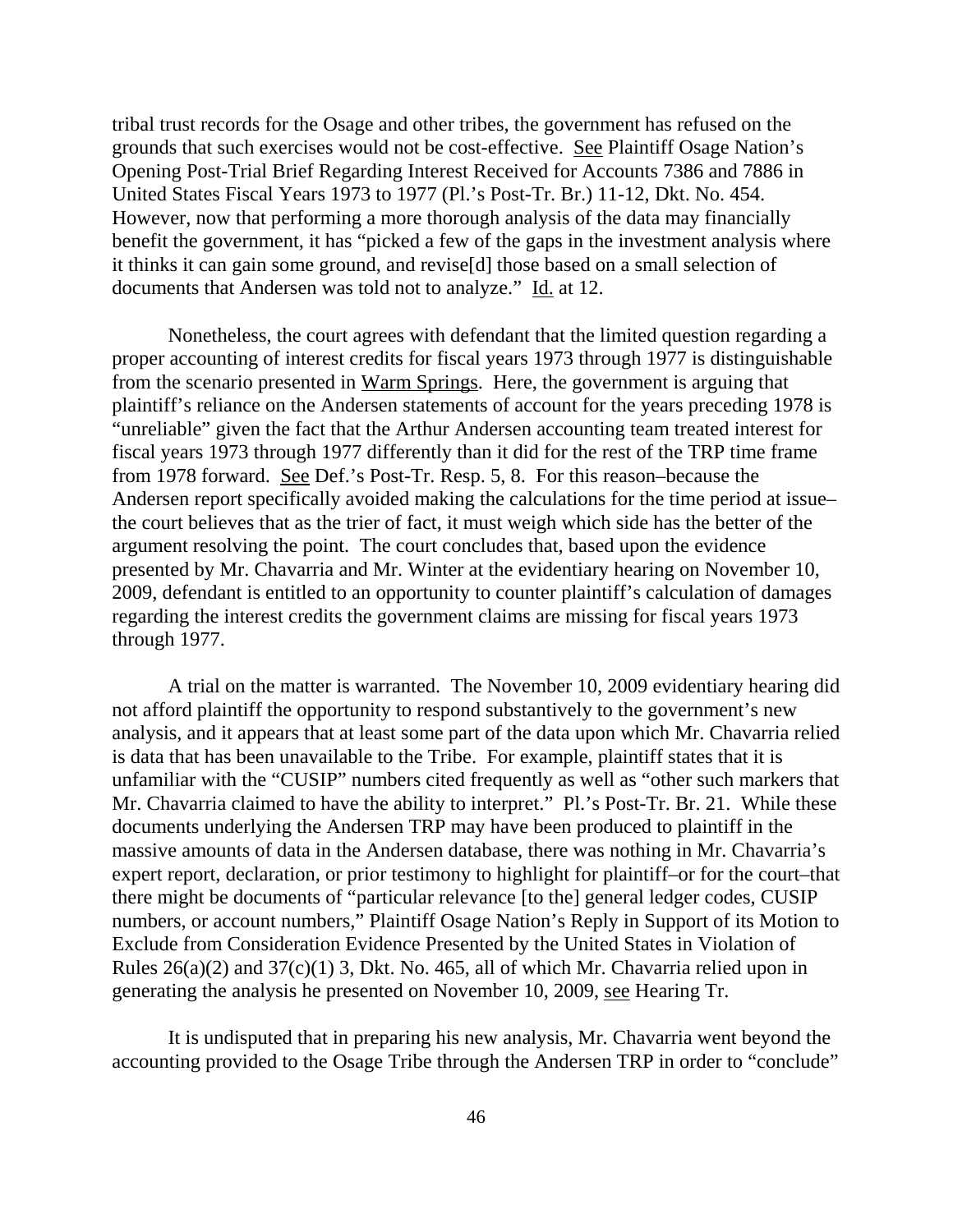that credits were missed by plaintiff in making its calculations. See Def.'s Resp. 7-8. The court therefore agrees with plaintiff that at this late date:

Allowing the trustee to selectively reopen the 1973 to 1977 period would unfairly place the beneficiary in the position of either (a) accepting a systematically skewed revision of the trustee's prior, objective report, or (b) revisiting the entire documentary record to perform for itself the investment analysis the trustee has refused to perform, where some of the documents apparently were not previously produced to it.

Pl.'s Post-Tr. Br. 15. Mr. Chavarria himself admitted that in performing his new analysis, he "disregarded evidence on the trust fund investment reports that appeared to show Osage investment income for account 7386 that is missing from the Andersen report." Pl.'s Post-Tr. Resp. 9 (citing Hearing Tr. 59:17-77:12). While defendant argues that plaintiff has "failed to show that its cross-examination [of Mr. Chavarria] 'would have been materially different had [it] not been caught by surprise'" by the new analysis, Defendant's Response to Plaintiff's Motion to Strike Testimony from the Evidentiary Hearing Held on November 10, 2009, 9 (quoting Gicla v. United States, 572 F.3d 407, 411-12 (7th Cir. 2009)), Dkt. No. 462, the court cannot see how plaintiff's entire approach to the evidentiary hearing would not have been different if plaintiff had been provided the documents relevant to Mr. Chavarria's testimony. The data expressly relied upon by Mr. Chavarria is exactly the sort of information that plaintiff has been requesting of defendant for the past few years of litigation. As summarized by the Tribe:

When Congress directed the Department of the Interior to provide an accounting, it reported that it was unable to perform an audit due to the dearth of documentation. Instead Interior produced the Arthur Andersen Reconciliation Project report for fiscal years 1973 through 1992 ("Andersen report"). Despite its moniker, it did not even include a full reconciliation of known transactions, which was impossible due to the absence of records. Interior represented to the Osage Nation that, because of cost constraints and the absence of many records, the Andersen report was as good an analysis as could be done. But, now that the Osage Nation seeks to rely on that report as an estimate for computing damages for breach of investment duties, the United States has changed its tune. The United States here takes the position that it should be able to select a few of the many gaps it purposely left in the Andersen report and fill them with information that benefits the trustee.

Pl.'s Post-Tr. Br. 1. The court concurs, and echoes its analysis from Osage II, at which time the court observed that in attempting to reduce the amount of damages owed to the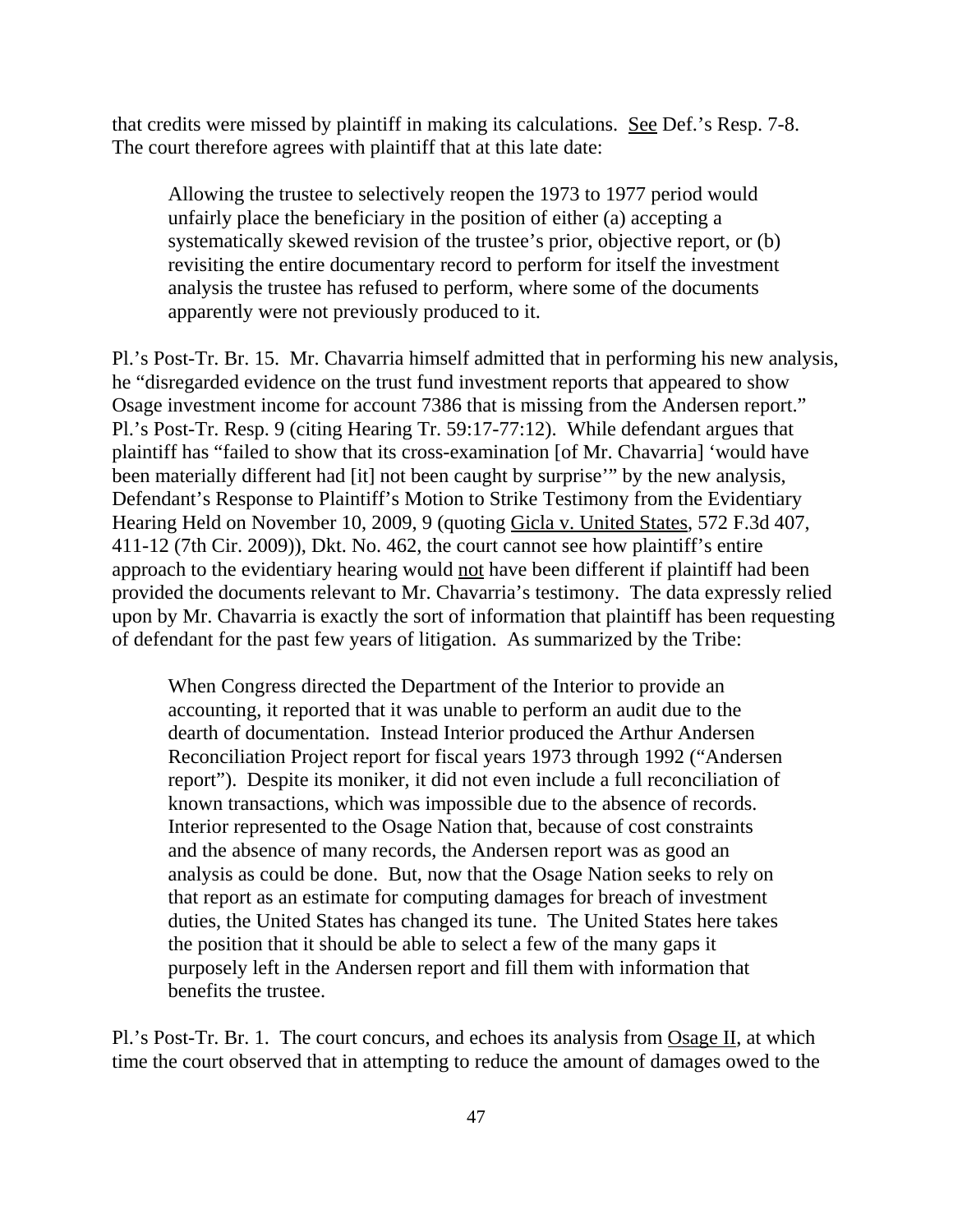Tribe, the government has, on more than one occasion, created accounting analyses "based on inferences that were entirely favorable to the government," and, in some cases, not supported by evidence. Osage II, 72 Fed. Cl. at 670 (rejecting defendant's expert's "forensic accounting" to trace income from investments).

In light of this imbalance, on January 11, 2010, after the close of the parties' posttrial briefing, the Tribe filed Plaintiff Osage Nation's Motion to Exclude from Consideration Evidence Presented by the United States in Violation of Rules 26(a)(2) and 37(c)(1) (Pl.'s Mot. to Exclude), Dkt. No. 461, evidently hoping to avoid a trial of the issue. From the perspective of Warm Springs, as the court understands it, the court could rule in favor of the Tribe notwithstanding the factual dispute recently created by the government based on documents and analyses recently disclosed. As a prudential matter, however, the court concludes that a trial is required to resolve a genuine issue of disputed fact regarding interest credits owed to the government as calculated by Mr. Chavarria and reported on his Schedule 1A in Columns B, C and D. The court needs better to understand the reliability of the evidence adduced by Mr. Chavarria and the government as the basis for this new analysis. Plaintiff's January 11, 2010 motion is therefore deemed MOOT.<sup>25</sup>

The court will entertain at trial the question of whether or not the credit amounts to which Mr. Chavarria points were ever actually credited to the Tribe. Even though Mr. Chavarria has expressed confidence that these amounts were calculated as interest owed the Tribe, there is nothing on the face of any of the documents indicating that the interest was actually credited to the Osage Nation. Pl.'s Post-Tr. Br. 6 (citing Hearing Tr. 50:25- 51:7). Additionally, Mr. Chavarria's after-the-fact accounting relies on codes assigned contemporaneously to transactions by the Department of the Interior. See Pl.'s Post-Tr. Br. 12. Therefore, the reliability of the records will also be a question before the trier of fact.

## ii) "Catch-up" Interest Payments to the Tribe: 1982, 1986, 1987 and 1989

The government alleges that the second error that makes resolution of plaintiff's underperformance claims impossible on summary judgment is that plaintiff did not properly account for interest credits in 1982, 1986, 1987 and 1989. The government contends the Tribe failed to account for "catch-up" interest payments resulting from the

 $25$  The court notes that plaintiff is planning to avail itself of the "documents underlying" the Andersen statements of account" in making its case under Tranche Two, see Pl.'s Reply 32, n.9 (announcing a plan to use the underlying documents to analyze the Tranche Two question regarding royalties due for minerals other than oil); however, it is unclear to the court whether these documents have yet been produced to plaintiff by the government.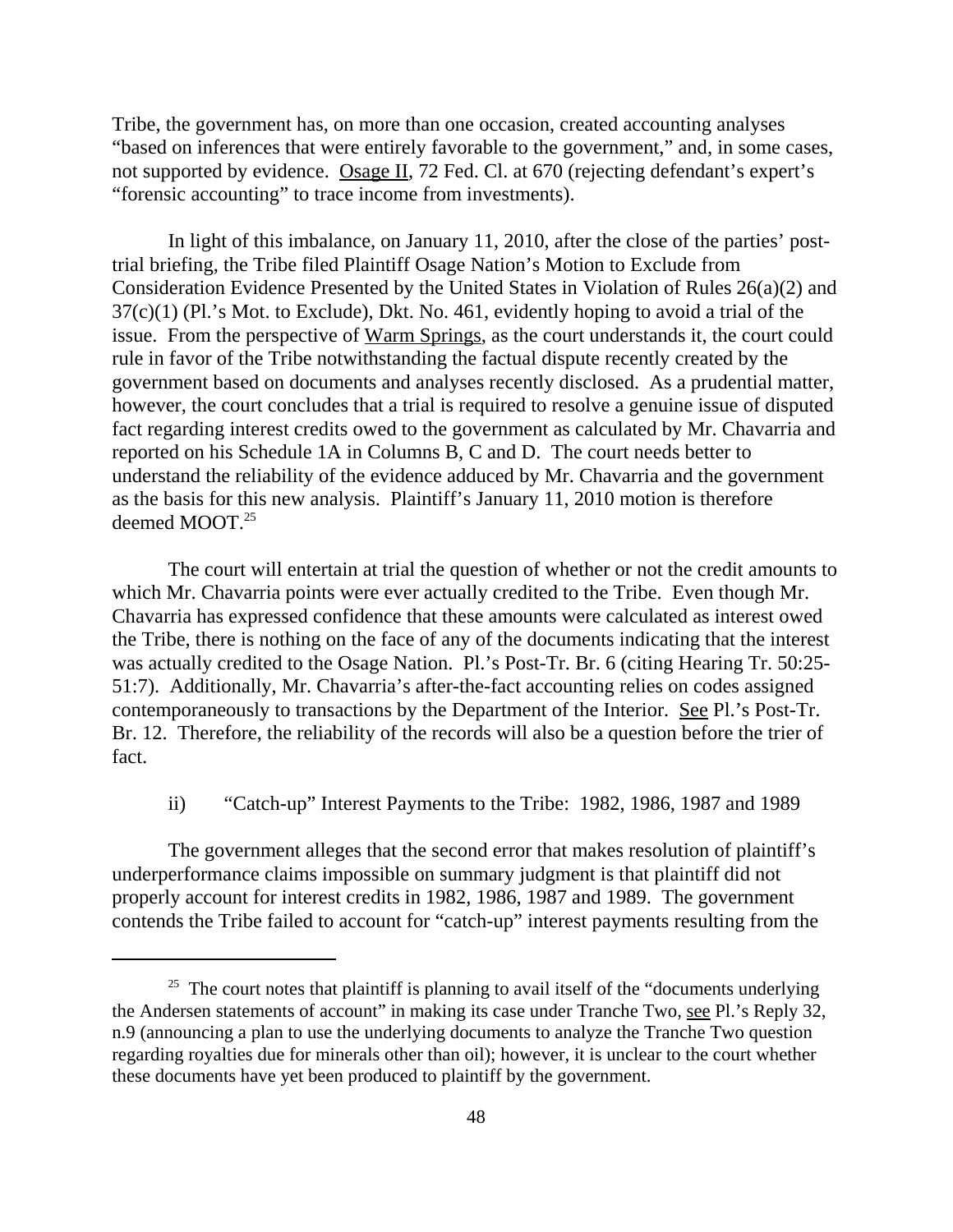fact that some interest from the One-Day Treasury Certificates (Overnighter interest) in which the Tribe's accounts were invested each night were not credited to the Tribe's account for the same period in which they had been earned, but were instead credited to the Tribe by Treasury at a later time. Def.'s Resp. 46 (citing Chavarria Decl. ¶ 8; Chavarria Rpt., Exh. 4; Winter Decl. ¶¶ 2-3).

To this argument, plaintiff replies that the government has not provided any evidence to support its assertion other than statements made by its experts. Pl.'s Reply 40. According to plaintiff, there are no contemporaneous accounting records that prove defendant's theory regarding Overnighter interest credits, nor is either of defendant's experts familiar with Treasury's or Interior's accounting procedures for crediting such interest. See id. (noting that neither Mr. Martin nor Mr. Chavarria "were at Treasury or Interior at the time"). Because plaintiff is correct that there is no documentary evidence on the record provided by either Mr. Chavarria or Mr. Winter–and, in fact, Mr. Chavarria admits that there is no way to show how much interest should be reallocated in the disputed years or how the eventual credits made by Treasury were eventually recorded in the Tribe's accounts, see id. (citing Def.'s Resp., Exh. 18, Chavarria Transcript (Chavarria Tr.) 102:1-103:2, Dkt. No., 420)–the court finds that defendant's assertions fail to raise a genuine issue of material fact.

## iii) Average Daily Balances: Fiscal Years 1973-1977, 1989, 1990 and 1992

As a third error, defendant asserts that the Tribe incorrectly calculated the average daily balances for fiscal years 1973 through 1977, 1989, 1990 and 1992, an assertion based on an analysis performed by defendant's expert, Mr. Chavarria, of government data produced to plaintiff during discovery. See Def.'s Resp. 45-47. In reply, plaintiff represents that, in drafting its motion, it relied on electronic data produced by the government during discovery without modification. Pl.'s Reply 39. Mr. Chavarria, the government's expert, now asserts that the data produced by defendant to plaintiff in discovery is inconsistent with the Andersen statements of account. Id. While plaintiff has inquired about this alleged discrepancy, it has received no response from the government. Id. Nonetheless, the Tribe represents in its motion that it is willing to defer to the balances from the Andersen statements as calculated by Mr. Chavarria. Id. Given this concession, plaintiff "will expect to hear no dispute" regarding the accuracy of the Andersen statements of account in Tranche Two. Id. The court views the matter as resolved.

For the foregoing reasons, the court holds that except for the issue set for trial– whether the government is entitled to credit for payments allegedly made to the Tribe as calculated by Mr. Chavarria and reported on his Schedule 1A in Columns B, C and D of his expert report with respect to fiscal years 1973 through 1977–there are no genuine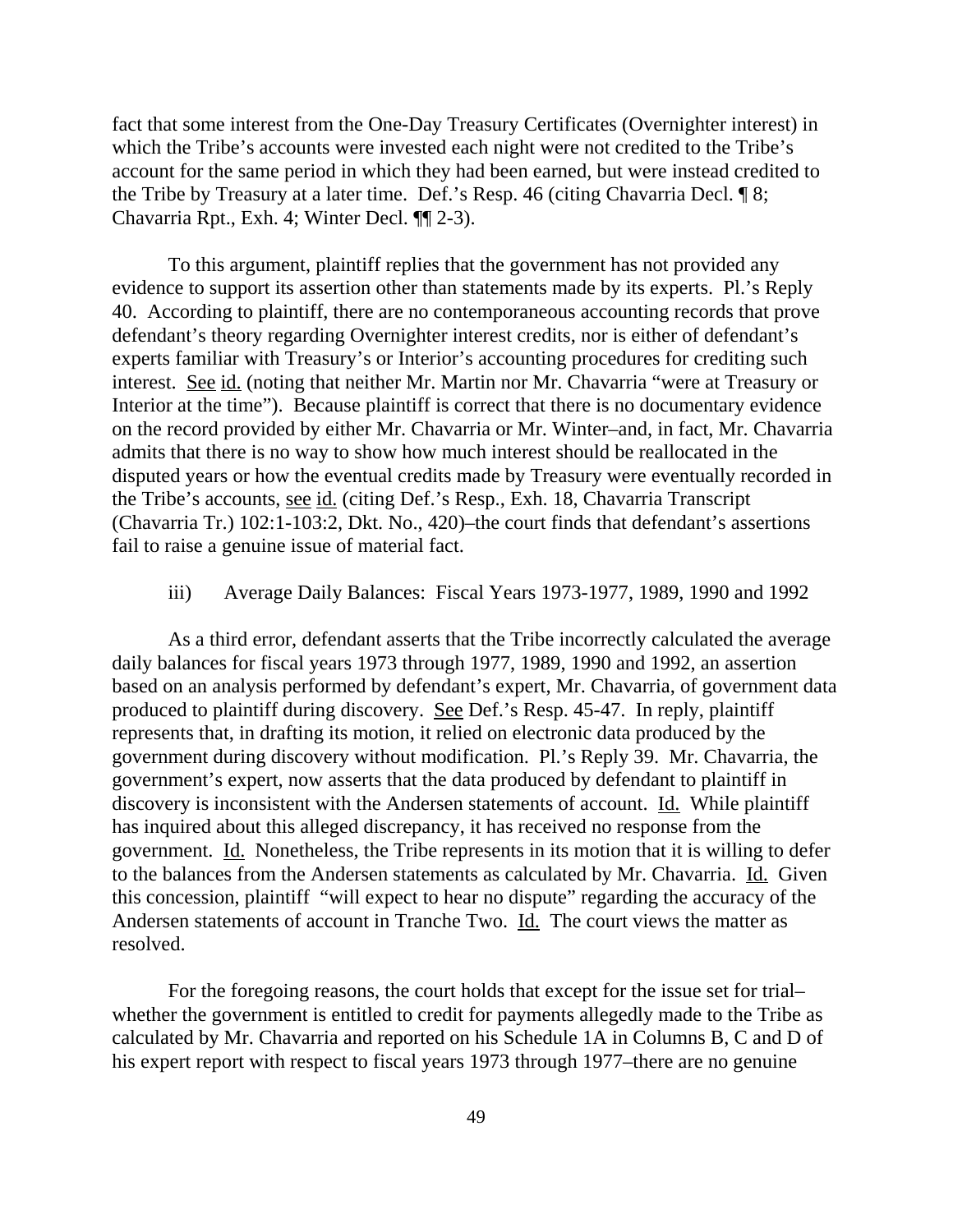issues of material fact in dispute regarding the proper accounting of interest credited to the Tribe. With that exception, the court therefore GRANTS IN PART plaintiff's motion for summary judgment as to defendant's underinvestment breach and defendant's investment underperformance breach.

## b) Interest Credit Reallocation Between Years

The government argues that the Tribe understates the interest earned in some months and overstates the interest earned in others, and that reallocation of some interest is therefore required. Def.'s Resp. 47. According to the government, the Tribe's model of calculating year-by-year damages "leads to calculation of damages for years in which there were, in fact, no damages and/or understates the degree to which the United States exceeded the prudent investor [standard] in others." Id. Defendant argues that, instead of plaintiff's cash-basis accounting model, an accrual-basis accounting model would more accurately calculate these interest damages, to ensure that for months in which the United States exceeded the 80/20 benchmark, the Tribe receives no damages. Id. at 47-48.

Plaintiff counters that it is inappropriate to change the accounting to an accrual basis at this time, because the United States in fact kept these Osage accounts on a cash basis, Pl.'s Reply 38, contrary to defendant's assertion that Interior "actually managed" the Osage accounts on an accrual basis. Id. at 48. Defendant cites as authority for this assertion only the Chavarria Report at paragraphs 9 and 10 which provide only Mr. Chavarria's opinion that plaintiff's use of cash-basis accounting is improper, and that the Chartered Financial Analyst Institute has established standards regarding the use of accrual accounting for fixed-income securities. Chavarria Rpt. ¶¶ 9-10. Plaintiff points out that Mr. Chavarria himself testified at the Tranche One trial that BIA's finance system is kept on the cash basis of accounting, and that all the TRP statements were prepared on a cash basis. Pl.'s Reply 38 (citing Trial Tr. 2010:1-12; Chavarria Tr. 44:7-44:19, 46:4- 53:5). The court agrees with the Tribe that defendant cannot now reconfigure the accounting procedures applied thus far in the adjudication of plaintiff's Tranche One claims to suit its revised litigation strategy.26

 c) Calculation of Investment Performance Year-to-Year and the Prudent Investor Standard

<sup>&</sup>lt;sup>26</sup> The government also seeks support for its proposed reallocation of credits from year to year by citing this court's statement in Osage III that if "reallocation would be required 'it of necessity would be performed in Tranche Two of the case, when the remaining years of the account will be before the [c]ourt.'" Def.'s Resp. 48 (quoting Osage III, 75 Fed. Cl. at 477). The court believes that its reference to any possible reallocation was inapposite, given the cash basis accounting system employed by BIA.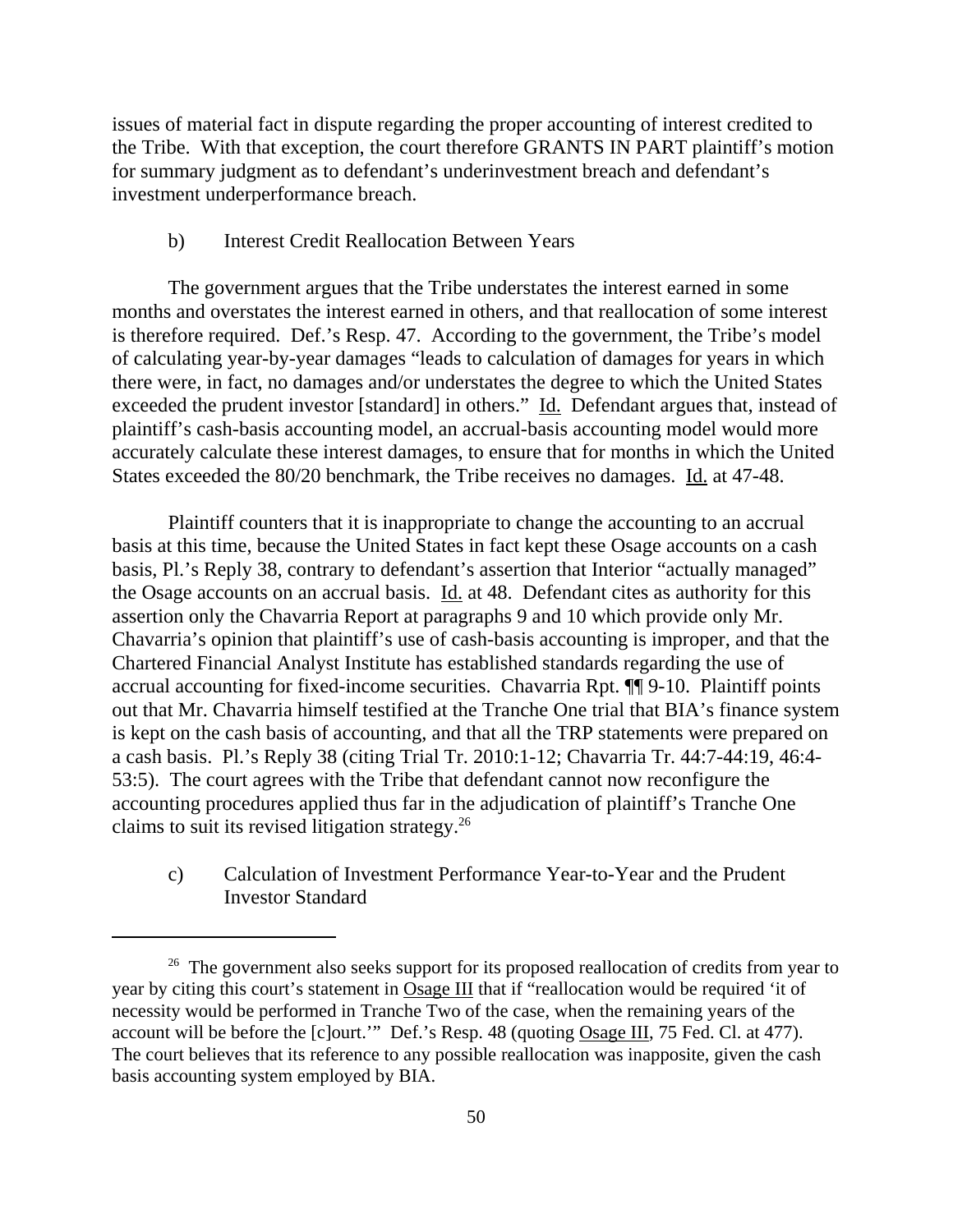The government argues that the Tribe's calculation of investment underperformance on a year-by-year basis is unreliable, creating a genuine issue of material fact related to the correct period to evaluate a trustee's satisfaction of its prudent investor obligations. Def.'s Resp. 49-51. During the Tranche One trial, it was appropriate to look at the issue month by month; however, that justification no longer exists. Id. at 49-50. The parties have all the aggregate data on investment returns for the entire Andersen period and can evaluate performance over the entire period. Id. at 50. Defendant offers as support a declaration from its proposed expert, Gordon J. Alexander, who opines that a year-by-year basis is not an appropriate way to evaluate whether investments meet the prudent investor standard and that, instead, returns over three, five or ten years would be more appropriate. Id. (citing Def.'s Resp., Exh. O, Alexander Declaration ¶¶ 3-12, 17 Dkt. No. 420). Defendant claims that evaluating investment returns in the way Mr. Alexander proposes would reduce the Tribe's damages award anywhere from 6.7% (for a three-year evaluation) to 18.3% (for a 20-year evaluation). Id. at 51.

The government also argues that, in years when the United States "overperformed" its investment duties, defendant deserves a credit for the interest earned on behalf of the Tribe. Id. Defendant asserts that the cases on which the court relied in Osage II for the standard applicable to the trustee as a prudent investor, such as Mitchell v. United States, 664 F.2d 265 (Ct. Cl. 1981) and Cheyenne-Arapaho, the trustee had a choice between two equally secure investment vehicles, one of which guaranteed a floor of 4% returns. Id. at 52. Defendant contends that "[i]t requires nothing more than acting in the barest fiduciary capacity to maximize a return upon assets when you are faced with two equally secure investment options." Id. Here, however, defendant argues that the United States as the trustee was faced with "a mix of variable investments of differing maturities," and it is "inherently unfair" for the court, in hindsight, to hold the government liable for its failure to achieve the "highest possible rate." Id. at 53. For this reason, defendant believes that the 80/20 mix should be viewed as a "ceiling" for the United States' obligations, and the government is therefore entitled to credit for performance that exceeds that level. Id. at 54. Defendant's argument against the standard of "highest possible rate" is with a straw judge and not this court. The argument ignores the fact that the court adopted the 80/20 mix under the "prudent investor" standard, not because the 80/20 mix represented the "highest possible rate" of return.

The government also asserts that there is an issue of disputed fact regarding whether the 80/20 mix is the proper allocation of investments for calculating damages. Def.'s Resp. 56. According to the government, this calculation was developed by defendant only for the Tranche One trial and is not appropriate to calculate damages for the broader time period, and plaintiff has not proved that the 80/20 analysis can be properly applied to months outside the Tranche One trial months. Id. at 56. The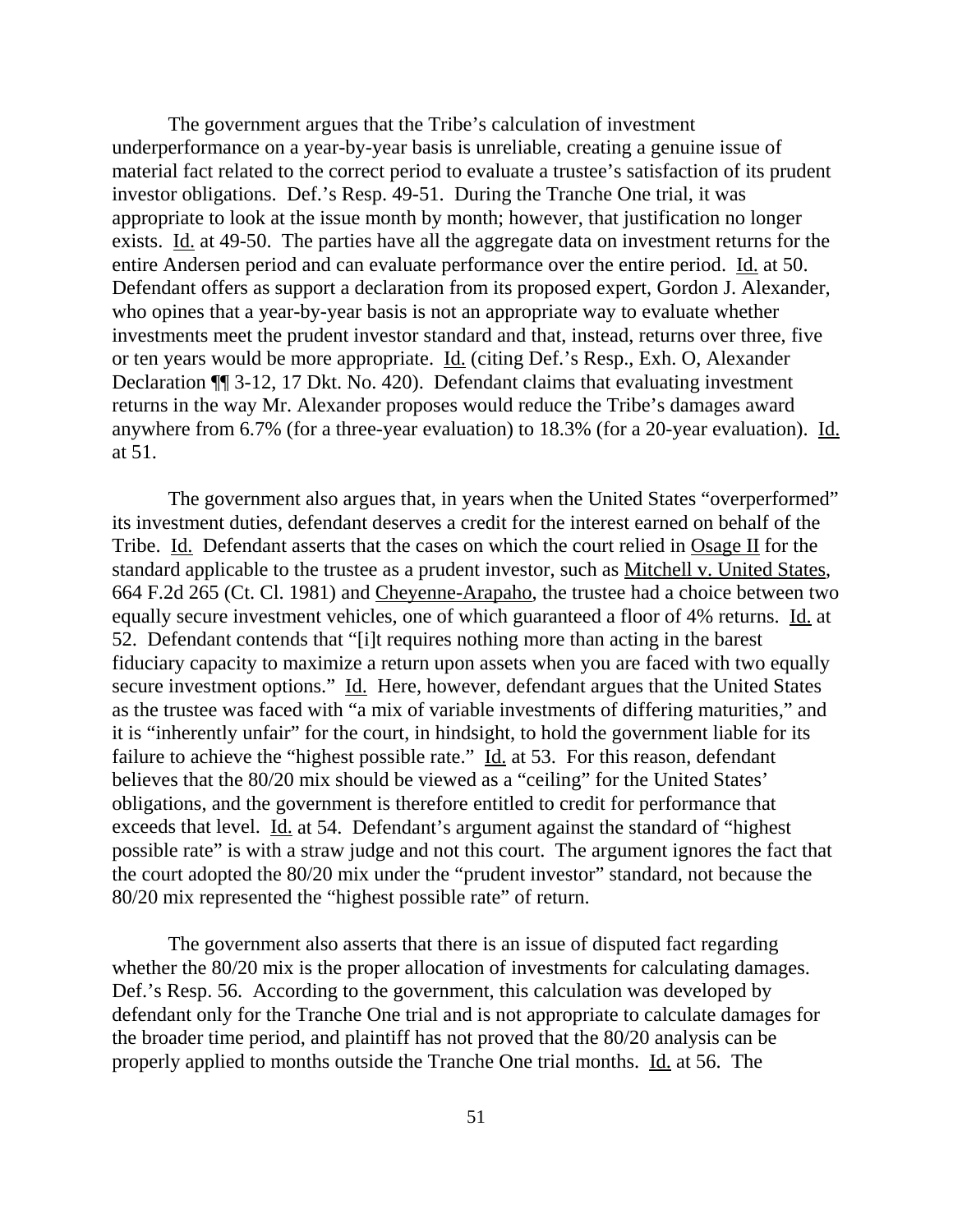government further argues that the 80/20 mix is not a valid measure of damages because it is not based on any facts or policies of BIA or Interior, id. at 57, nor is there a correlation between the investment mix and the underperformance damages that the Tribe is claiming, see id.

The court agrees with plaintiff that defendant's briefing on these issues is misplaced, because the law of the case regarding the prudent investor standard is settled. See Pl.'s Reply 38, 40. As the court held in Osage II, the Osage Nation is entitled by statute to lost investment income on trust funds that the trustee either failed to collect or properly to invest, and the measure of that lost income is the interest rate that a 7-year Tbill would have earned had the royalties been properly collected and disbursed to the Tribe. See Osage III, 75 Fed. Cl. at 480-82. Following the Tranche One trial, the court held that the 80/20 mix was a "floor" that the trustee could have met every year had it acted prudently, and–regarding the Tranche One trial months–the parties stipulated that performance exceeding this minimum in one year could not be credited toward a year where too little interest was earned. See Jt. Sub. Pt. II,  $\P$  6. Because the court here holds that the Tranche One trial established the law of the case on this issue, the government is attempting to reargue a settled issue. The court unequivocally adopted defendant's expert opinion at trial as the law of the case for all of plaintiff's Tranche One claims that the 80/20 mix is the correct investment mix. See Osage II, 72 Fed. Cl. at 670. The parties shall apply the 80/20 mix in calculating the damages for fiscal years 1973 to 1992.

For the foregoing reasons, the court GRANTS IN PART plaintiff's motion for summary judgment as to interest credit reallocation between years, the calculation of investment performance year-to-year and the prudent investor standard.

#### B. The Tribe's Ability to Seek Interest Damages Including Interest

The United States asserts that the majority of the damages the Tribe is seeking–\$272,674,337.67 of the \$310,229,966.16 requested in plaintiff's Motion–is not the principal amount of damages but is instead the amount that results from the Tribe's application of "multipliers." Def.'s Resp. 61-62. The most significant of these "multipliers" is compound interest. According to the government, the Tribe is not entitled to compound interest for three reasons: (1) interest against the United States is presumptively not allowed pursuant to 28 U.S.C. § 2516(a); (2) the Federal Circuit wrongly decided Shoshone, when it held that "[t]ribes are permitted to receive interest on monies that the Government was obligated to collect on behalf of the Tribes under the leases, but did not collect or delayed collecting"; and (3) even if Shoshone controls here, it does not authorize plaintiff's use of compound interest. Def.'s Resp. 62-64. These argument are irrelevant. Shoshone is controlling, and the law of the case permits compounding.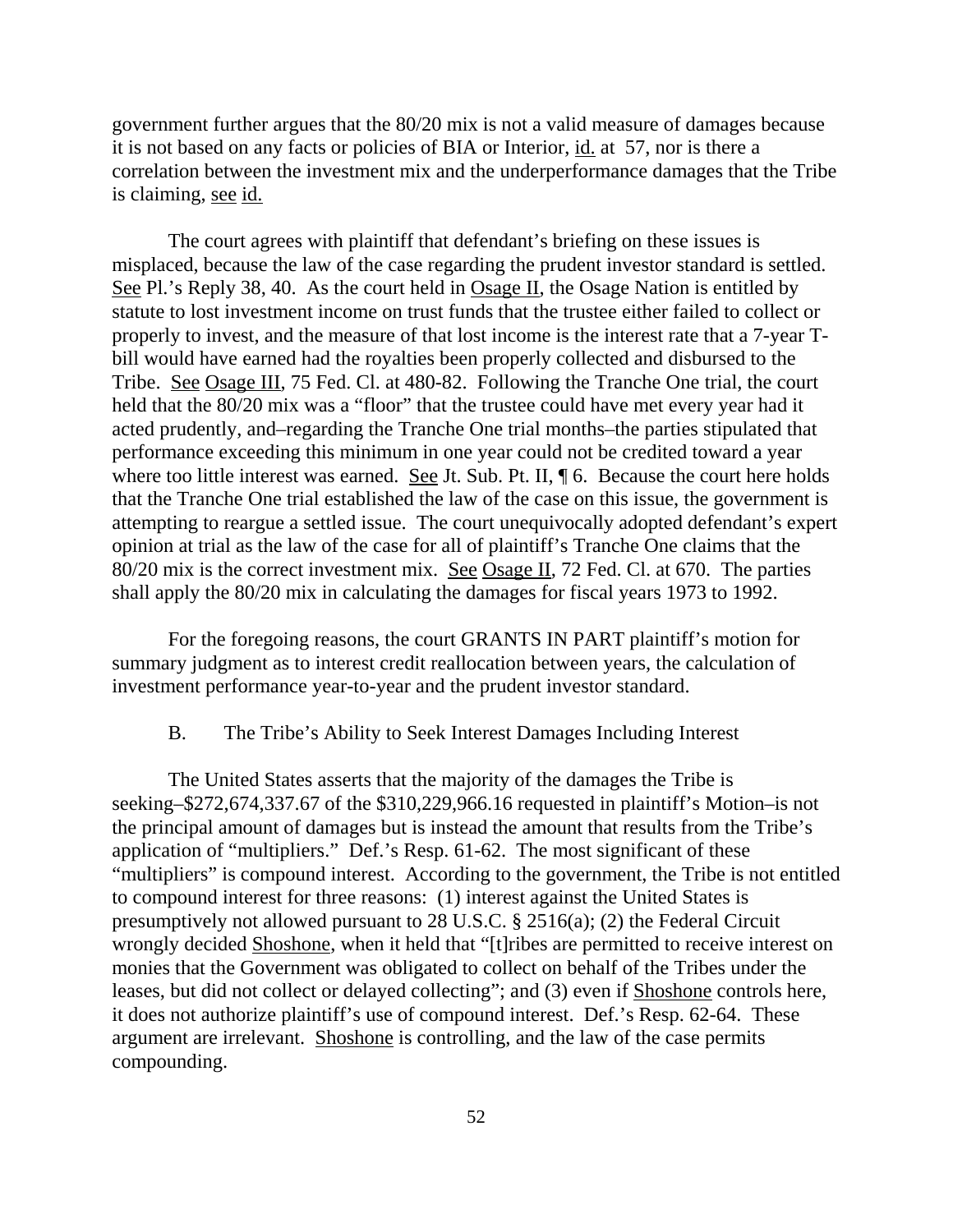The government argues in the alternative that, even if compound interest is permitted, the amount is in the discretion of the court, Def.'s Resp. 67, and plaintiff should not prevail in seeking its enormous damages award for several reasons, including that a seven-year compounded rate would be a windfall to the Tribe, that some of plaintiff's claims arose 14 to 35 years ago, while plaintiff does not explain why it did not bring its claims sooner, that plaintiff has not alleged malfeasance by the United States, and that the government has not benefited from the Tribe's royalty undercollection. Def.'s Resp. 68-70.

Plaintiff finds illogical defendant's argument that damages received by the Tribe would constitute a "windfall" because the Tribe did not assume "liquidity risk." Id. at 41. Because of the government's breaches, the Tribe was denied the opportunity to earn investment returns or take any liquidity risks; "'the funds at issue here were by definition not subject to any liquidity demands." Id. (quoting Osage III, 75 Fed. Cl. at 481 n.19). Plaintiff also points out that the government earlier argued that the Tribe could have brought these claims earlier, id. at 42 (citing Def.'s Resp. 69-70), and that the court has already excluded evidence of such a government defense, id. (citing Trial Tr. 209:17-24). Because defendant has not offered any evidence to explain why the broader Tranche One time period is factually distinguishable from the Tranche One trial months, plaintiff argues that the court should continue to preclude the government from making this argument. Id. The question of compounding was fully briefed by the Tribe leading up to the Tranche One trial, and the United States never argued that the application of compound interest would be inappropriate at that stage of the litigation. Pl.'s Reply 41.

The court finds defendant's arguments unpersuasive. The court rejects the government's characterization of plaintiff's damage claim as a "windfall." For the approximately two decades addressed in Tranche One of this case, the government breached its fiduciary duty to collect, invest, and deposit royalty proceeds in Osage tribal trust accounts, denying the Tribe and the individual headright owners the ability to invest such moneys in interest-bearing instruments. The court has determined that the interest that would have been earned had those moneys been invested in 7-year T-bills is a reasonable estimate of the damages suffered by the Tribe and its members for the government's breaches. Further, the court will not permit defendant to relitigate its argument regarding the timeliness of the Tribe's claims. Finally, for the reasons discussed above in Part I, supra, the court engaged in the Tranche One trial in order efficiently to establish the methodologies required to calculate damages for fiscal years 1973 through 1992 using a manageable amount of evidence. The interest method applied to the Tranche One trial months is the law of the case, and the longer time period now at issue will be treated consistently by compounding interest to the benefit of the Tribe.

C. The Tribe's Standing to Seek Interest Damages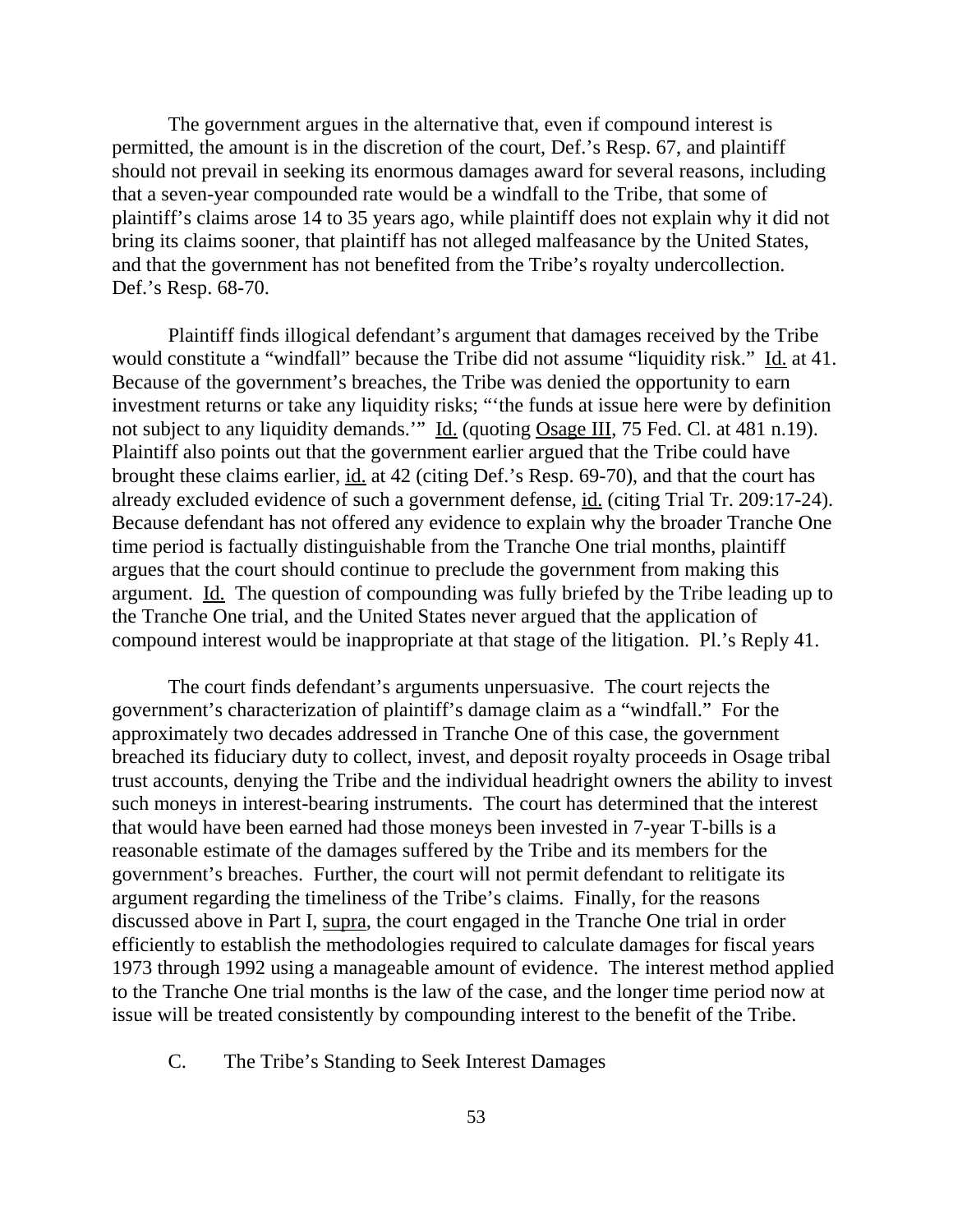The government also insists that the Tribe does not have standing to claim the interest damages it seeks. Def.'s Resp. 58-61. According to defendant, even though the Tribe was the beneficiary of the trust, it was required to pass trust proceeds through to the headright holders. Id. at 58. Therefore, while the Tribe was entitled to receive certain administrative payments, none of those payments are implicated by this suit. Id. According to the government, this court's prior ruling granting the Tribe standing "addressed the more general question of whether the Tribe could have standing to assert any breach of trust claims, without addressing whether it had standing to pursue the specific claims now being litigated." Id. The government asserts that the Tribe has failed to allege any damages owed to it as a tribe for these claims. Therefore, the government argues that, even if the Tribe may seek damages, it may not seek interest because interest damages would belong to the individual headright holders. Id. at 59-60.

The government's argument ignores the reality that the Tribe is entitled to the income the trust would have earned and eventually distributed to the individual headright owners because the funds have never been distributed. By definition, Osage tribal funds become individual moneys only after segregation and distribution, not simply because the regulatory "distribution date comes and goes with the funds never having been collected by the trustee," Pl.'s Reply 41, let alone distributed to the individual headright owners. The authorities cited by the government do not undercut this conclusion. In its brief as movant-intervenor before the U.S. District Court for the District of Columbia in Cobell v. Salazar, No. 08-5500 (D.C. Cir. 2009), the Tribe stated that headright owners' rights to mineral income vest "at the time of the mandatory quarterly segregation and distribution." Brief of Movant-Intervenor the Osage Nation 12, Cobell, No. 08-5500. The Tribe's use of the phrase "at the time" clearly refers to the time when segregation and distribution actually occurs, not the date on which it should have occurred. This conclusion is consistent with the position of the Attorney General of the United States followed by the United States Court of Appeals for the Tenth Circuit. In Taylor v. Tayrien, 51 F.2d 884 (10th Cir. 1931), in deciding whether individual Osage had the ability to assign headright shares in bankruptcy, the Tenth Circuit relied on a 1921 memorandum from the Attorney General to the Secretary of the Interior establishing that mineral rights were the property of the tribe, subject to the control of the government, until distribution. Taylor, 51 F.2d at 891. The court held "that the members of the tribe had no vested interest in the royalties and that [u]ntil they were placed to the credit of the individual Indian, they remained tribal funds." Id. (internal quotation marks omitted).

## IV. Conclusion

Pursuant to RCFC  $56(c)(1)$  and in accordance with the foregoing opinion, plaintiff's Amended Motion for Summary Judgment on All Oil-Royalty Under-Collection Claims for July 1974 to December 2000 and All Deposit-Lag, Excessive-Cash-Balance,